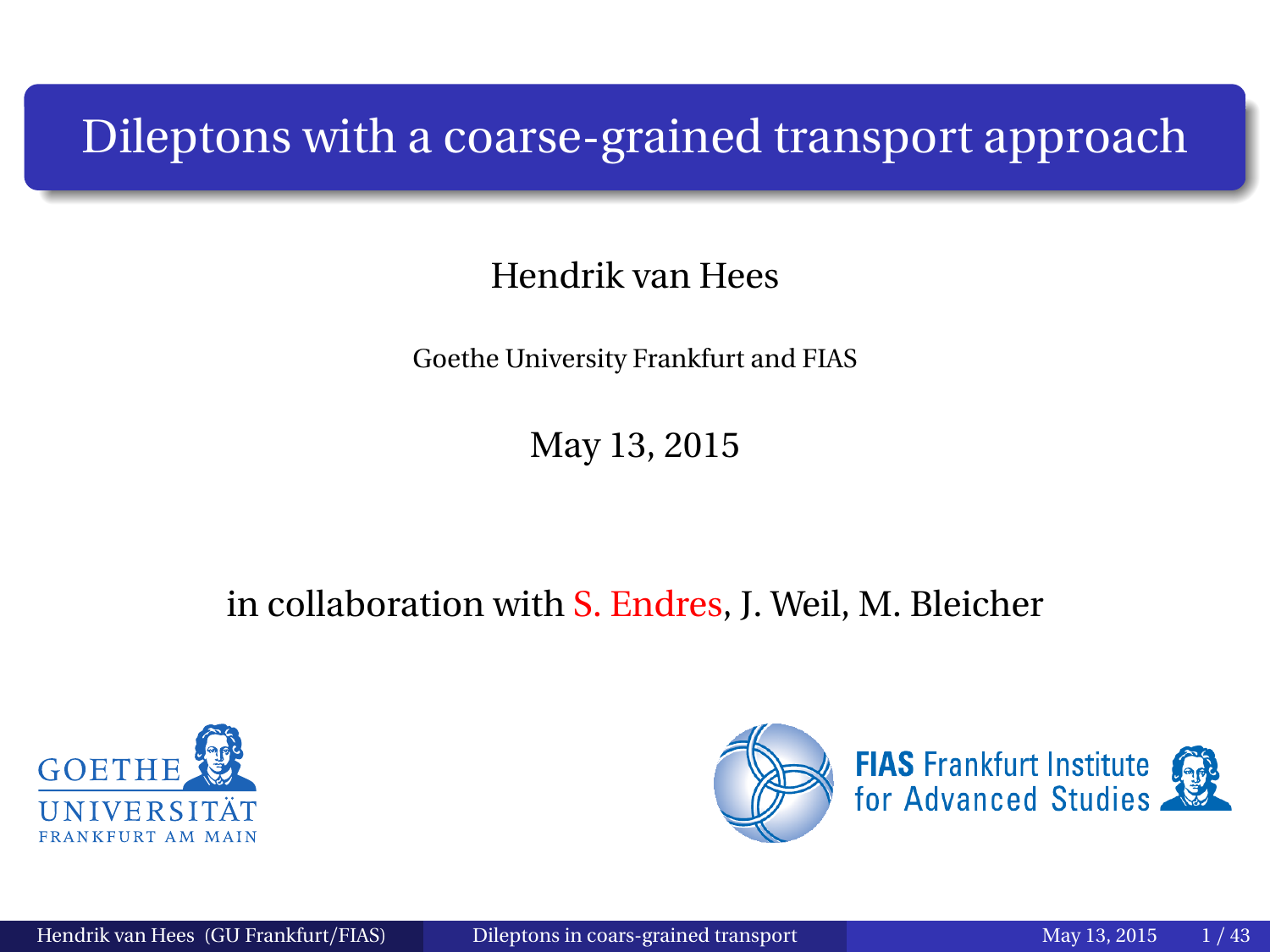## **Outline**

#### [Electromagnetic probes \(theory perspective\)](#page-3-0)

- OCD and accidental symmetries
- The OCD-phase diagram
- [motivation for electromagnetic probes](#page-7-0)
- [Electromagnetic radiation from hot](#page-8-0)/dense matter
- [the \(essential\) hadronic sources of em. probes](#page-9-0)
- [hadronic many-body theory](#page-11-0)

[Bulk-medium evolution with transport and coarse graining](#page-17-0)

- [coarse-graining in UrQMD](#page-19-0)
- [Dimuons \(SPS](#page-24-0)/NA60)
- [Dielectrons \(SIS](#page-43-0)/HADES)

#### **[Conclusions and Outlook](#page-58-0)**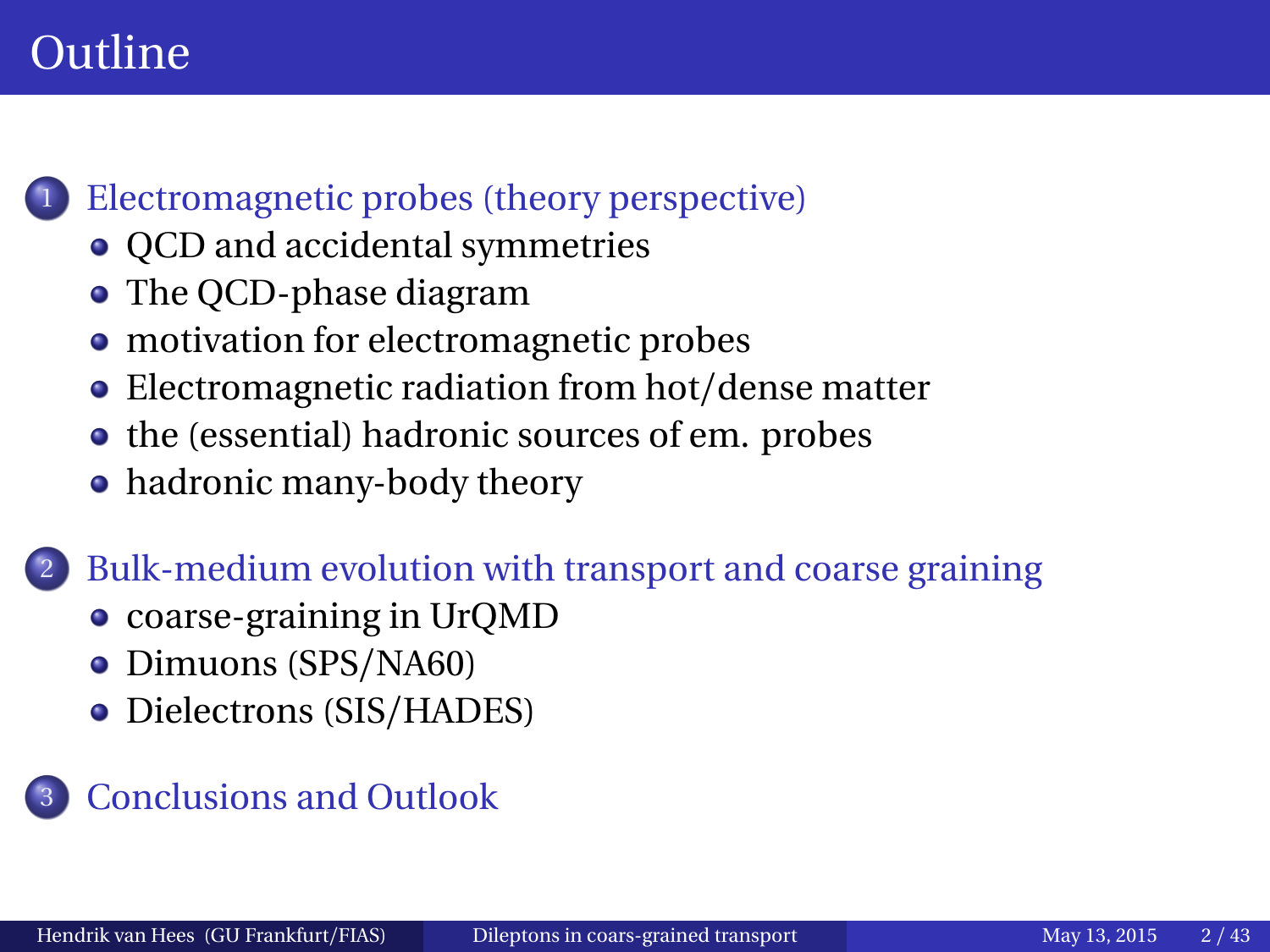# Electromagnetic probes theory perspective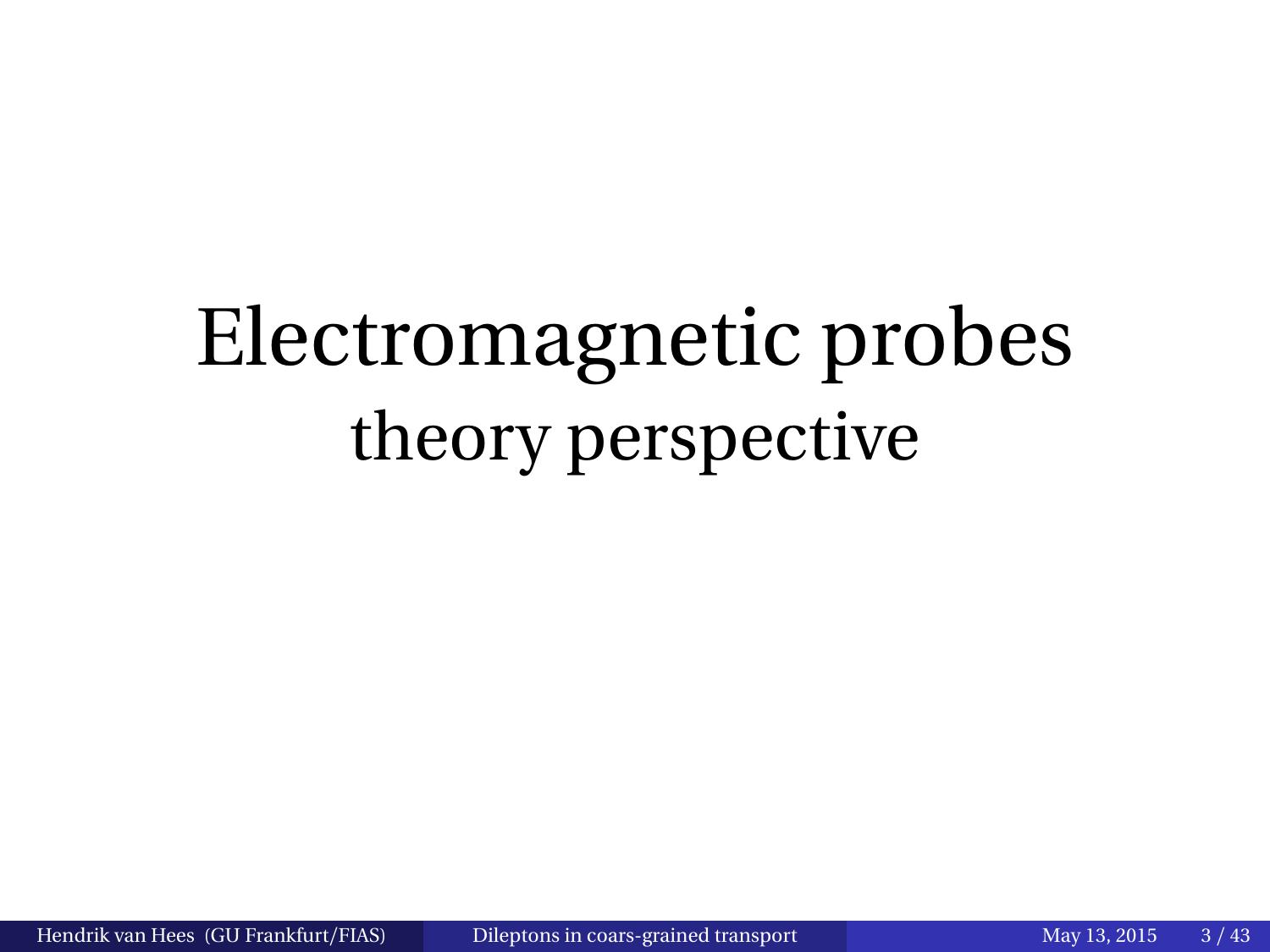# <span id="page-3-0"></span>QCD and ("accidental") symmetries

• fundamental theory of strong interactions: QCD

$$
\mathcal{L}_{\text{QCD}} = -\frac{1}{4} F_a^{\mu\nu} F_{\mu\nu}^a + \bar{\psi} (i\mathcal{D} - \hat{M}) \psi
$$

- particle content:
	- *ψ*: Quarks, including flavor- and color degrees of freedom,  $\hat{M}$  = diag( $m_u$ ,  $m_d$ ,  $m_s$ ,...) = current quark masses
	- $A_\mu^a$ : gluons, gauge bosons of SU(3)<sub>color</sub>
- **•** symmetries
	- fundamental building block: local  $SU(3)_{color}$  symmetry
	- in light-quark sector: approximate chiral symmetry
	- chiral symmetry ⇒ connection between QCD and effective hadronic models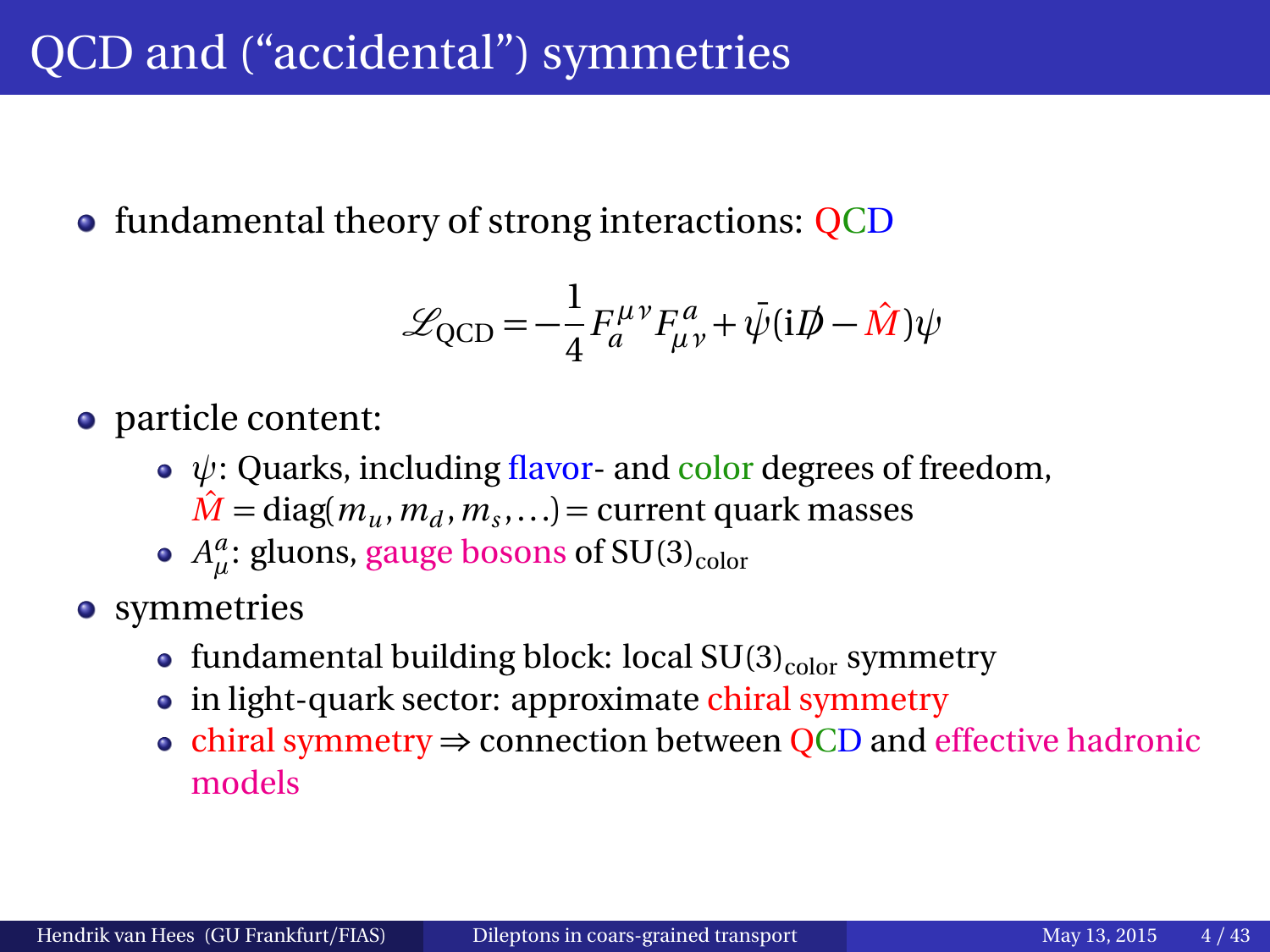# Phenomenology and Chiral symmetry

- in vacuum: Spontaneous breaking of chiral symmetry
- $\bullet \Rightarrow$  mass splitting of chiral partners

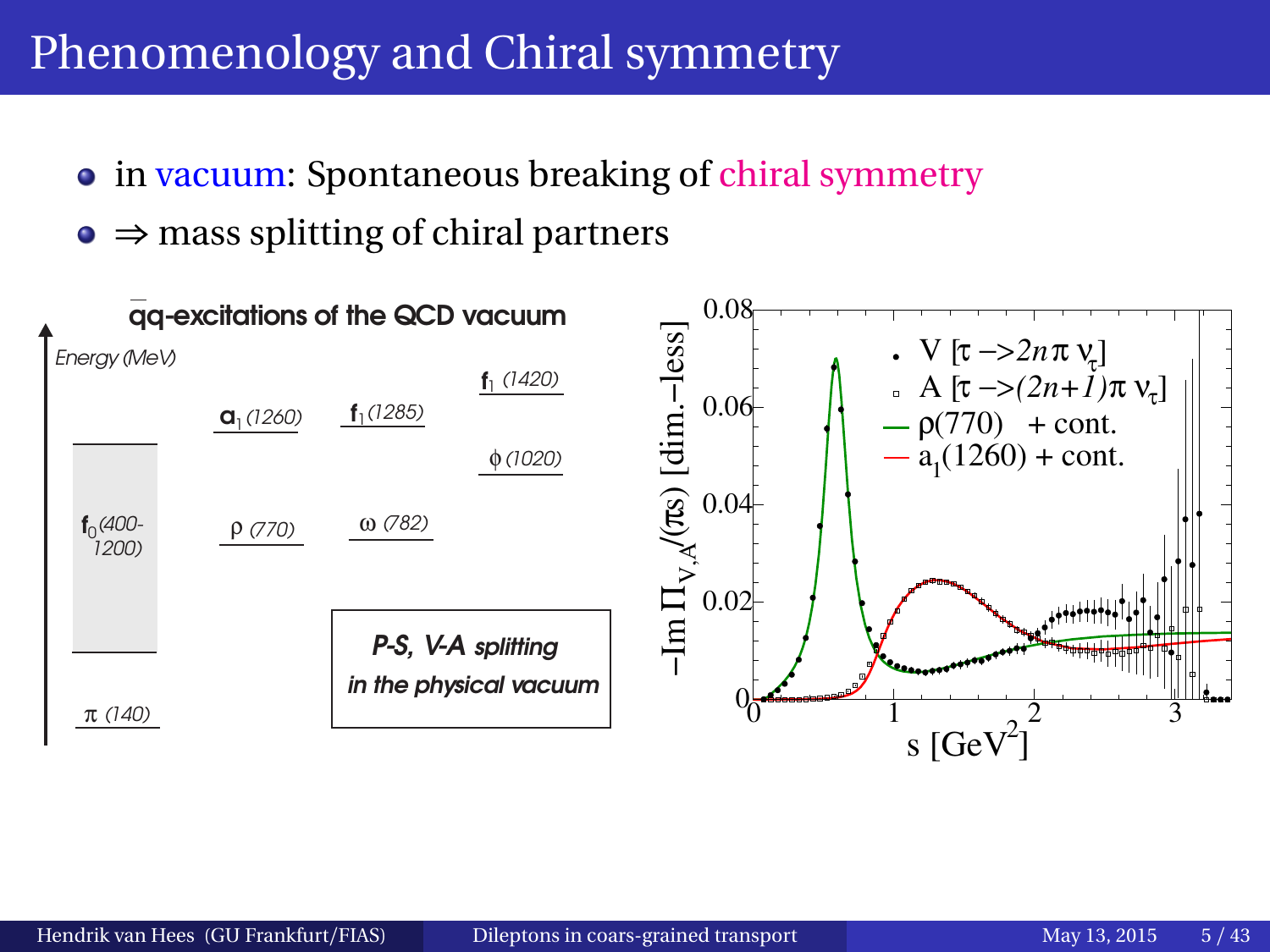# <span id="page-5-0"></span>The QCD-phase diagram

- hot and dense matter: quarks and gluons close together
- highly energetic collisions ⇒ "deconfinement"
- quarks and gluons relevant dof ⇒ quark-gluon plasma
- still strongly interacting  $\Rightarrow$  fast thermalization!

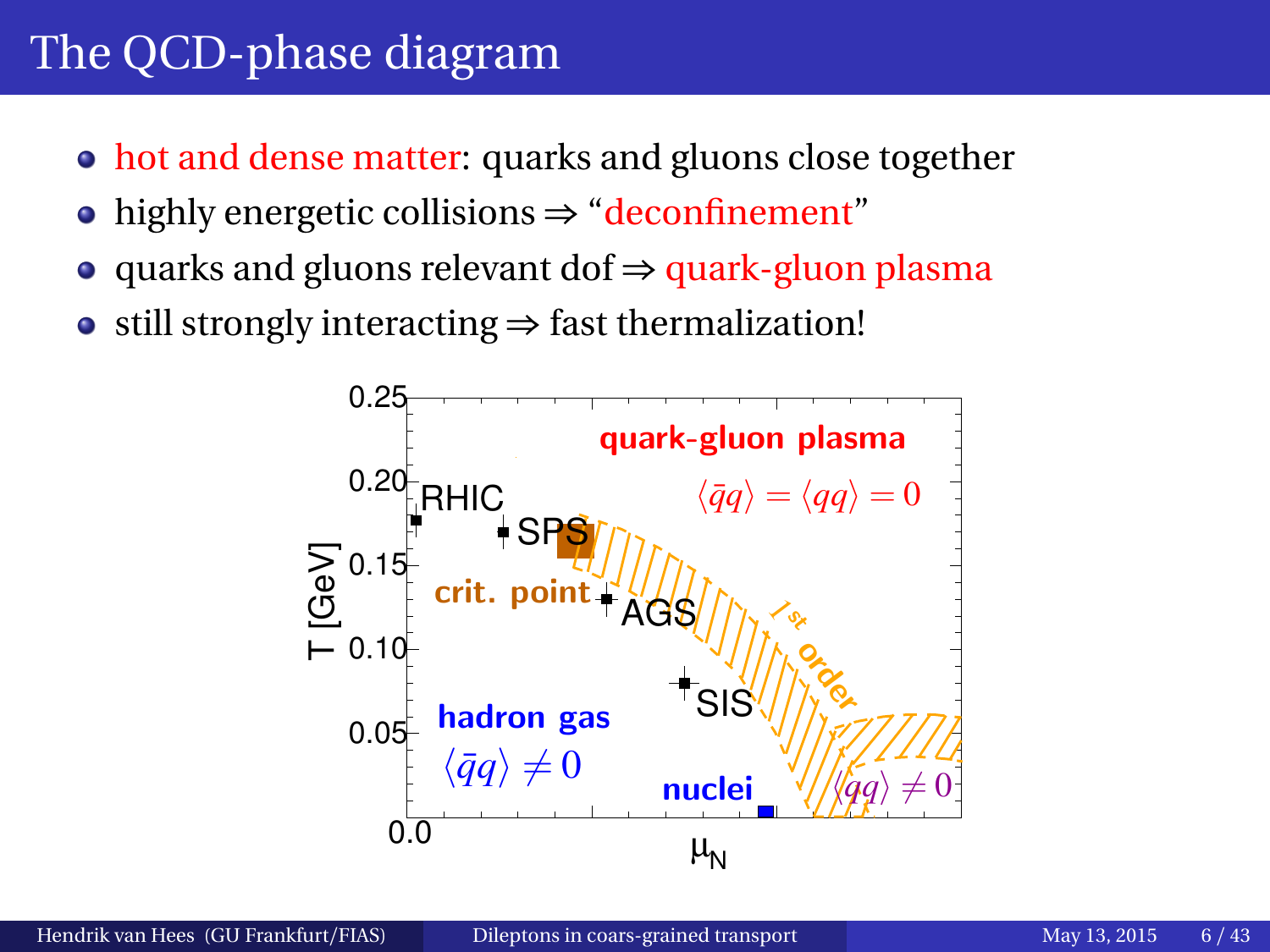# The QCD-phase diagram

- at high temperature/density: restoration of chiral symmetry
- lattice QCD:  $T_c^{\chi} \simeq T_c^{\text{deconf}}$



- mechanism of chiral restoration?
- two main theoretical ideas
	- "dropping masses":  $m_{\rm had}\!\propto\! \left\langle\overline{\psi}\psi\right\rangle$
	- "melting resonances": broadening of spectra through medium effects
	- More theoretical question: realization of chiral symmetry in nature?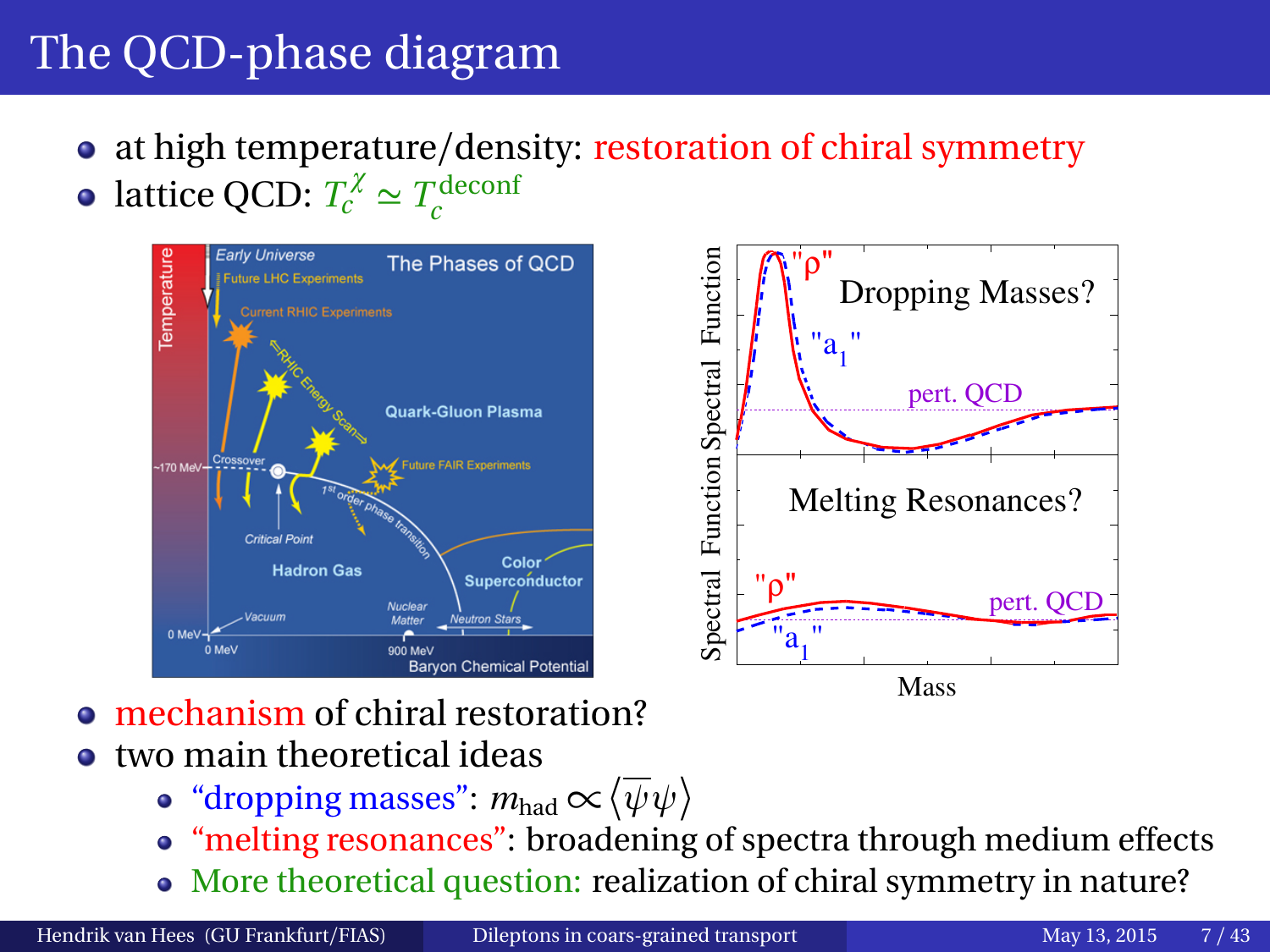# <span id="page-7-0"></span>Electromagnetic probes in heavy-ion collisions

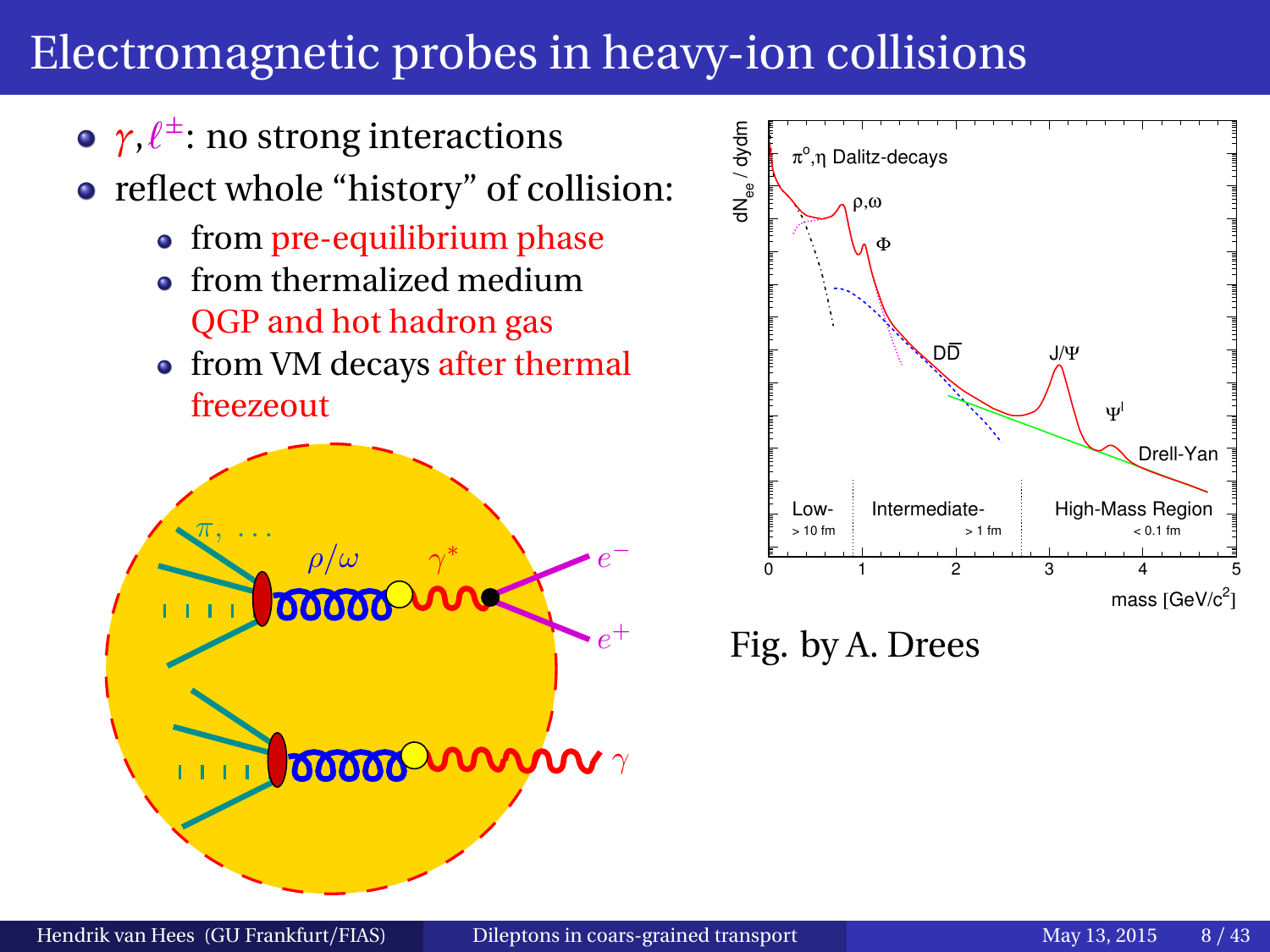# <span id="page-8-0"></span>Electromagnetic probes from thermal source

- photon and dilepton thermal emission rates given by same  $\epsilon$  electromagnetic-current-correlation function ( $J_\mu = \sum_f Q_f \psi_f \gamma_\mu \psi_f$ )
- **McLerran-Toimela formula** [[MT85,](#page-62-0) [GK91](#page-61-0)]

$$
q_0 \frac{dN_{\gamma}}{d^4x d^3 \vec{q}} = -\frac{\alpha_{em}}{2\pi^2} g^{\mu\nu} \text{Im} \left. \Pi_{\mu\nu}^{(\text{ret})}(q, u) \right|_{q_0 = |\vec{q}|} f_B(q \cdot u)
$$

$$
\frac{dN_{e^+e^-}}{d^4x d^4q} = -g^{\mu\nu} \frac{\alpha^2}{3q^2 \pi^3} \text{Im} \left. \Pi_{\mu\nu}^{(\text{ret})}(q, u) \right|_{q^2 = M_{e^+e^-}^2} f_B(q \cdot u)
$$

- Lorentz covariant (dependent on four-velocity of fluid cell, *u*)
- $q \cdot u = E_{cm}$ : Doppler blue shift of  $q_T$  spectra!
- to lowest order in *α*: 4πα $\Pi_{\mu\nu}$   $\simeq$   $\Sigma_{\mu\nu}^{(\gamma)}$
- vector-meson dominance model:

$$
\Sigma_{\mu\nu}^{\gamma}=\text{VIVO6666}^{\text{G}_{\rho}}\text{VIV}
$$

*`* +*`* <sup>−</sup>-inv.-mass spectra

⇒ in-med. spectral functions of vector mesons (*ρ*, *ω*, *φ*)!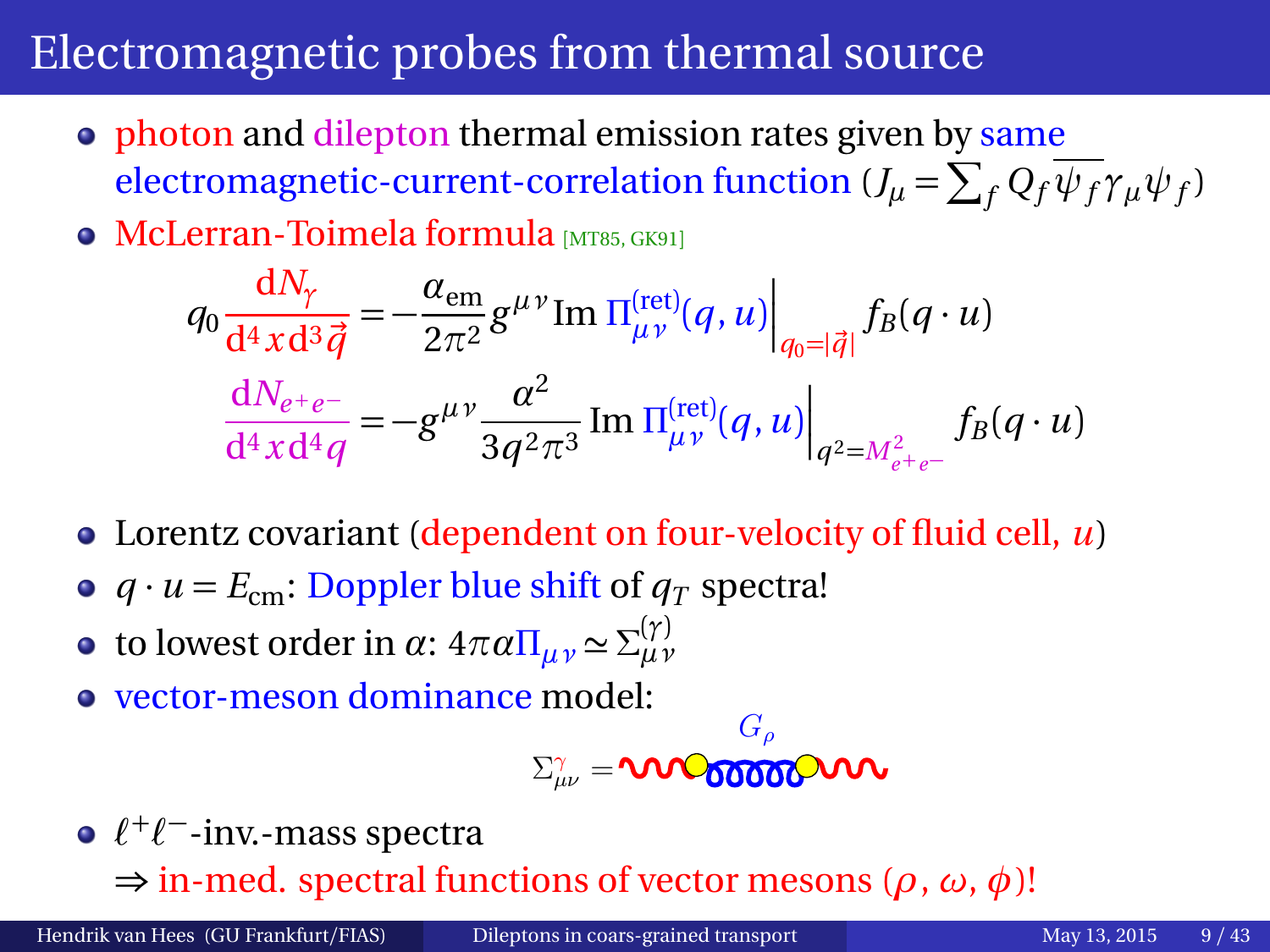# <span id="page-9-0"></span>Radiation from thermal QGP:  $q\bar{q}$  annihilation

- General: McLerran-Toimela formula  $dN_{l+l-}^{\rm (MT)}$  $rac{dN_{l+l-}^{(W1)}}{d^4x d^4q} = -\frac{\alpha^2}{3\pi^2}$ 3*π*3  $L(M^2)$  $\frac{(M-1)}{M^2}g_{\mu\nu}$ Im $\sum_i$ *i Π µν*  $_{\text{em},i}^{\mu\nu}(M, \vec{q})f_B(q\cdot u)$
- *i* enumerates partonic/hadronic sources of em. currents
- in-medium em. current-current correlation function  $\Pi^{\mu\nu}_{em,i} = i$  $\sqrt{ }$  $d^4x \exp(iqx)\Theta(x^0)\left\{\frac{j^{\mu}_{e}}{q^2}\right\}$  $j_{\text{em},i}^{\mu}(x)$ ,  $j_{\text{en}}^{\nu}$  $\binom{\mathcal{V}}{\rm{em},\mathit{i}}(0)\big]\big\rangle$
- $\bullet$  in QGP phase:  $q\bar{q}$  annihilation
- hard-thermal-loop improved em. current-current correlator

$$
-i\Pi_{em,QGP} = \underbrace{\gamma^*}_{q} \underbrace{\eta^*}_{q}
$$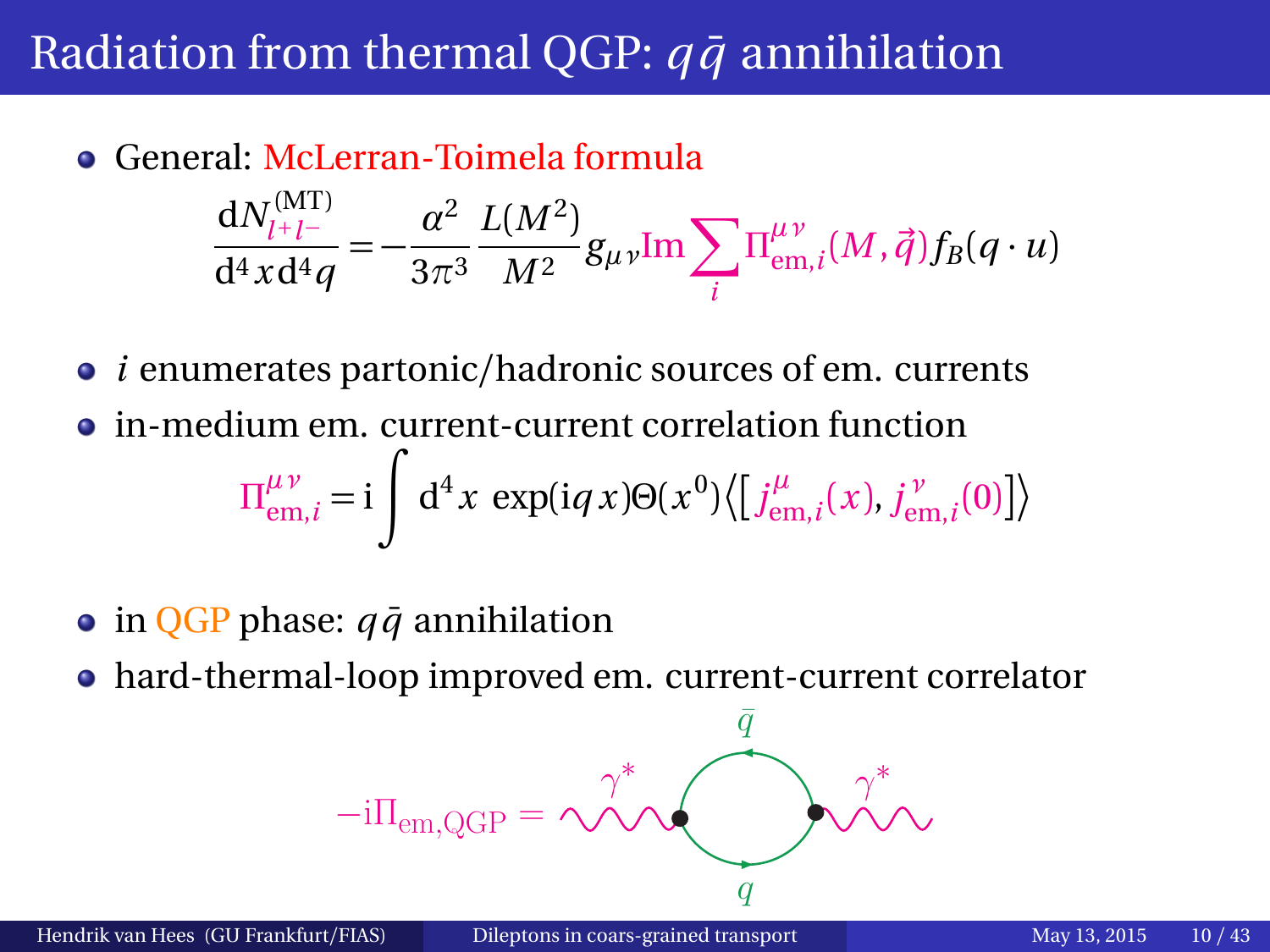## Radiation from thermal sources: *ρ* decays

• model assumption: vector-meson dominance

$$
\frac{\rho}{\sqrt{000000}} \sqrt{\sqrt{2}} \frac{\gamma^*}{\sqrt{2}} = \frac{M}{q^0} \Gamma_{\rho \to l^+l^-}(M) \frac{dN_\rho}{d^3 \vec{x} d^4 q}
$$
  
= 
$$
-\frac{\alpha^2}{3\pi^3} \frac{L(M^2)}{M^2} \frac{m_\rho^4}{g_\rho^2} g_{\mu\nu} \text{Im} D_\rho^{\mu\nu}(M, \vec{q}) f_B \left(\frac{q \cdot u - 2\mu_\pi(t)}{T(t)}\right)
$$

- special case of McLerran-Toimela (MT) formula
- $M^2 = q^2$ : invariant mass, *M*, of dilepton pair
- $L(M^2) = (1 + 2m_l^2/M^2) \sqrt{1 4m_l^2/M^2}$ : dilepton phase-space factor
- $D_\rho^{\mu\nu}(M,\vec{q})$ : (four-transverse part of) in-medium  $\rho$  propagator at given  $T(t)$ ,  $\mu_{\text{meson/barvon}}(t)$
- analogous for *ω* and *φ*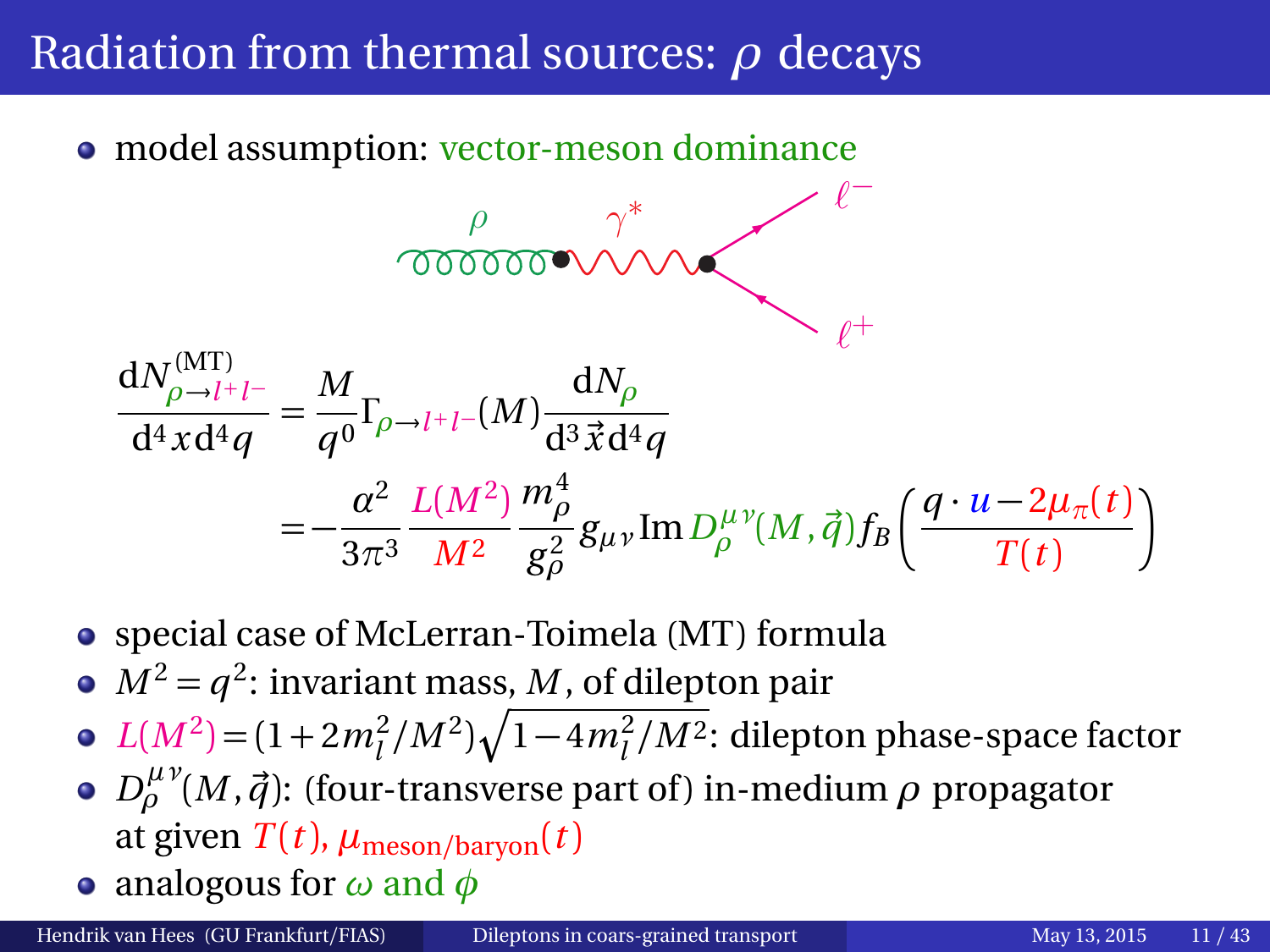# <span id="page-11-0"></span>Hadronic many-body theory

- hadronic many-body theory (HMBT) for vector mesons [Ko et al, Chanfray et al, Herrmann et al, Rapp et al, ...]
- **•**  $ππ$  interactions and **baryonic** excitations
- effective hadronic models, implementing symmetries
- parameters fixed from phenomenology (photon absorption at nucleons and nuclei,  $\pi N \rightarrow \rho N$ )
- evaluated at finite temperature and density
- self-energies  $\Rightarrow$  mass shift and broadening in the medium



• Baryons important, even at low **net** baryon density  $n_B - n_{\bar{B}}$ • reason:  $n_B + n_{\bar{B}}$  relevant (CP inv. of strong interactions)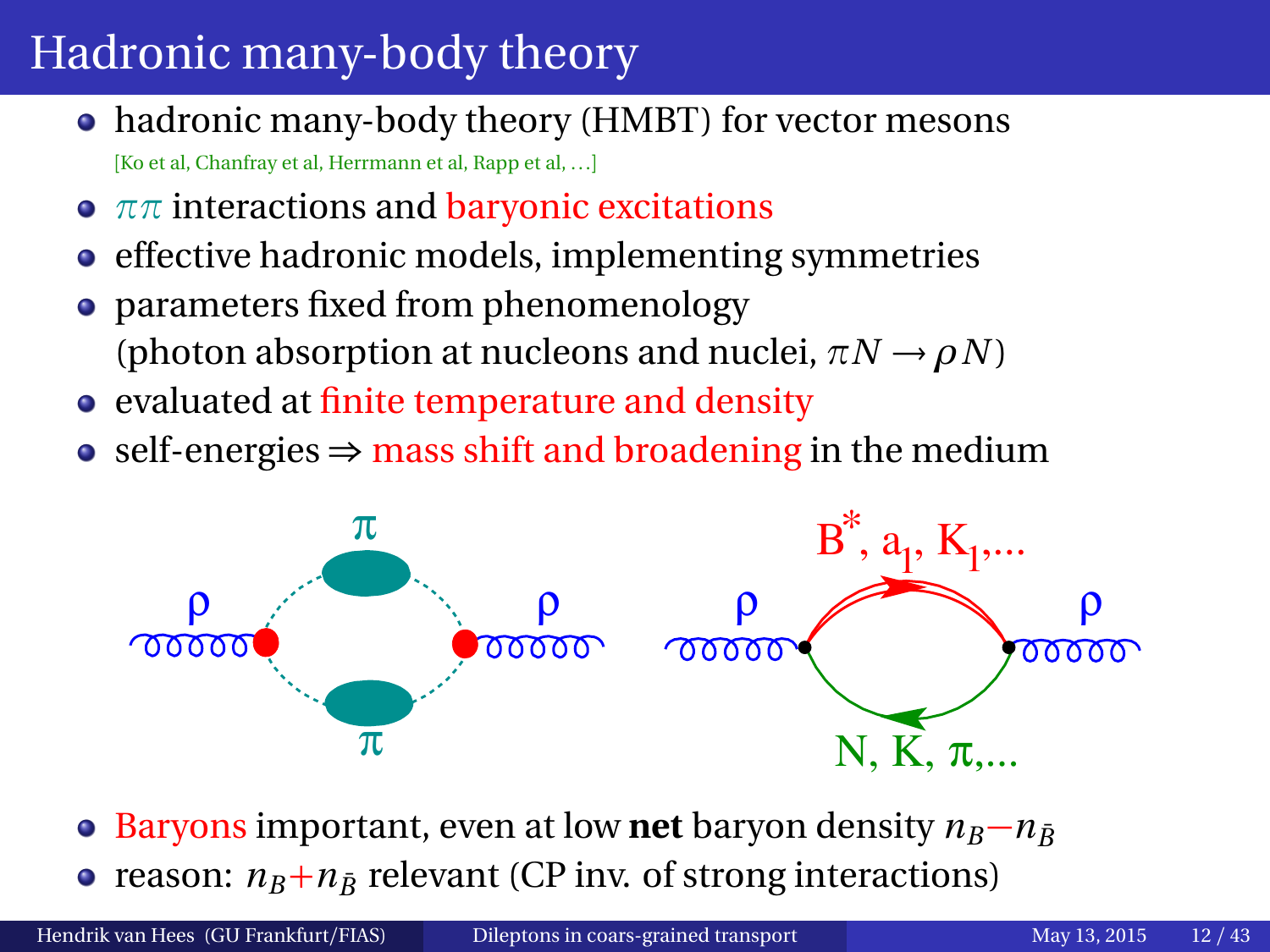#### Meson contributions



[[GR99](#page-61-1)]

Hendrik van Hees (GU Frankfurt/FIAS) [Dileptons in coars-grained transport](#page-0-0) May 13, 2015 13/43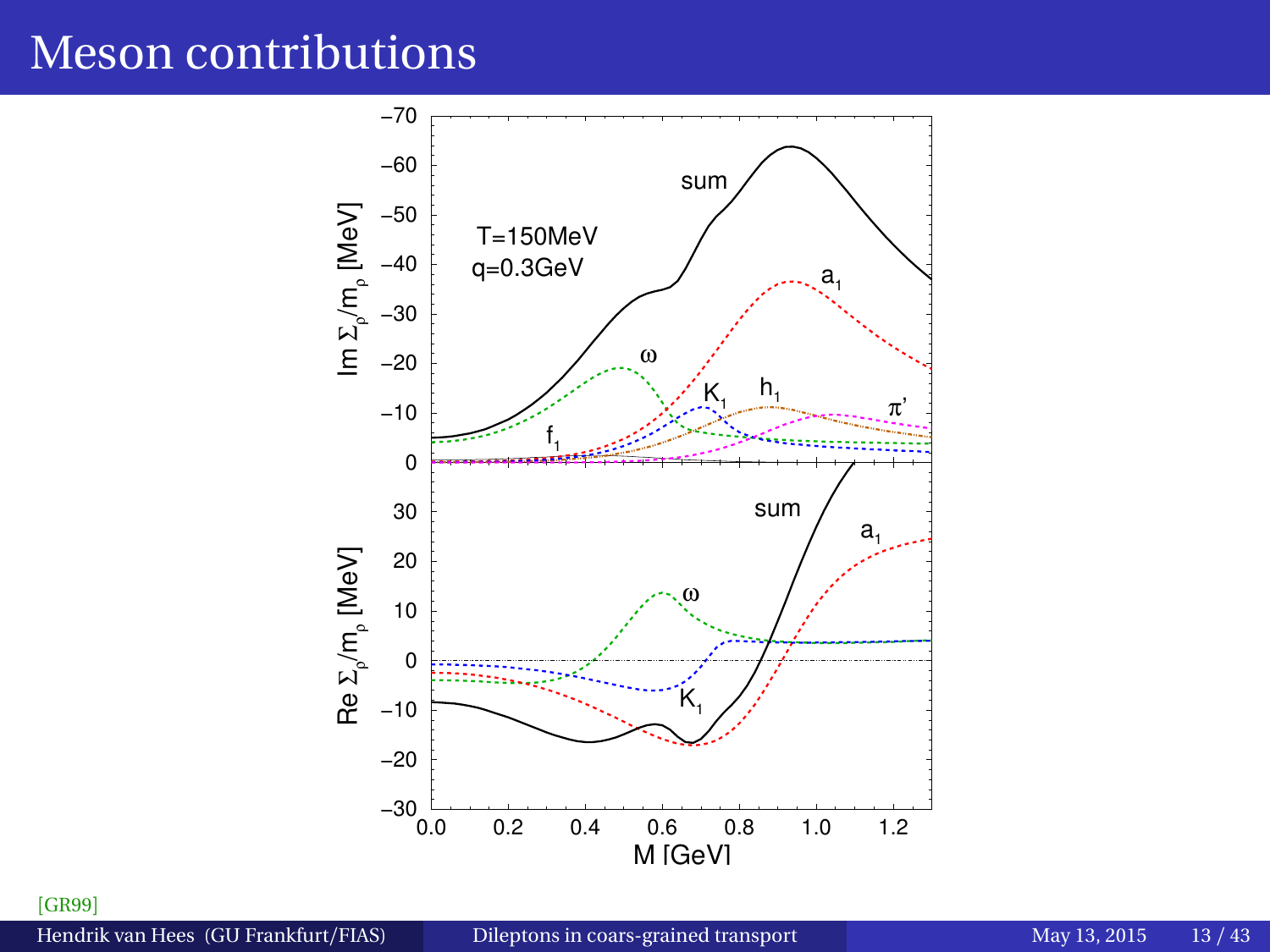# In-medium spectral functions and baryon effects



- baryon effects important
	- large contribution to broadening of the peak
	- responsible for most of the strength at small *M*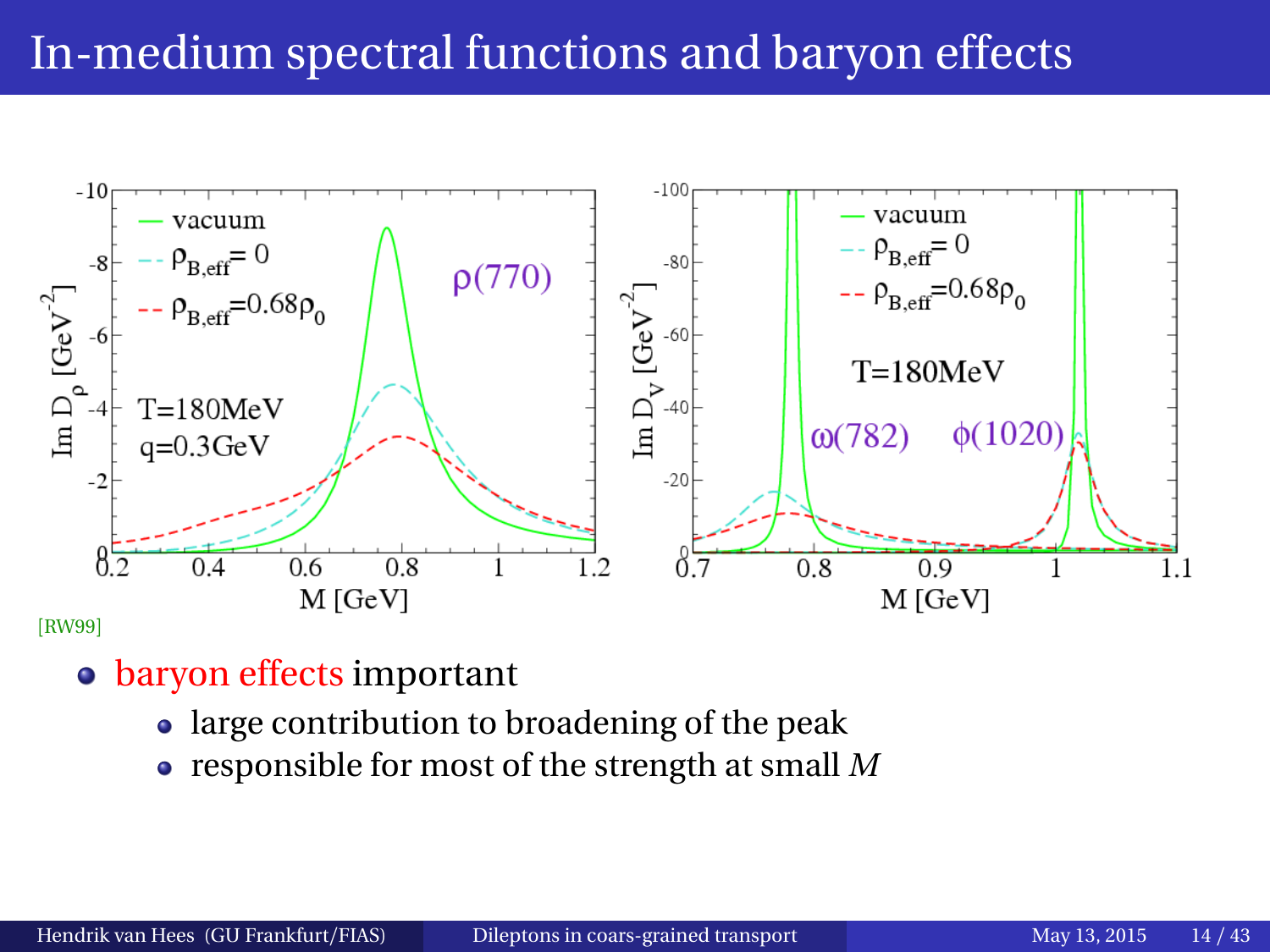#### Radiation from thermal sources: multi-*π* processes

- use vector/axial-vector correlators from *τ*-decay data
- Dey-Eletsky-Ioffe mixing:  $\hat{\varepsilon} = 1/2\mathcal{E}(T,\mu_\pi)/\mathcal{E}(T_c,0)$

$$
\Pi_V = (1 - \hat{\varepsilon}) z_\pi^4 \Pi_{V,4\pi}^{\text{vac}} + \frac{\hat{\varepsilon}}{2} z_\pi^3 \Pi_{A,3\pi}^{\text{vac}} + \frac{\hat{\varepsilon}}{2} (z_\pi^4 + z_\pi^5) \Pi_{A,5\pi}^{\text{vac}}
$$

• avoid double counting: leave out two-pion piece and  $a_1 \rightarrow \rho + \pi$ (already contained in  $\rho$  spectral function)

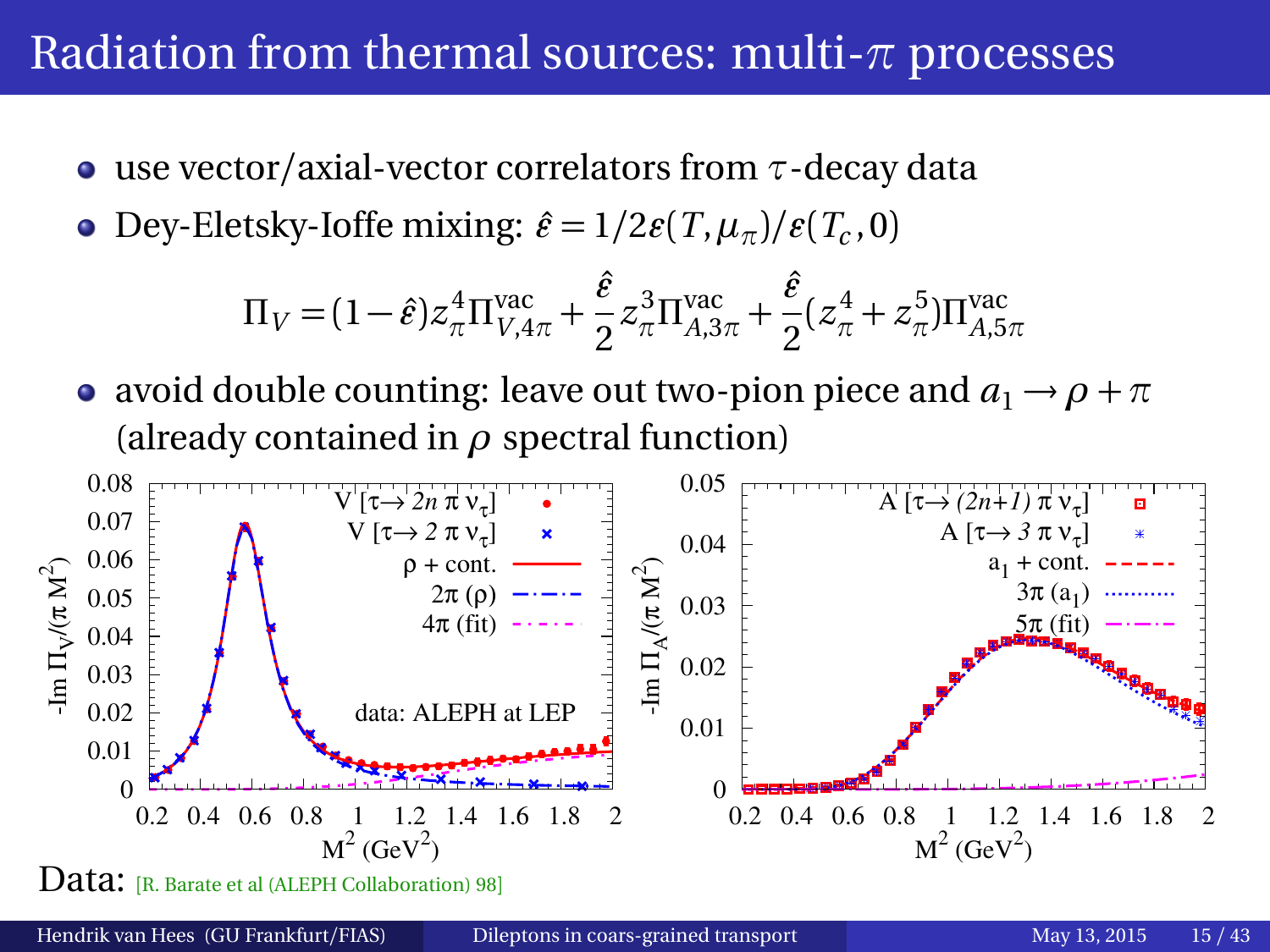## Non-thermal sources

Drell-Yan:  $q + \overline{q} \rightarrow l^+l^-$  in early hard collisions

$$
\frac{dN_{DY}^{AA}}{dMdy}\bigg|_{b=0} = \frac{3}{4\pi R_0^2} A^{4/3} \frac{d\sigma_{DY}^{NN}}{dMdy}
$$
\n
$$
\frac{d\sigma_{DY}^{NN}}{dMdy} = K \frac{8\pi a}{9sM} \sum_{q=u,d,s} e_q^2 [q(x_1)\bar{q}(x_2) + \bar{q}(x_1)q(x_2)]
$$

- parton distribution functions: GRV94LO
- higher-order effects
	- *K* factor
	- non-zero pair  $q_T$ : for IMR and HMR fitted by Gaussian spectrum (NA50 procedure)
- **extrapolation to LMR: constrained by photon point**  $M \rightarrow 0$
- *ρ* decays after thermal freeze-out: Cooper-Frye formula

$$
\frac{\mathrm{d}N_{\rho\to l^+l^-}^{(\text{fo})}}{\mathrm{d}^3\vec{x}\mathrm{d}^4q} = \frac{\Gamma_{l^+l^-}}{\Gamma_{\rho}^{\text{tot}}} \frac{\mathrm{d}N_i}{\mathrm{d}^3\vec{x}\mathrm{d}q} = \frac{q_0}{M} \frac{1}{\Gamma_{\rho}^{\text{tot}}} \left[ \frac{\mathrm{d}N_{\rho\to l^+l^-}^{(\text{MT})}}{\mathrm{d}^4x\mathrm{d}^4q} \right]_{t=t_{\text{fo}}}
$$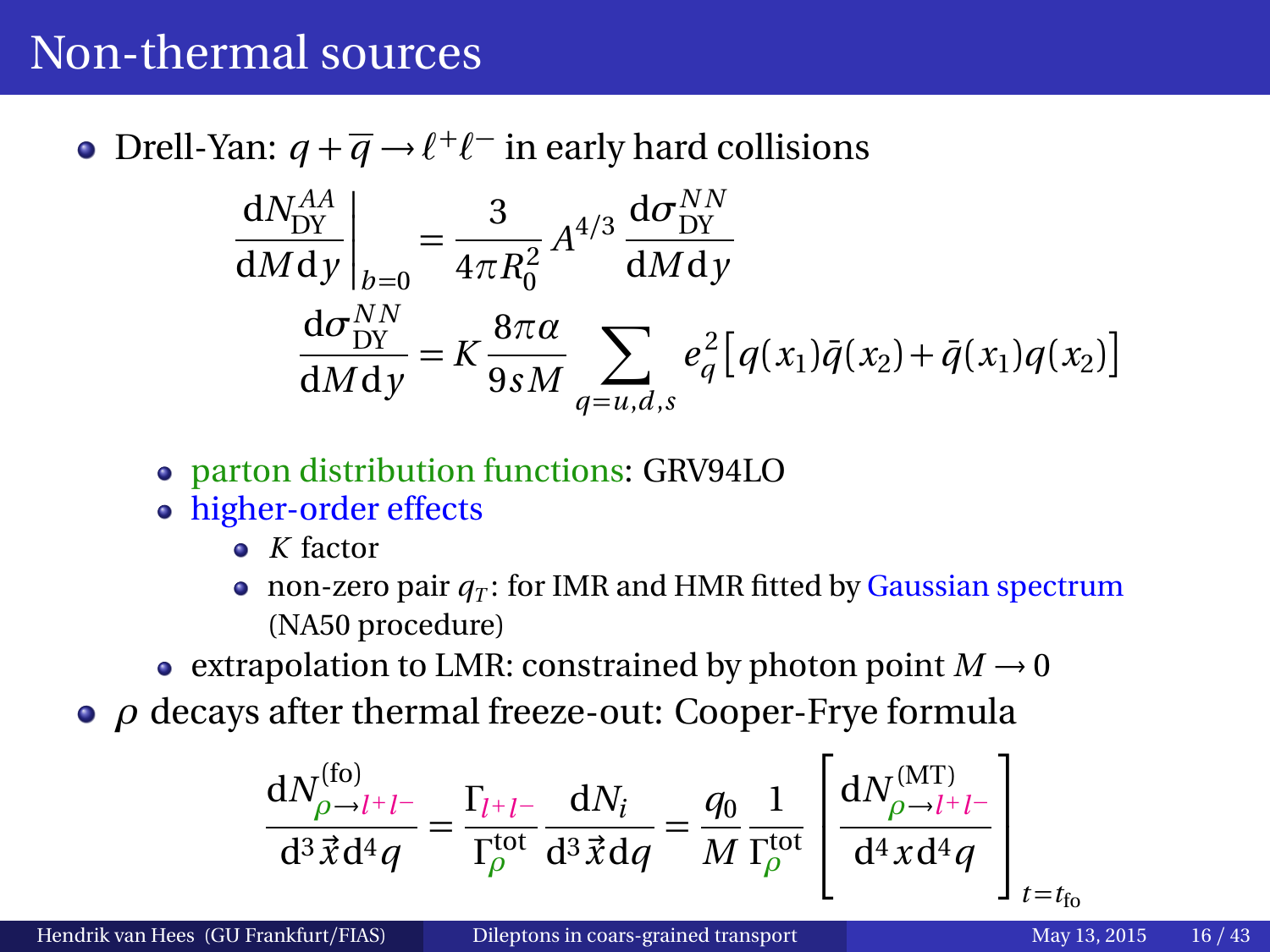#### Dilepton rates: Hadron gas  $\leftrightarrow$  OGP

- in-medium hadron gas matches with QGP
- similar results also for *γ* rates
- "quark-hadron duality"?



[[Rap13](#page-62-1)]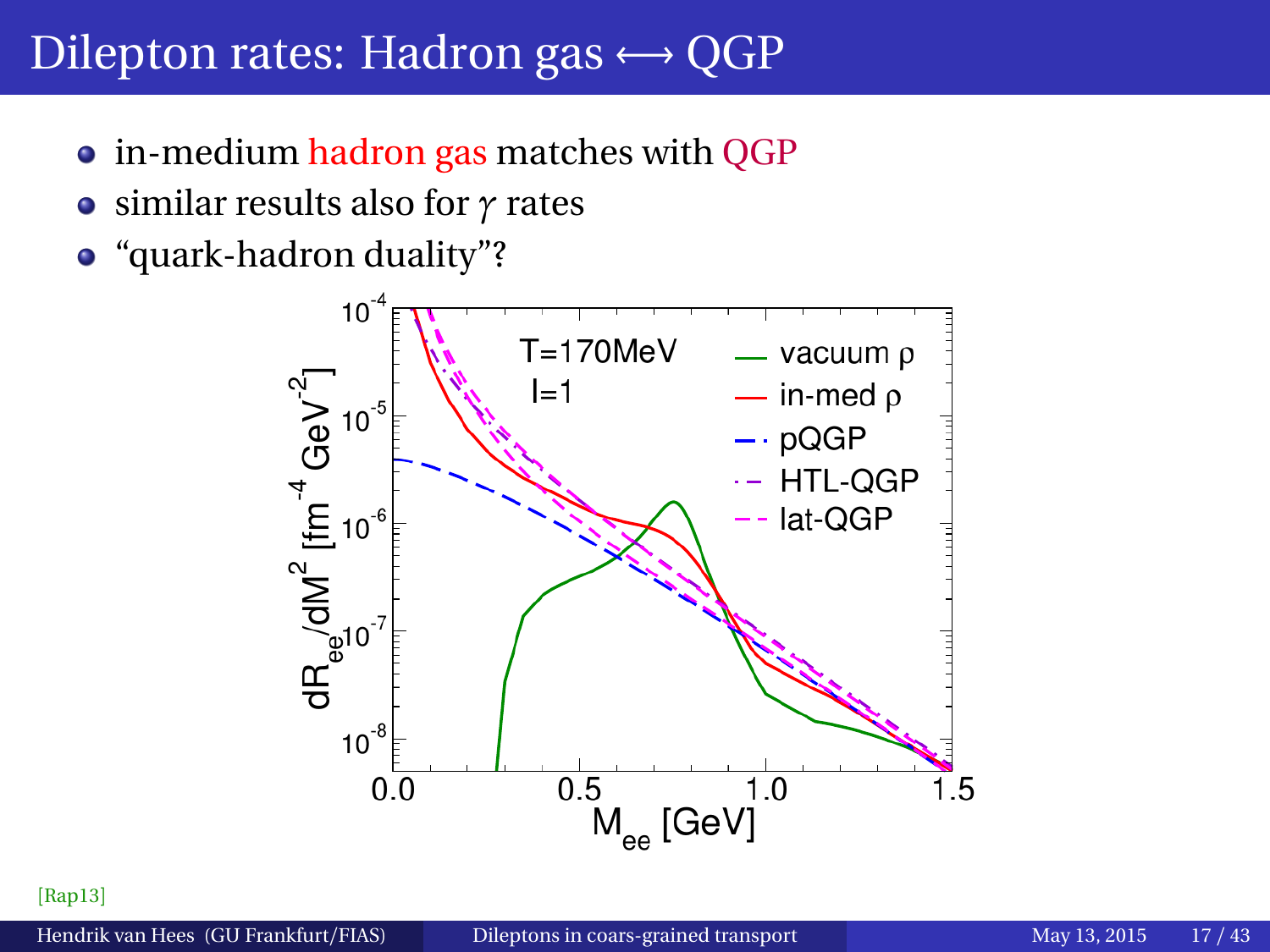# <span id="page-17-0"></span>Bulk-medium evolution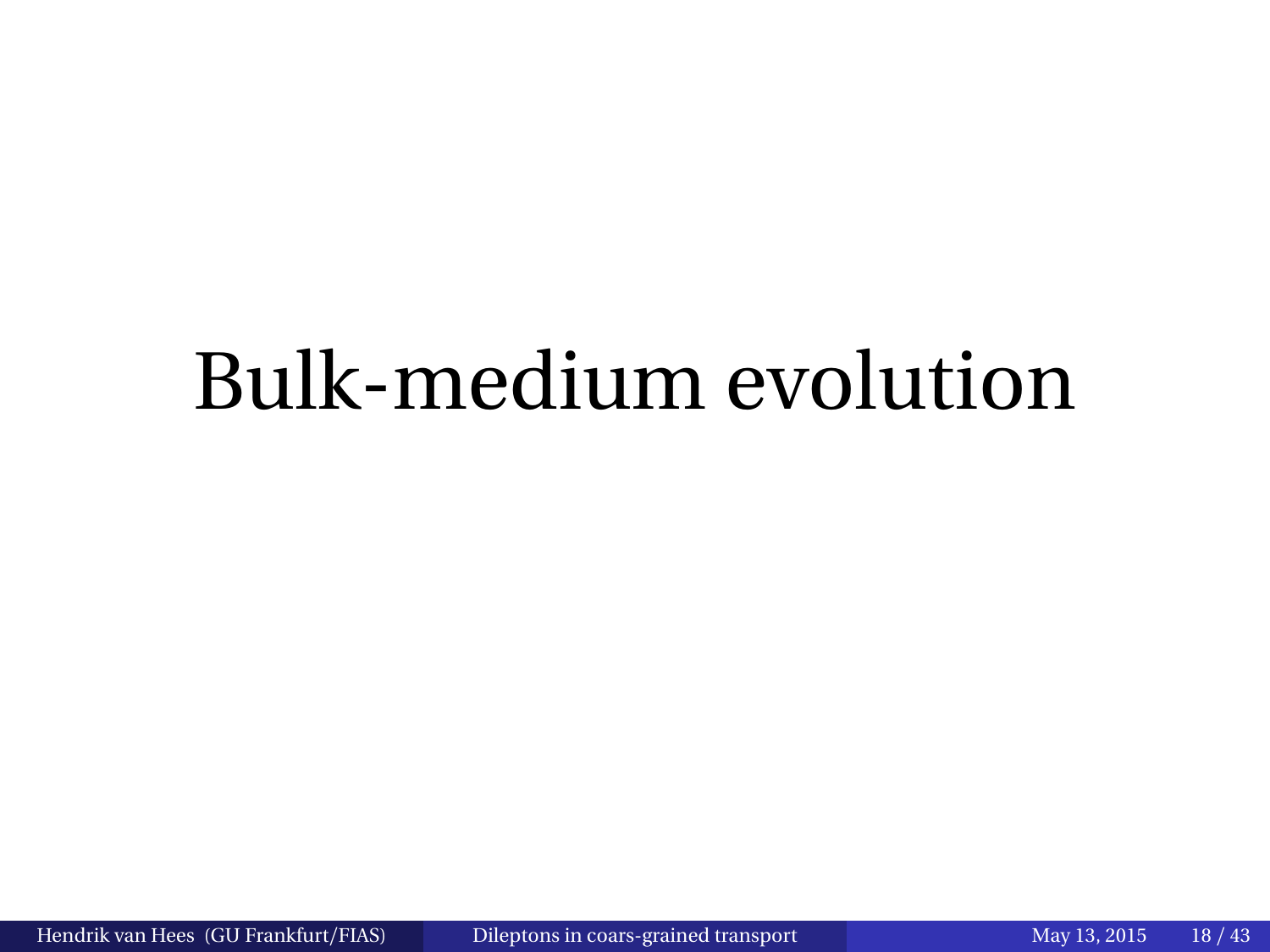# Bulk evolution with transport and coarse graining

- established transport models for bulk evolution
	- e.g., UrQMD, GiBUU, BAMPS, (p)HSD,...
	- solve Boltzmann equation for hadrons and/or partons
- dilemma: need medium-modified dilepton/photon emission rates
- usually available only in equilibrium QFT calculations
- ways out:
	- use (ideal) hydrodynamics ⇒ local thermal equilibrium ⇒ use equilibrium rates
	- use transport-hydro hybrid model: treat early stage with transport, then coarse grain ⇒ switch to hydro ⇒ switch back to transport (Cooper-Frye "particlization")
- here: UrQMD transport for entire bulk evolution  $\Rightarrow$  use coarse graining in space-time cells  $\Rightarrow$  extract *T*,  $\mu_B$ ,  $\mu_{\pi}$ , ...  $\Rightarrow$  use equilibrium rates locally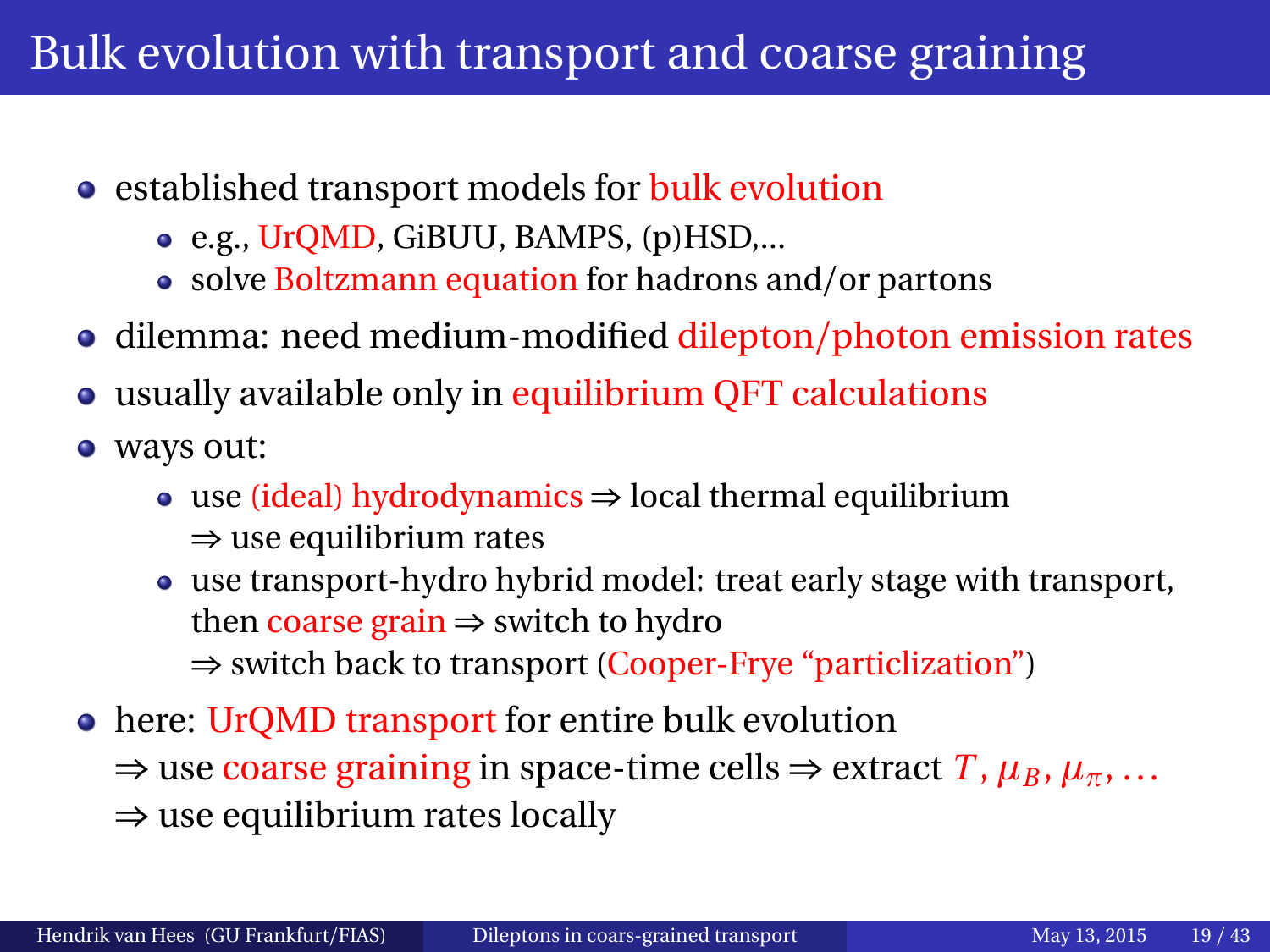- <span id="page-19-0"></span>• problem with medium modifications of spectral functions/interactions
- only available in equilibrium many-body QFT models
- use "in-medium cross sections" naively: double counting?!?
- way out: map transport to local-equilibrium fluid
- use ensemble of UrQMD runs with an equation of state
- fit temperature, chemical potentials, flow-velocity field from anisotropic energy-momentum tensor [[FMRS13](#page-61-2)]

 $T^{\mu\nu} = (\epsilon + P_{\perp})u^{\mu}u^{\nu} - P_{\perp}g^{\mu\nu} - (P_{\parallel} - P_{\perp})V^{\mu}V^{\nu}$ 

- thermal rates from partonic/hadronic QFT become applicable
- here: extrapolated lattice QGP and Rapp-Wambach hadronic many-body theory
- caveat: consistency between EoS, matter content of QFT model/UrQMD!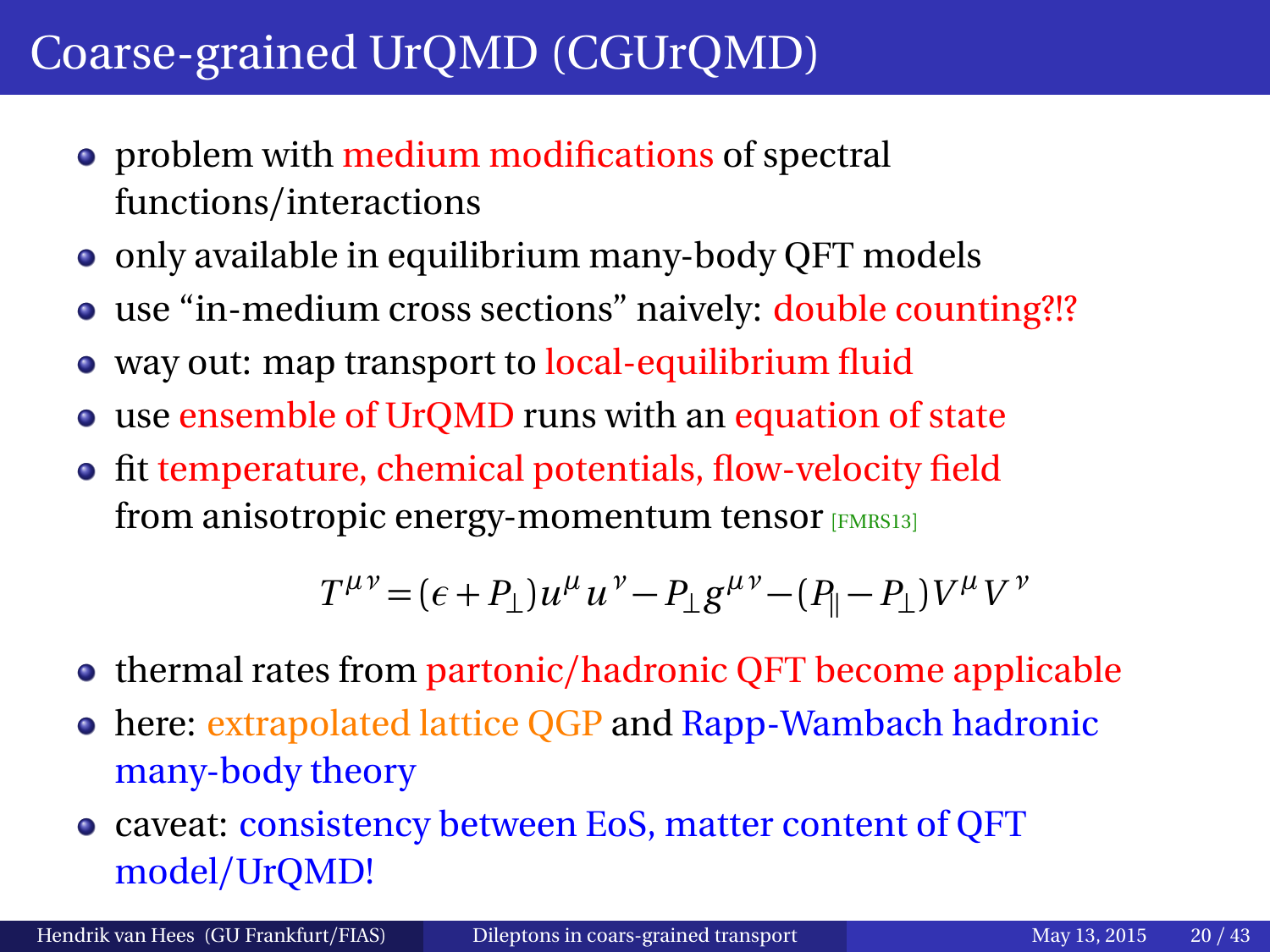$\bullet$  *T<sub>c</sub>* = 170 MeV; *T* > *T<sub>c</sub>* ⇒ lattice EoS; *T* < *T<sub>c</sub>* ⇒ HRG EoS

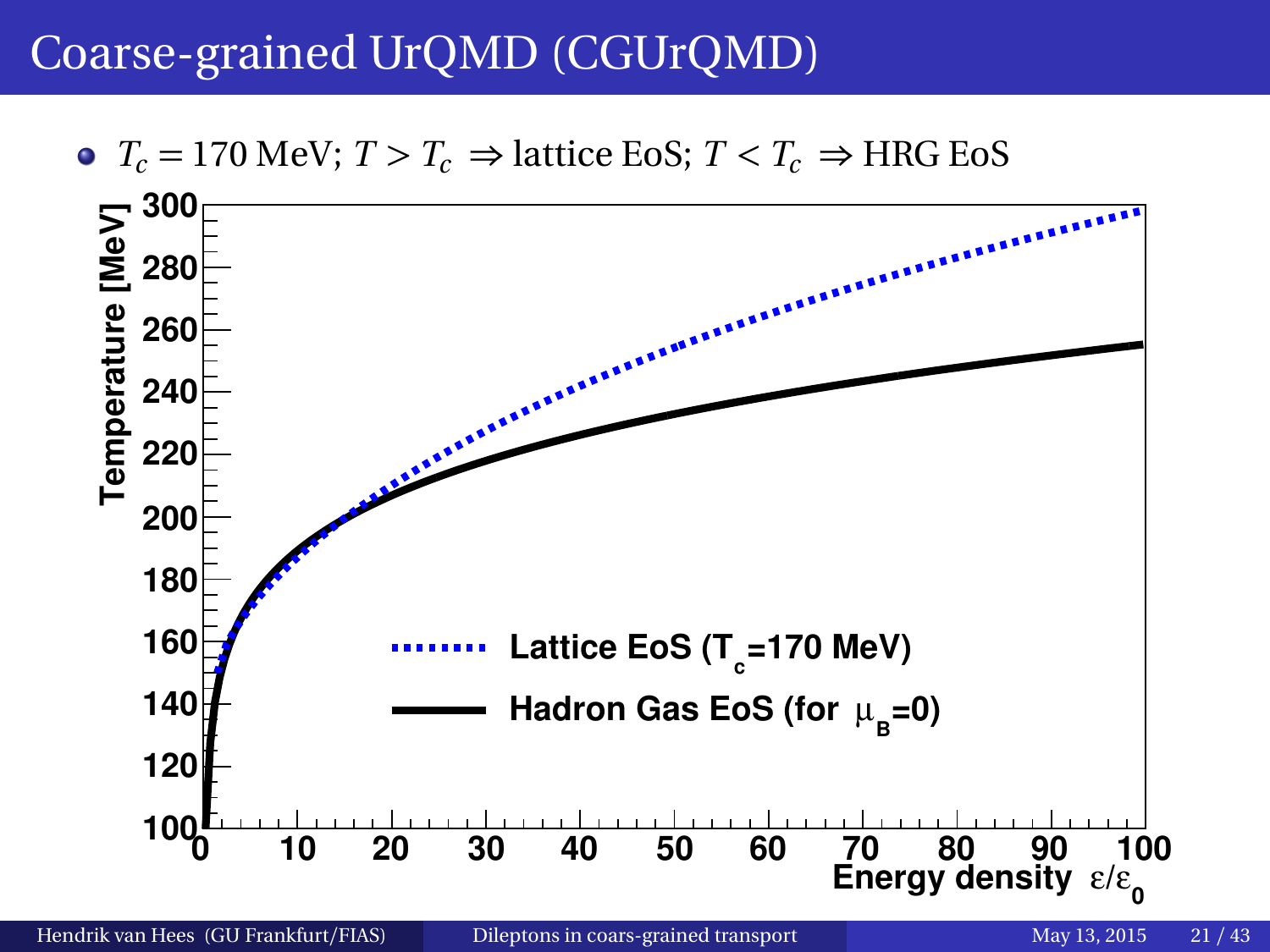pressure anisotropy (In-In collisions (NA60) at SIS)

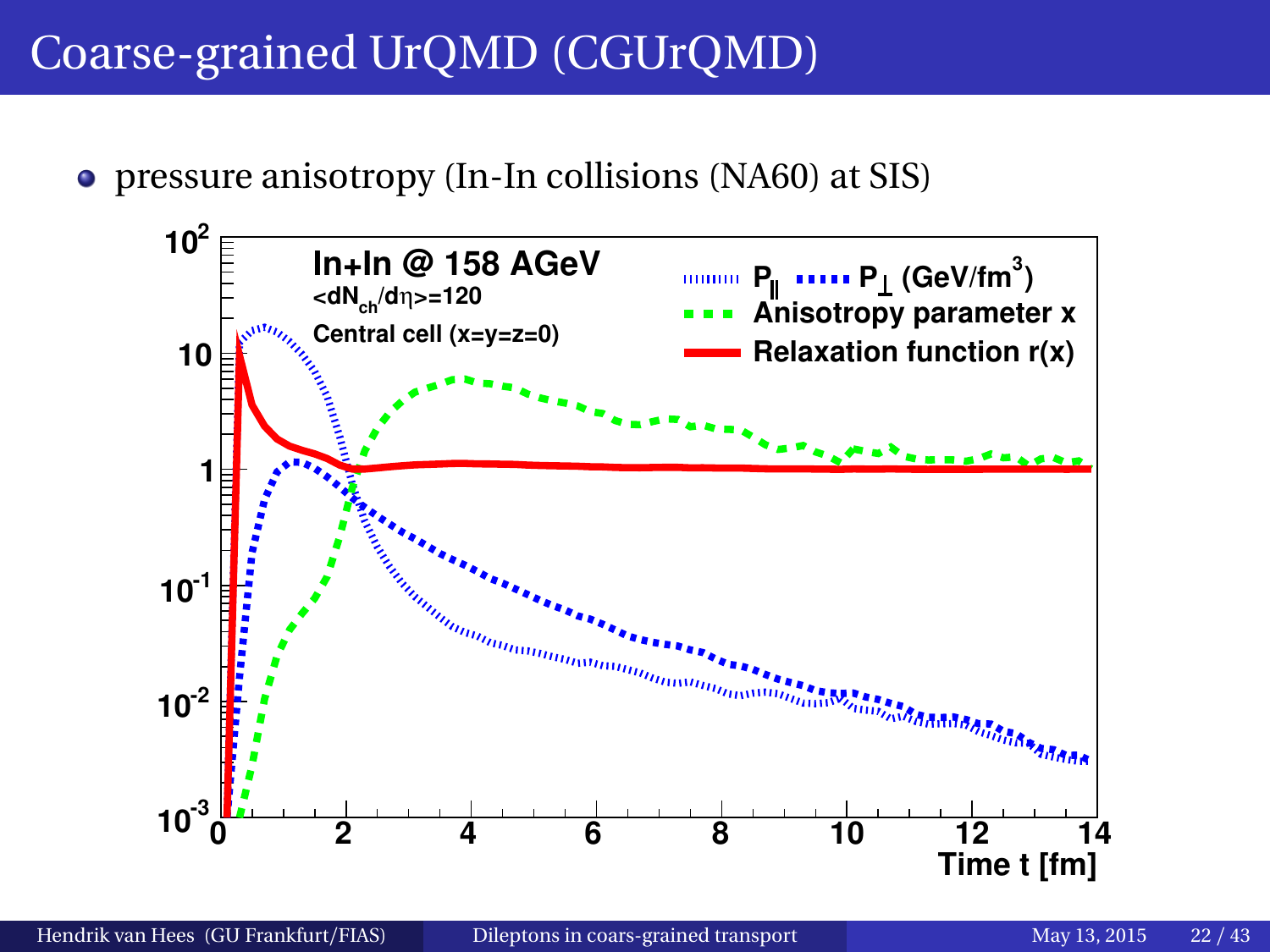- $\bullet$  energy/baryon density  $\Rightarrow T, \mu_B$  (for In+In @ SPS; NA60)
- central "fluid" cell!

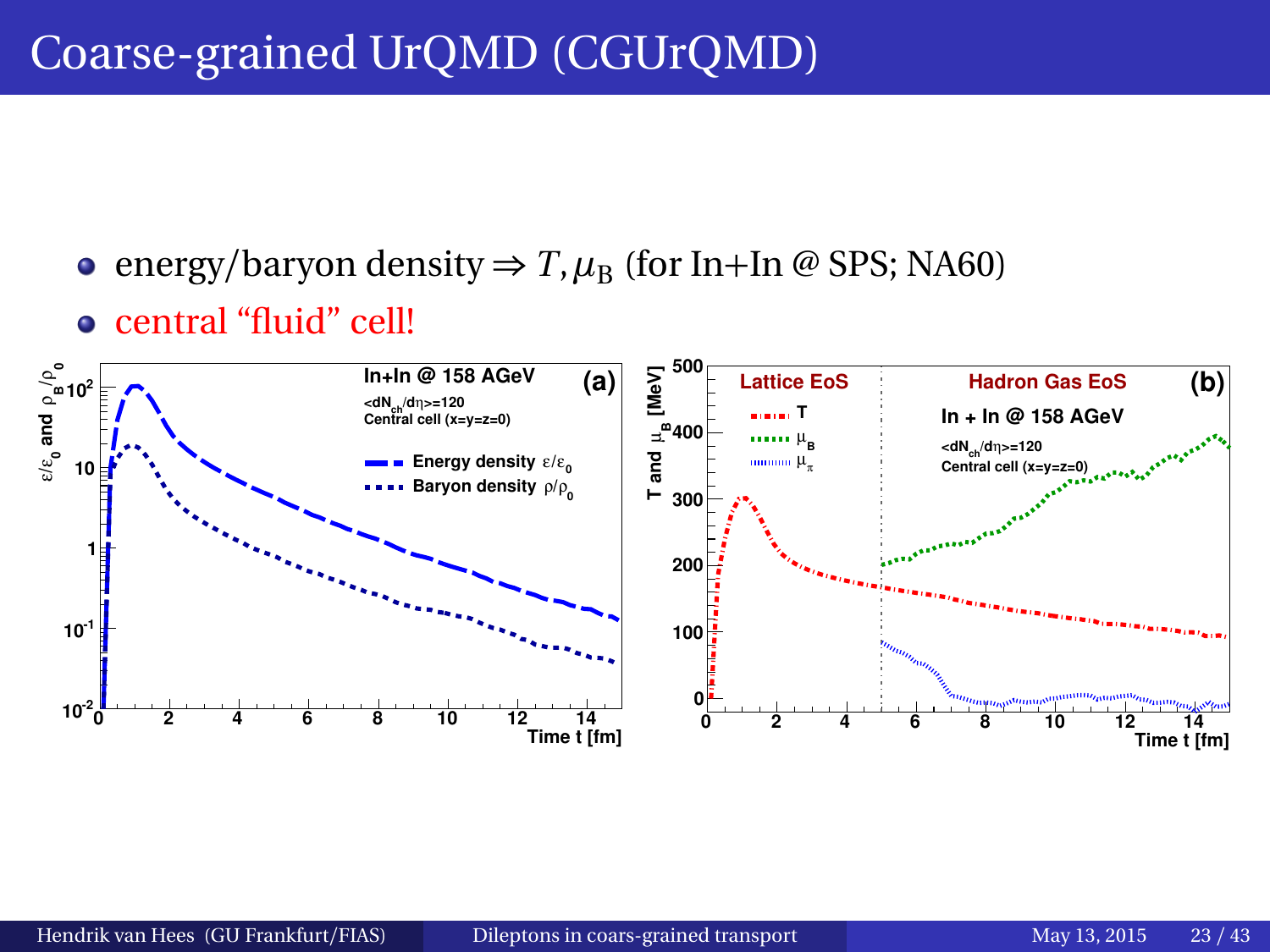#### **e** energy ( $\epsilon$ ) and baryon ( $\rho$ ) density profiles (for In+In@SPS; NA60)

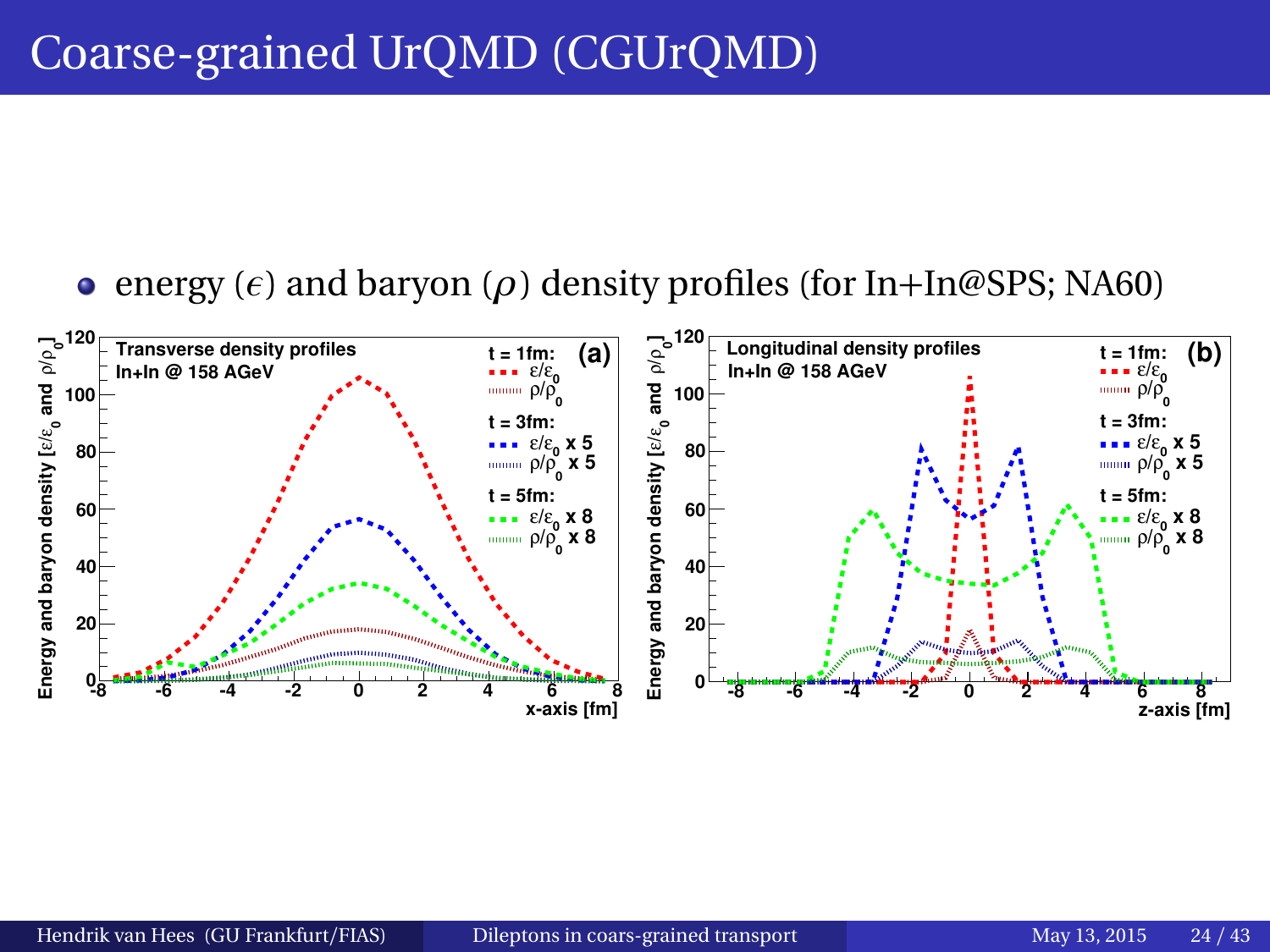# <span id="page-24-0"></span>Dimuons (SPS/NA60)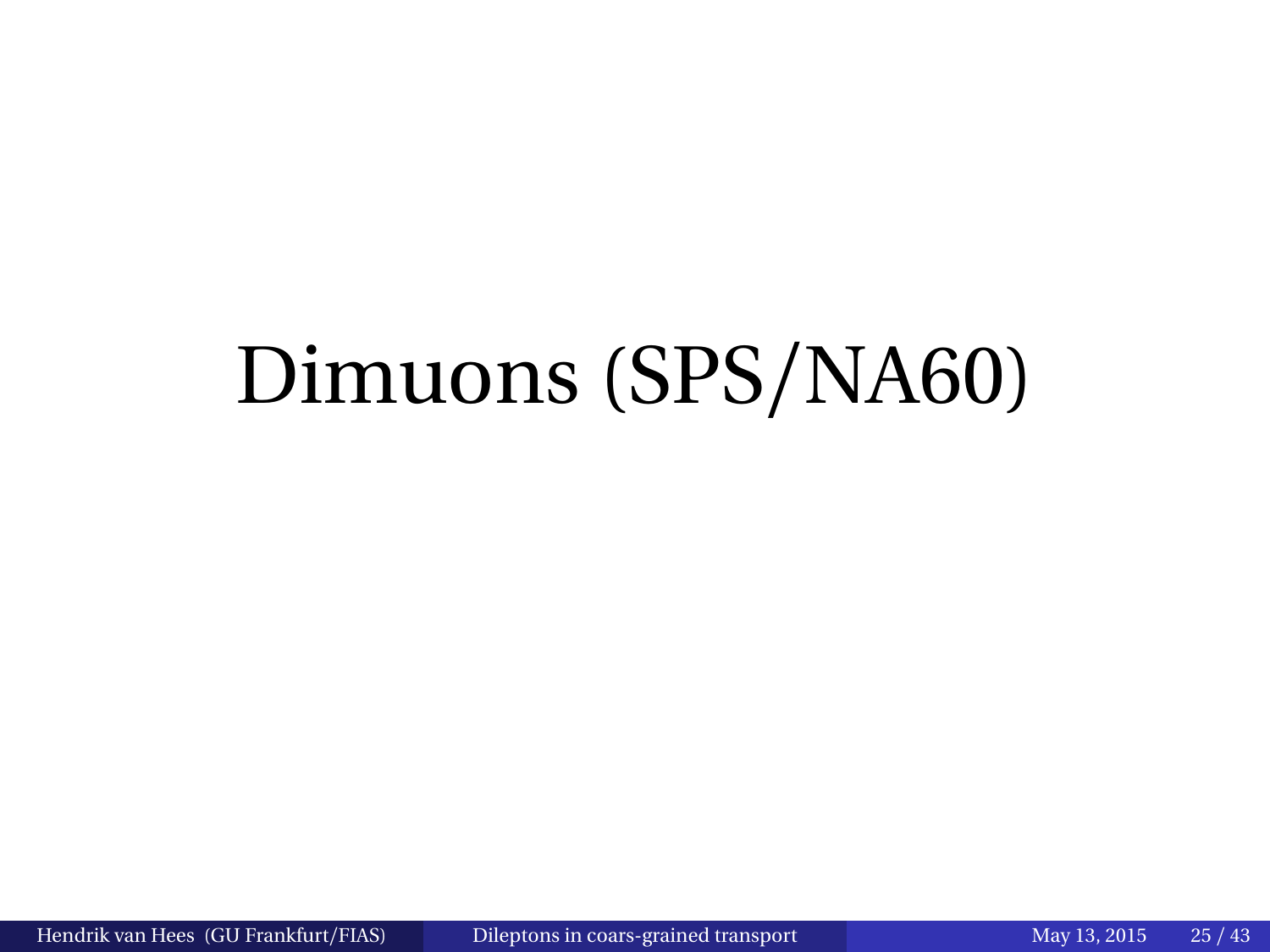- dimuon spectra from In + In(158 *A*GeV) →  $\mu^+ \mu^-$  (NA60)  $\bullet$
- $\bullet$  min-bias data (d*N*<sub>ch</sub>/d *y* = 120)

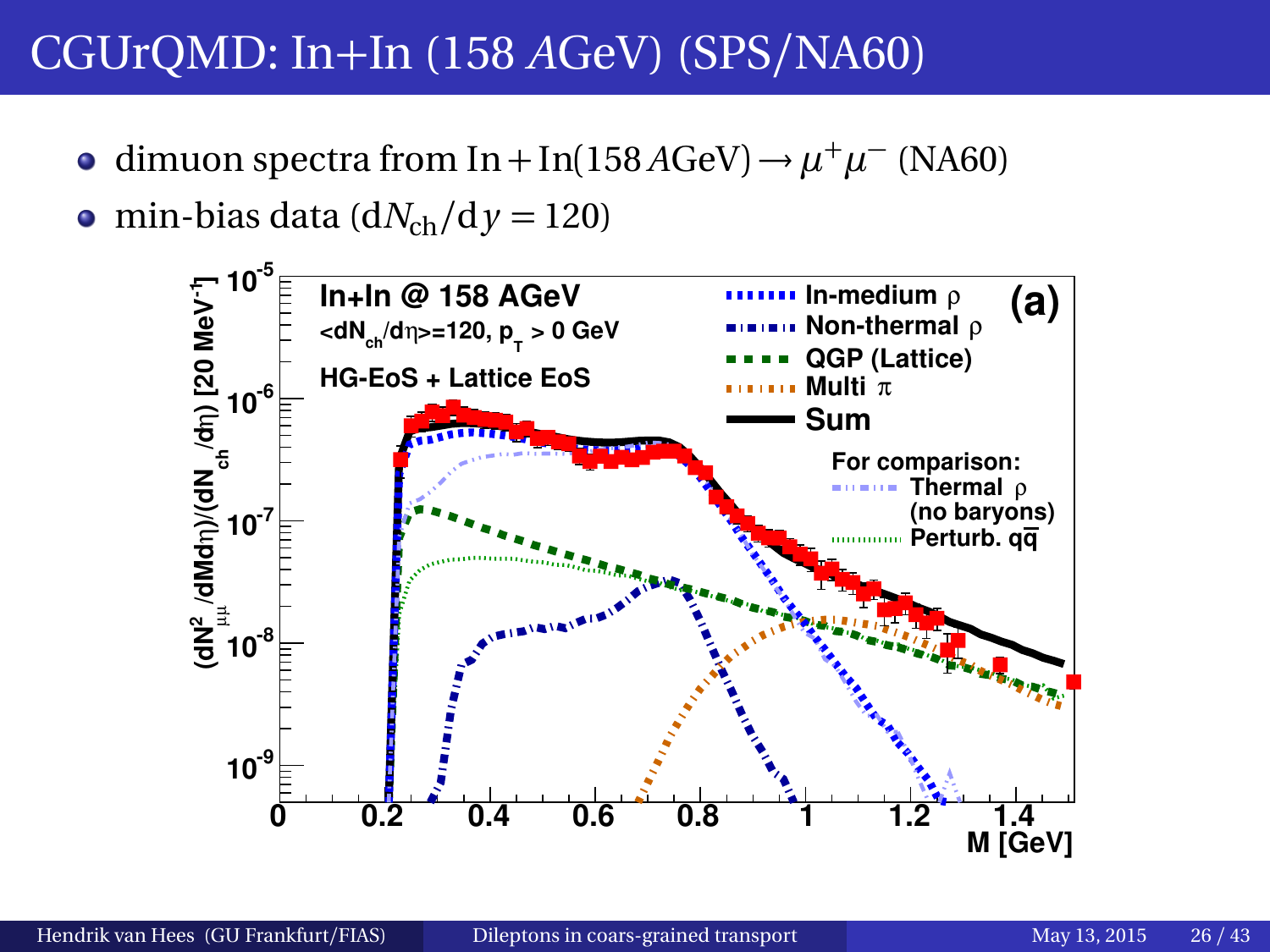- dimuon spectra from In + In(158 *A*GeV) →  $\mu^+ \mu^-$  (NA60)
- min-bias data ( $dN<sub>ch</sub>/d\gamma = 120$ )  $\bullet$
- higher IMR: provides averaged true temperature (no blueshifts in the invariant-mass spectra!)

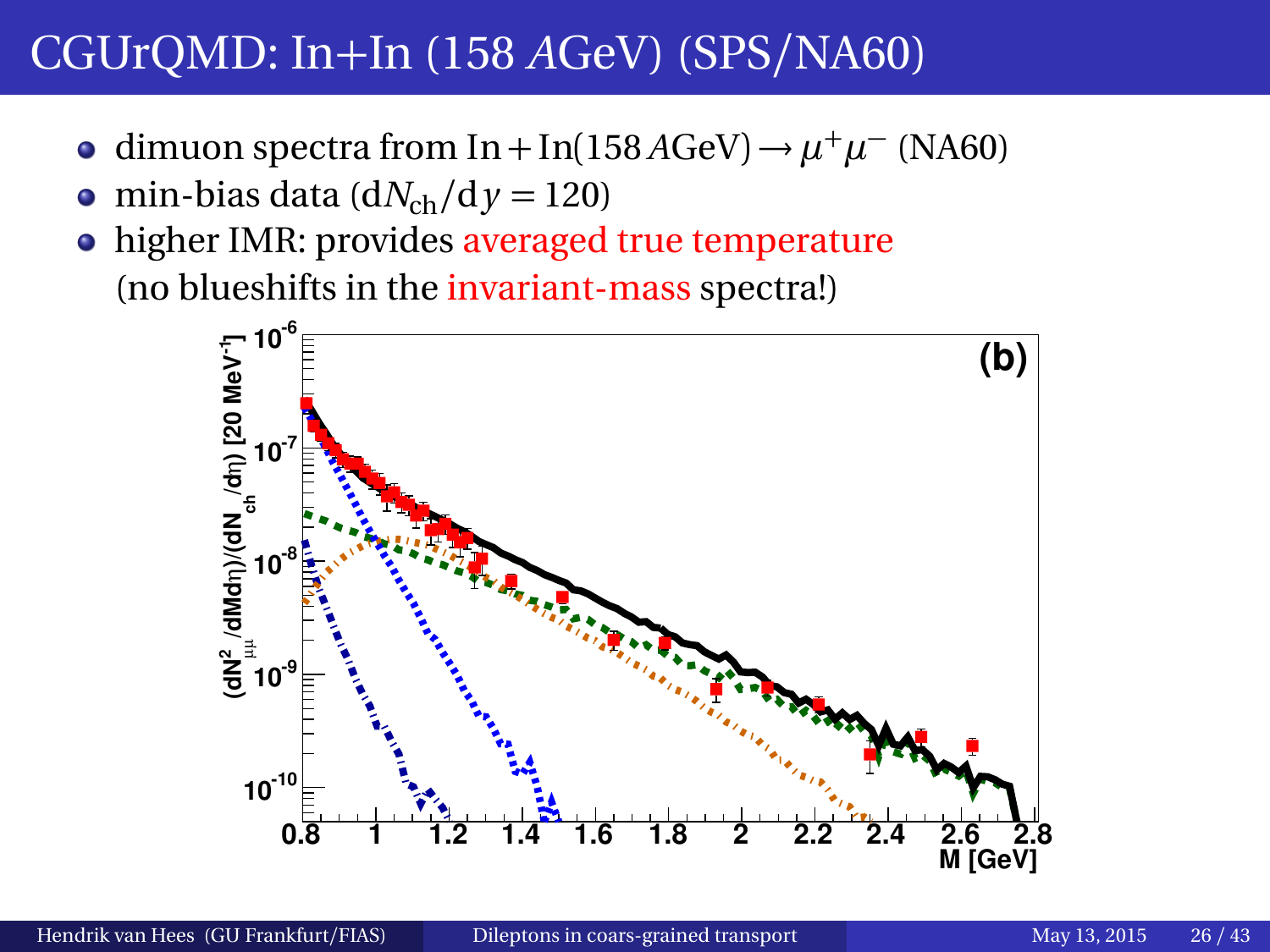- dimuon spectra from In + In(158 *A*GeV) →  $\mu^+ \mu^-$  (NA60)
- $\bullet$  min-bias data (d*N*<sub>ch</sub>/d  $\gamma$  = 120)
- $p_T < 0.2$  GeV

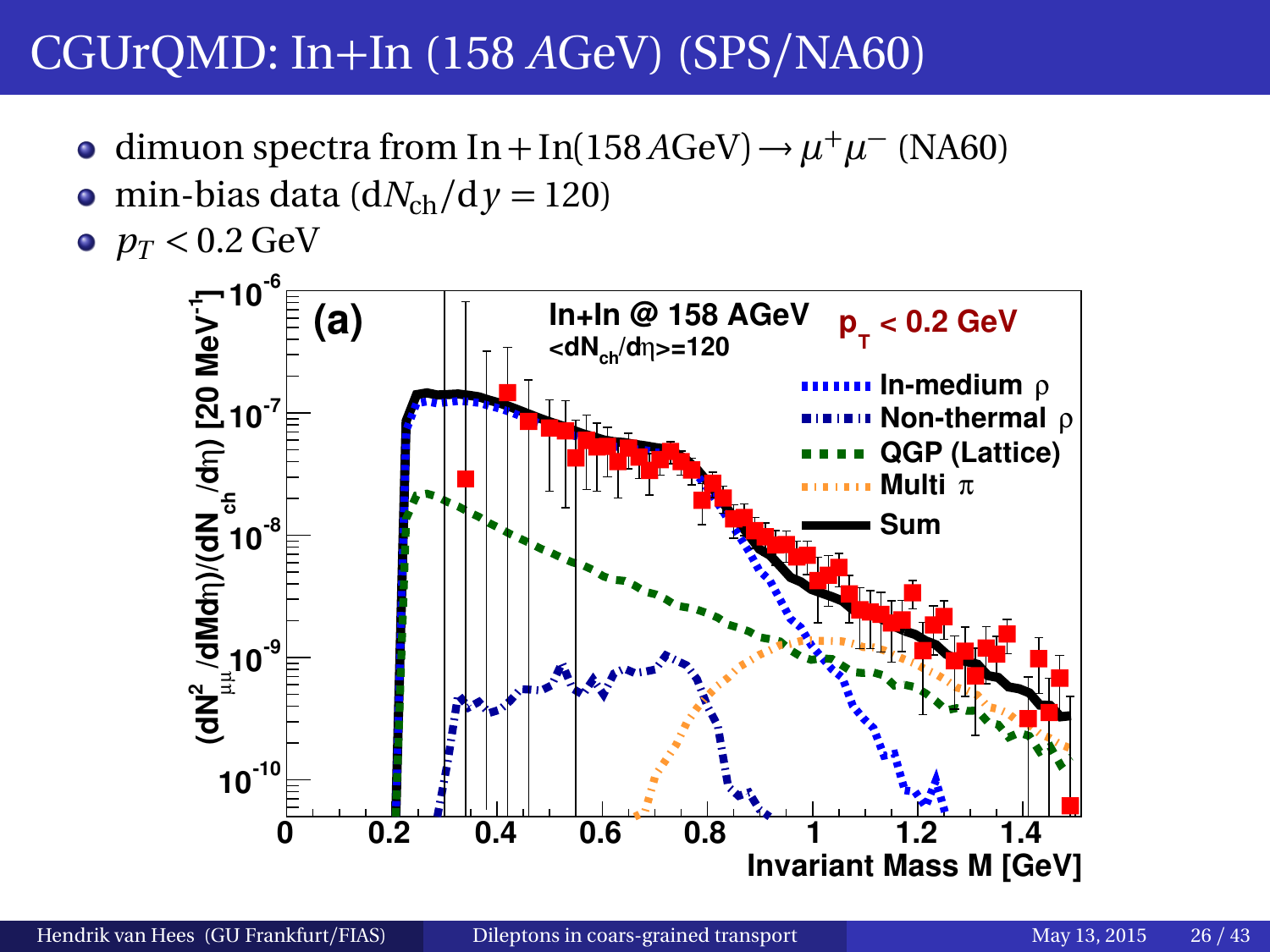- dimuon spectra from In + In(158 *A*GeV) →  $\mu^+ \mu^-$  (NA60)
- $\bullet$  min-bias data (d*N*<sub>ch</sub>/d  $\gamma$  = 120)
- $0.2 \text{ GeV} < p_T < 0.4 \text{ GeV}$

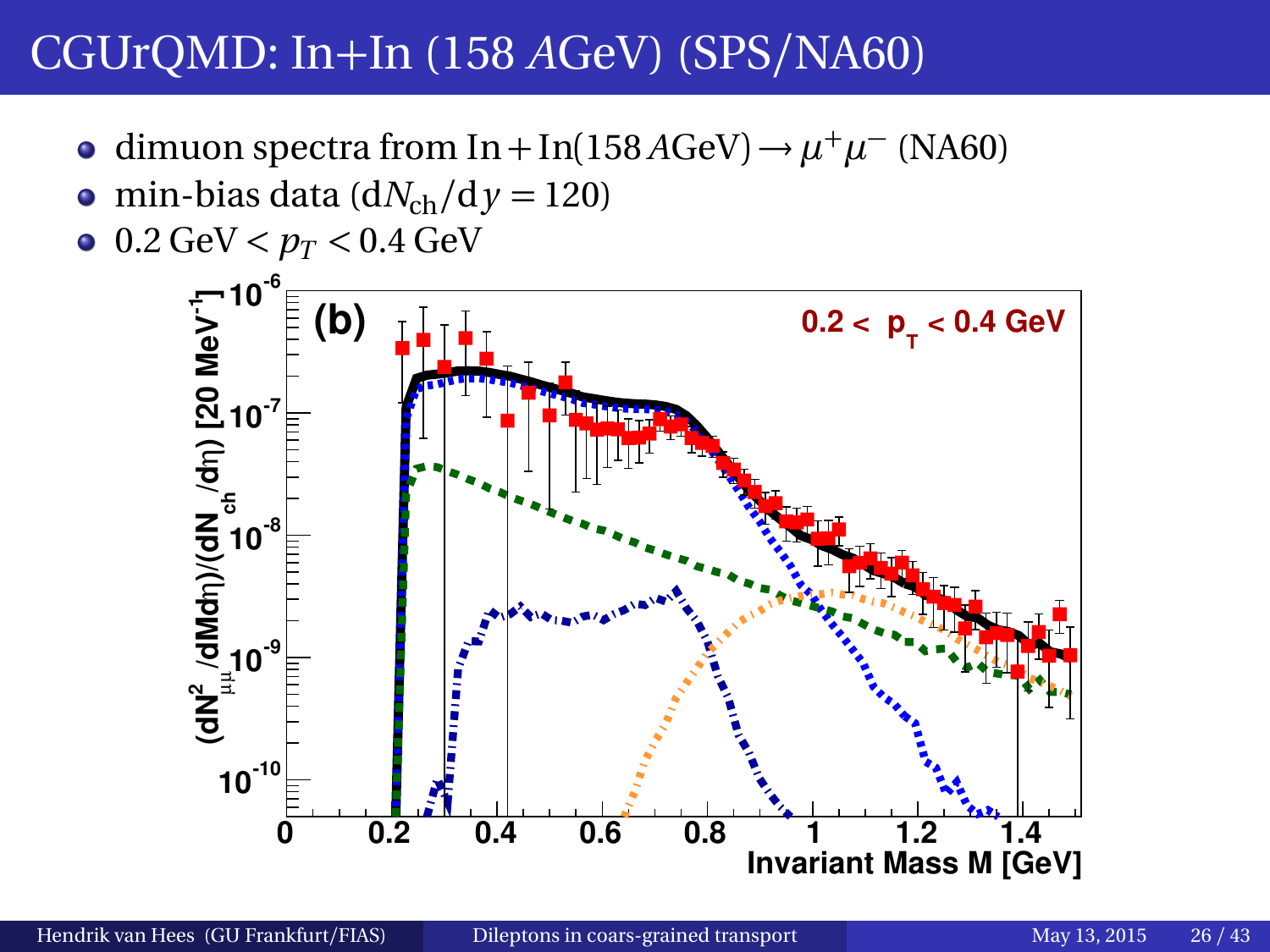- dimuon spectra from In + In(158 *A*GeV) →  $\mu^+ \mu^-$  (NA60)
- min-bias data ( $dN<sub>ch</sub>/d\gamma = 120$ )  $\bullet$
- $0.4 \text{ GeV} < p_T < 0.6 \text{ GeV}$

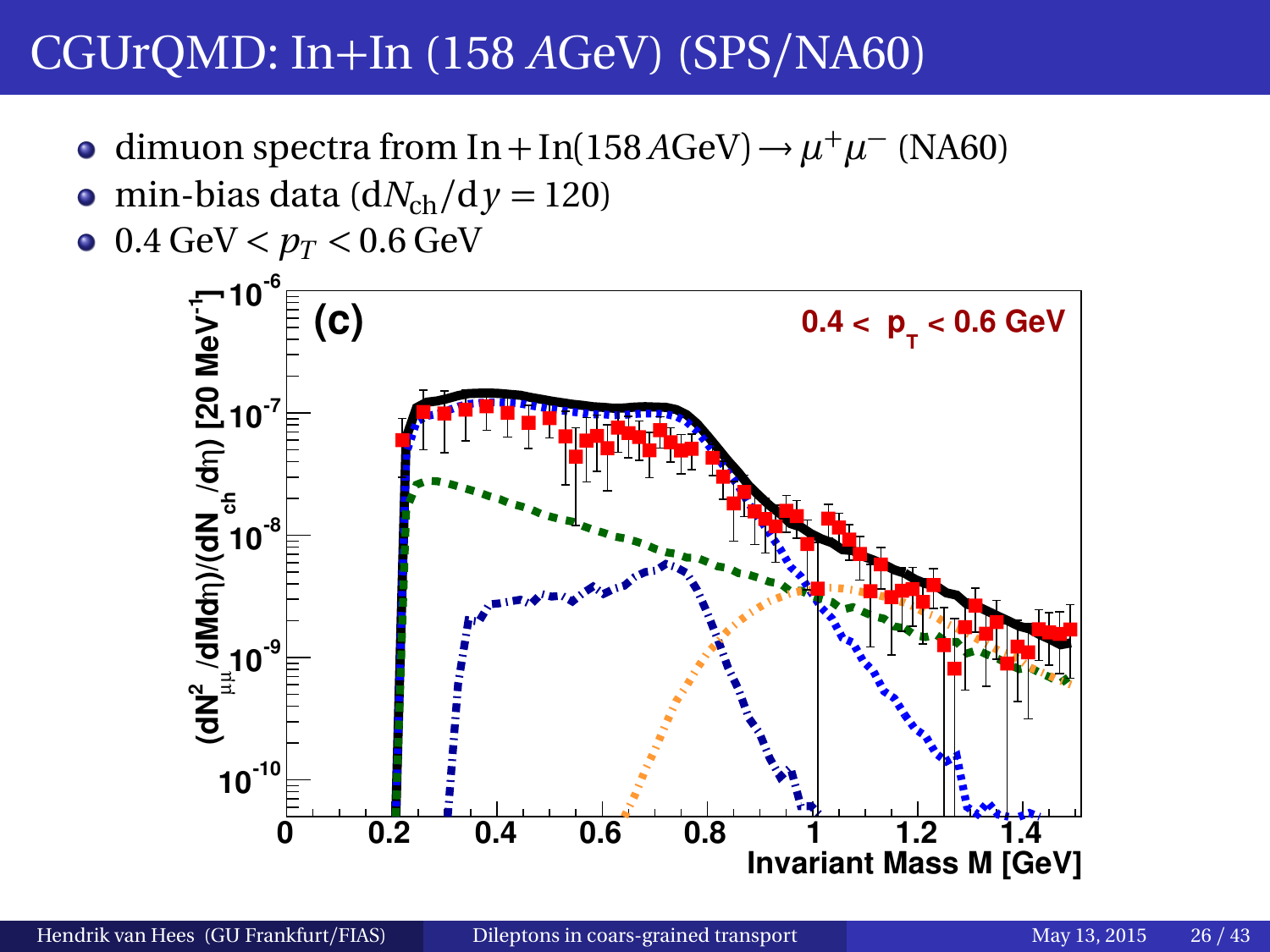- dimuon spectra from In + In(158 *A*GeV) →  $\mu^+ \mu^-$  (NA60)
- min-bias data ( $dN<sub>ch</sub>/d\gamma = 120$ )  $\bullet$
- $0.6 \,\text{GeV} < p_T < 0.8 \,\text{GeV}$

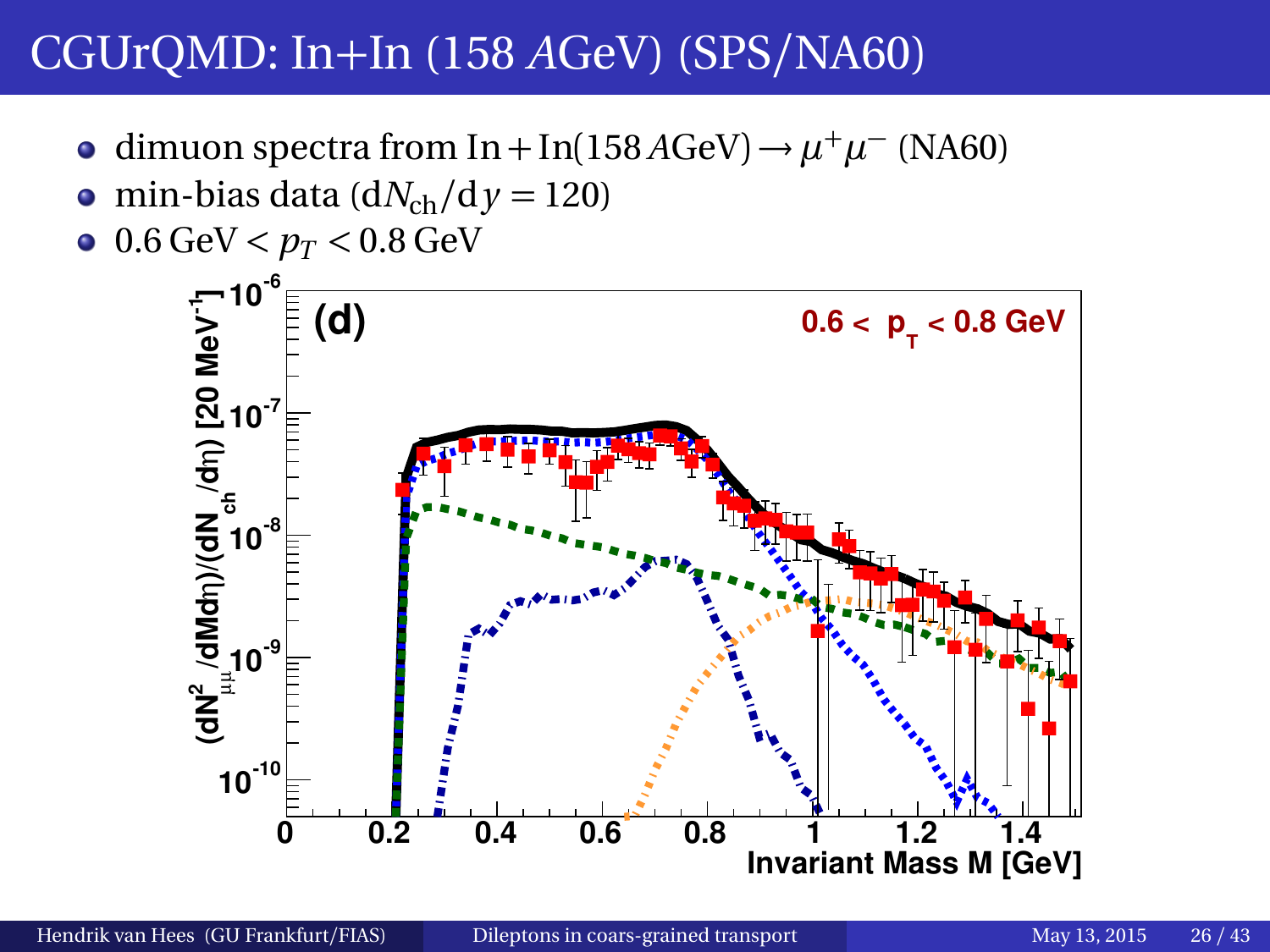- dimuon spectra from In + In(158 *A*GeV) →  $\mu^+ \mu^-$  (NA60)
- min-bias data ( $dN<sub>ch</sub>/d\gamma = 120$ )  $\bullet$
- $\bullet$  0.8 GeV  $< p_T < 1.0$  GeV

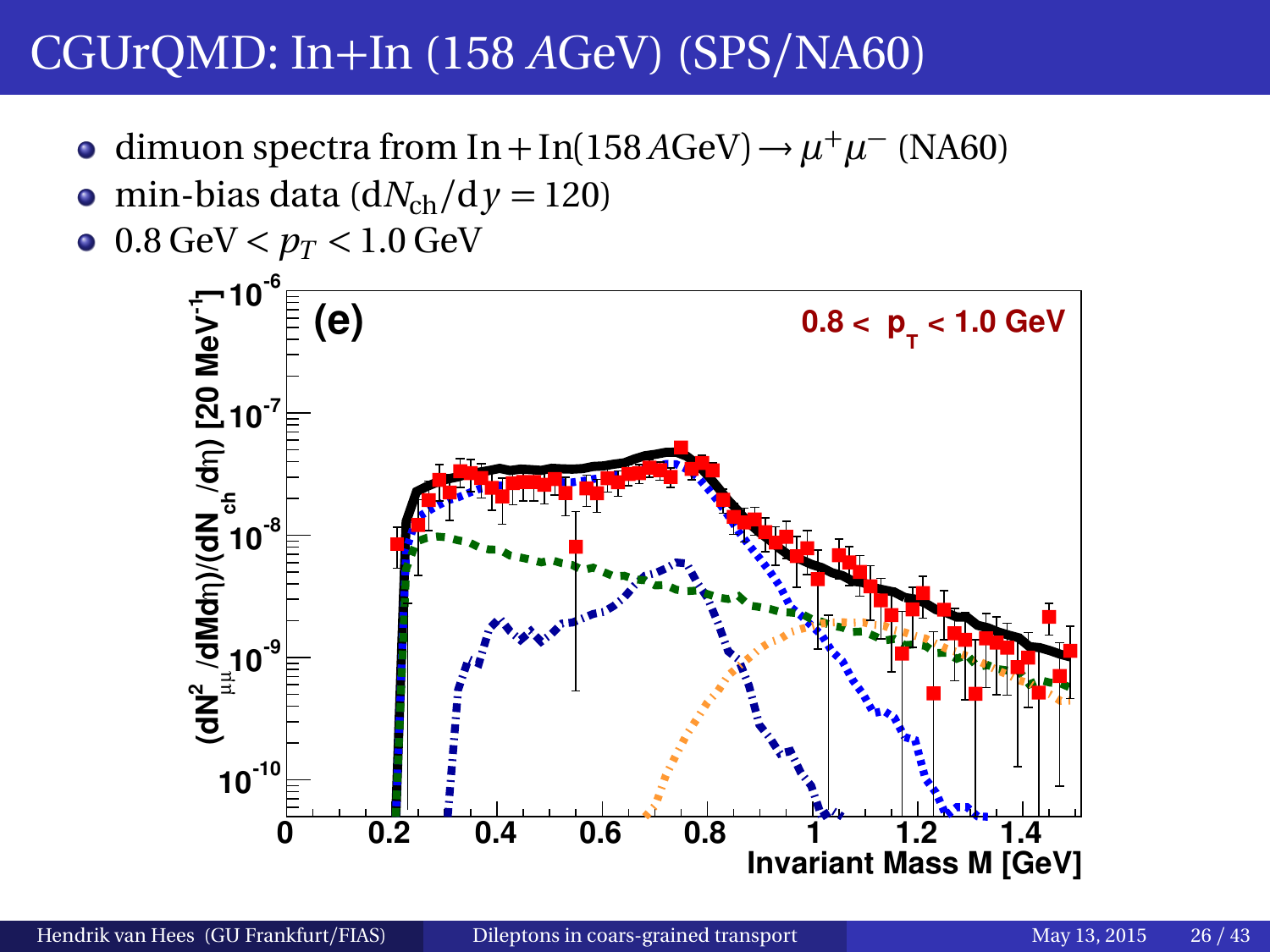- dimuon spectra from In + In(158 *A*GeV) →  $\mu^+ \mu^-$  (NA60)
- min-bias data ( $dN<sub>ch</sub>/d\gamma = 120$ )  $\bullet$
- 1.0 GeV  $< p_T < 1.2$  GeV

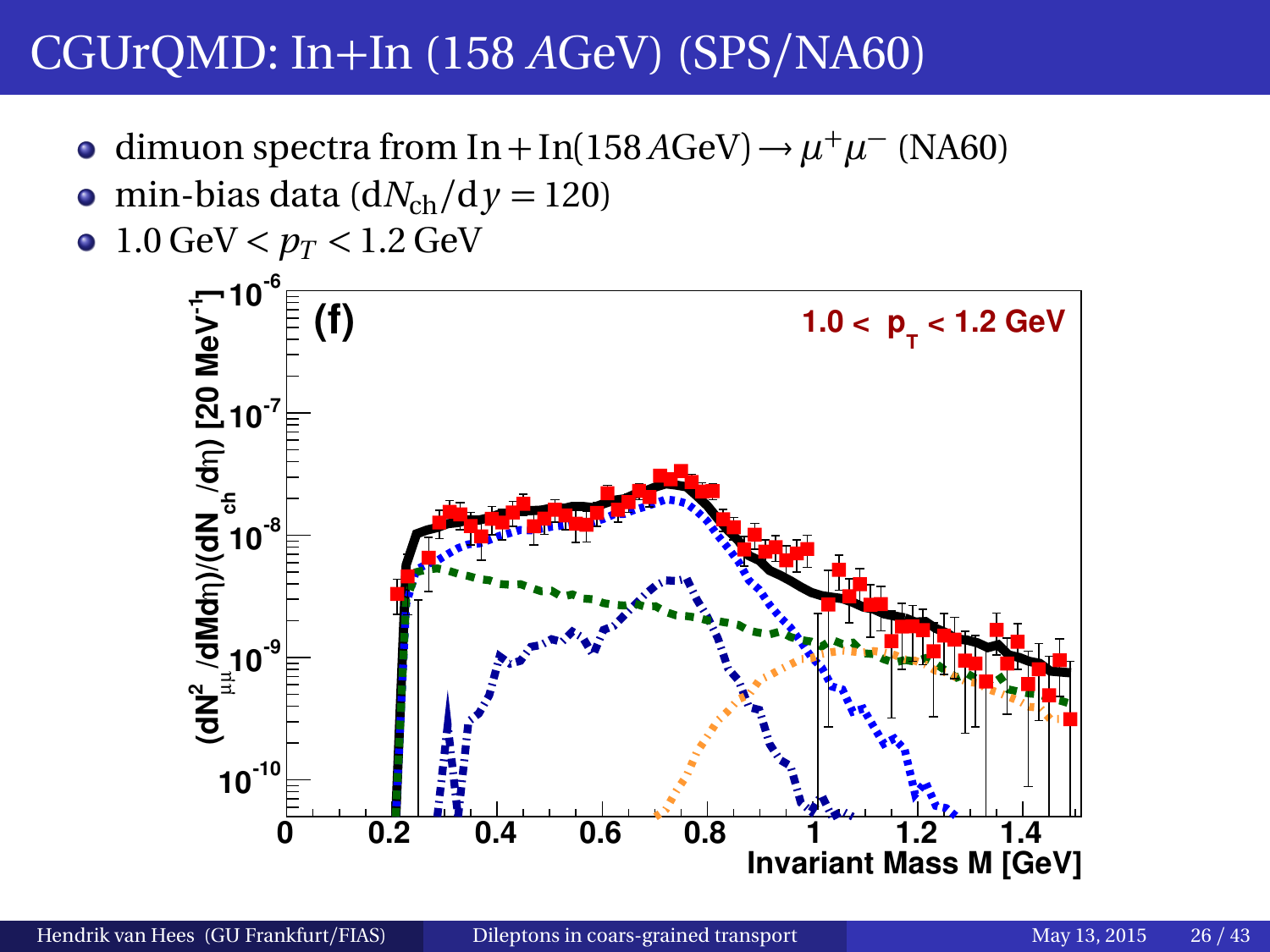- dimuon spectra from In + In(158 *A*GeV) →  $\mu^+ \mu^-$  (NA60)
- min-bias data ( $dN<sub>ch</sub>/d\gamma = 120$ )  $\bullet$
- $\bullet$  1.2 GeV  $< p_T < 1.4$  GeV

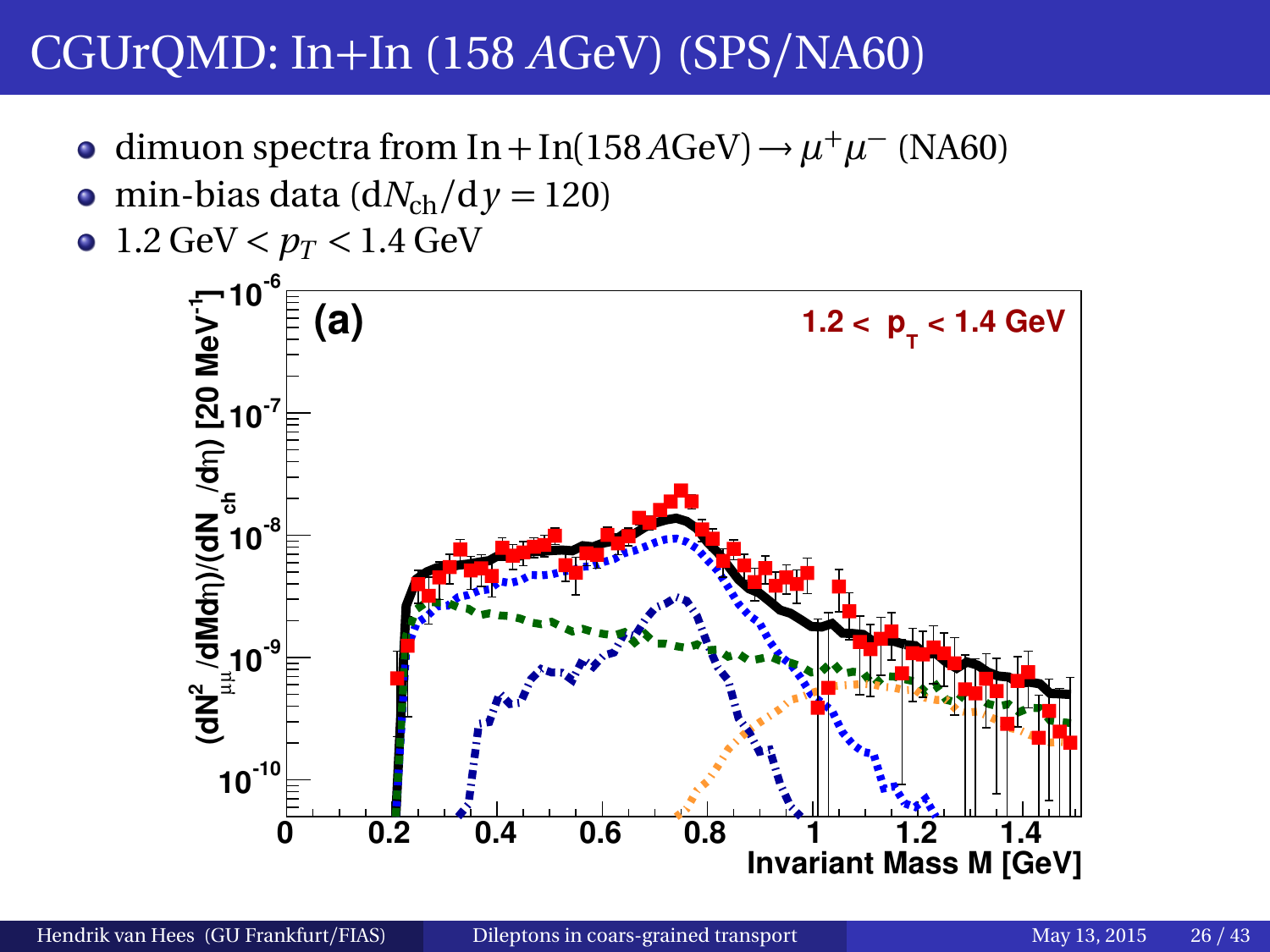- dimuon spectra from In + In(158 *A*GeV) →  $\mu^+ \mu^-$  (NA60)
- min-bias data ( $dN<sub>ch</sub>/d\gamma = 120$ )  $\bullet$
- $\bullet$  1.4 GeV <  $p_T$  < 1.6 GeV

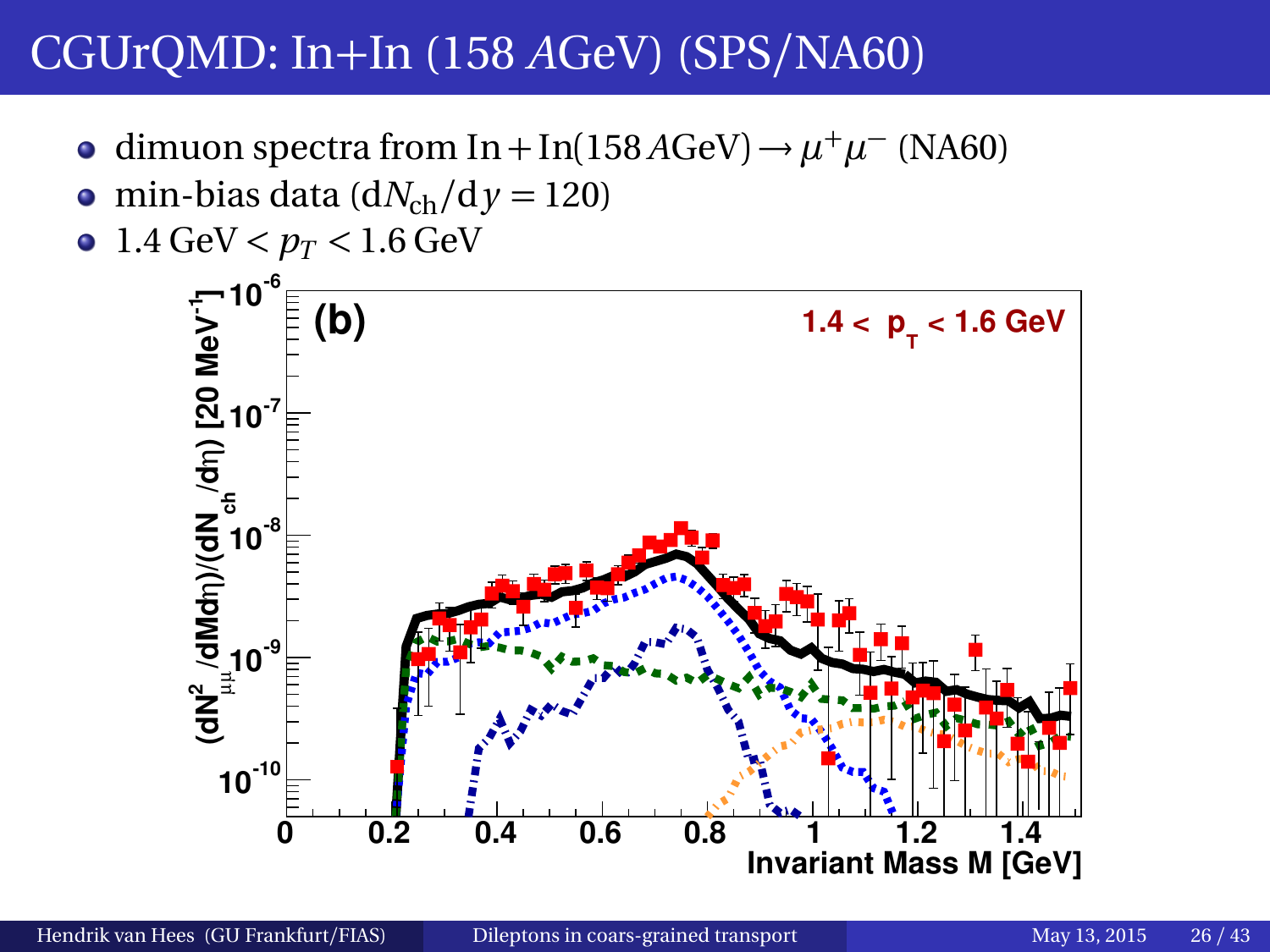- dimuon spectra from In + In(158 *A*GeV) →  $\mu^+ \mu^-$  (NA60)
- min-bias data ( $dN<sub>ch</sub>/d\gamma = 120$ )  $\bullet$
- 1.6 GeV  $< p_T < 1.8$  GeV

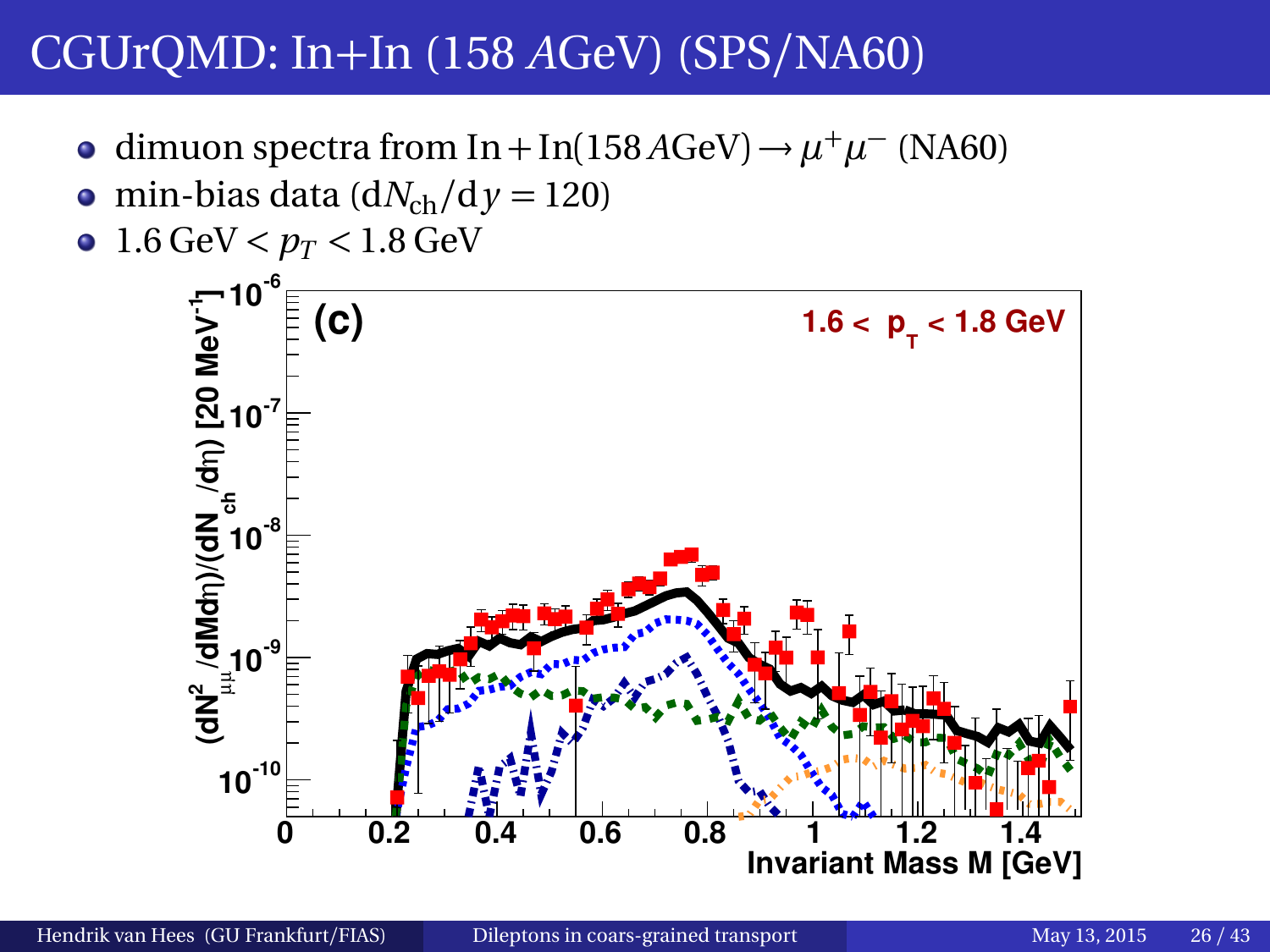- dimuon spectra from In + In(158 *A*GeV) →  $\mu^+ \mu^-$  (NA60)
- min-bias data ( $dN<sub>ch</sub>/d\gamma = 120$ )  $\bullet$
- 1.8 GeV  $< p_T < 2.0$  GeV

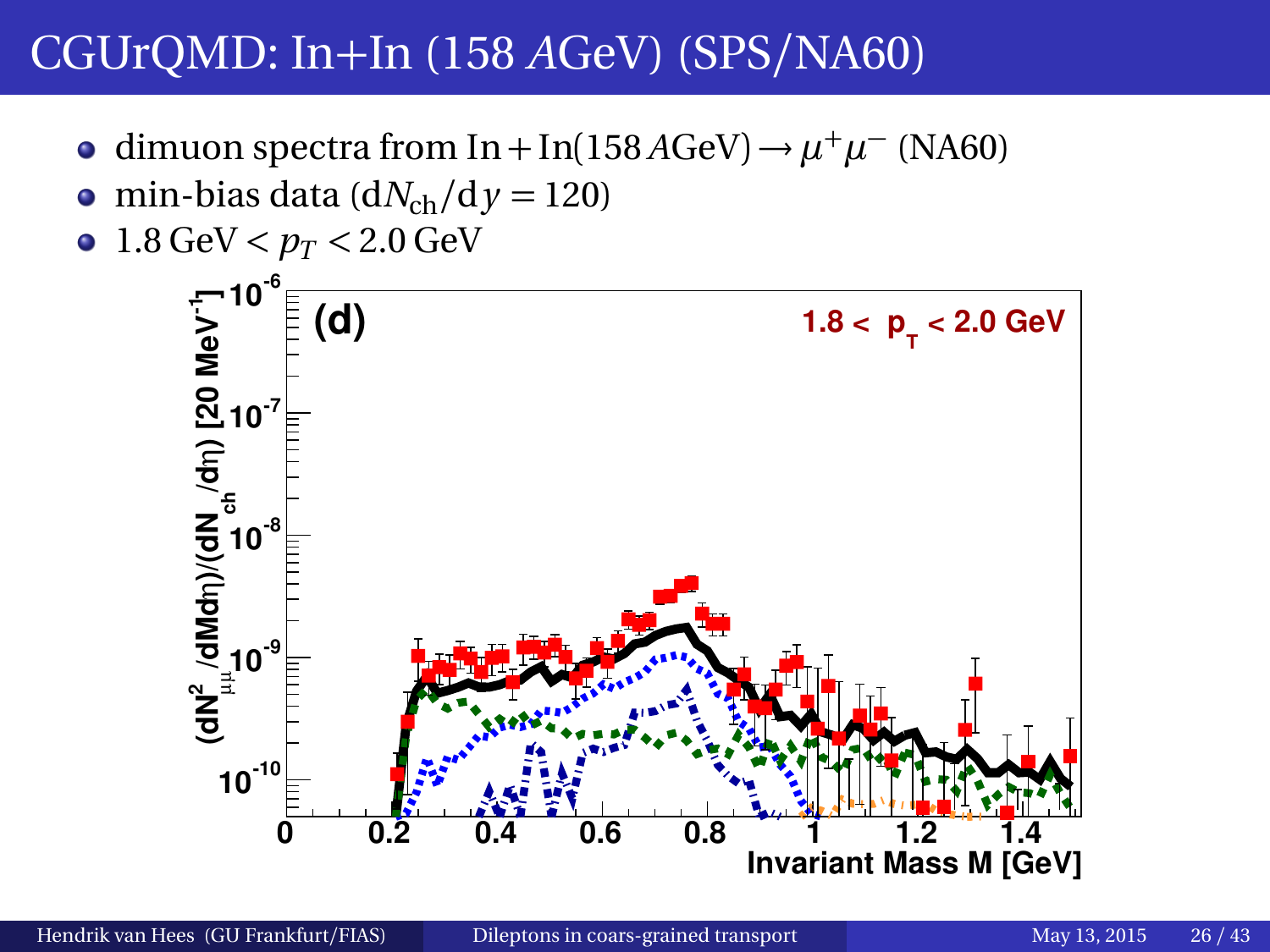- dimuon spectra from In + In(158 *A*GeV) →  $\mu^+ \mu^-$  (NA60)
- min-bias data ( $dN<sub>ch</sub>/d\gamma = 120$ )  $\bullet$
- $\bullet$  2.0 GeV  $< p_T < 2.2$  GeV

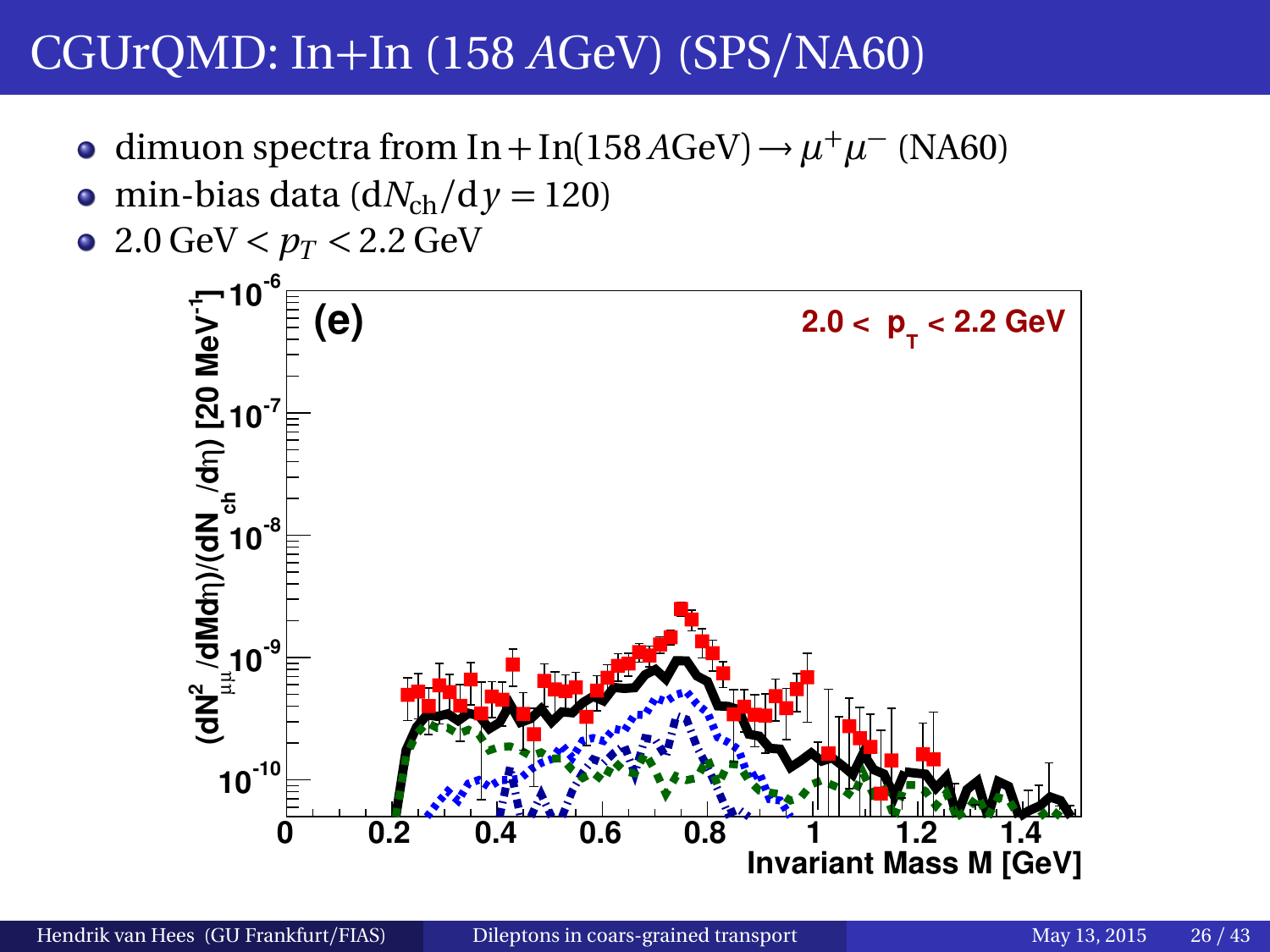- dimuon spectra from In + In(158 *A*GeV) →  $\mu^+ \mu^-$  (NA60)
- $\bullet$  min-bias data (d*N*<sub>ch</sub>/d  $\gamma$  = 120)
- $\bullet$  2.2 GeV  $< p_T < 2.4$  GeV

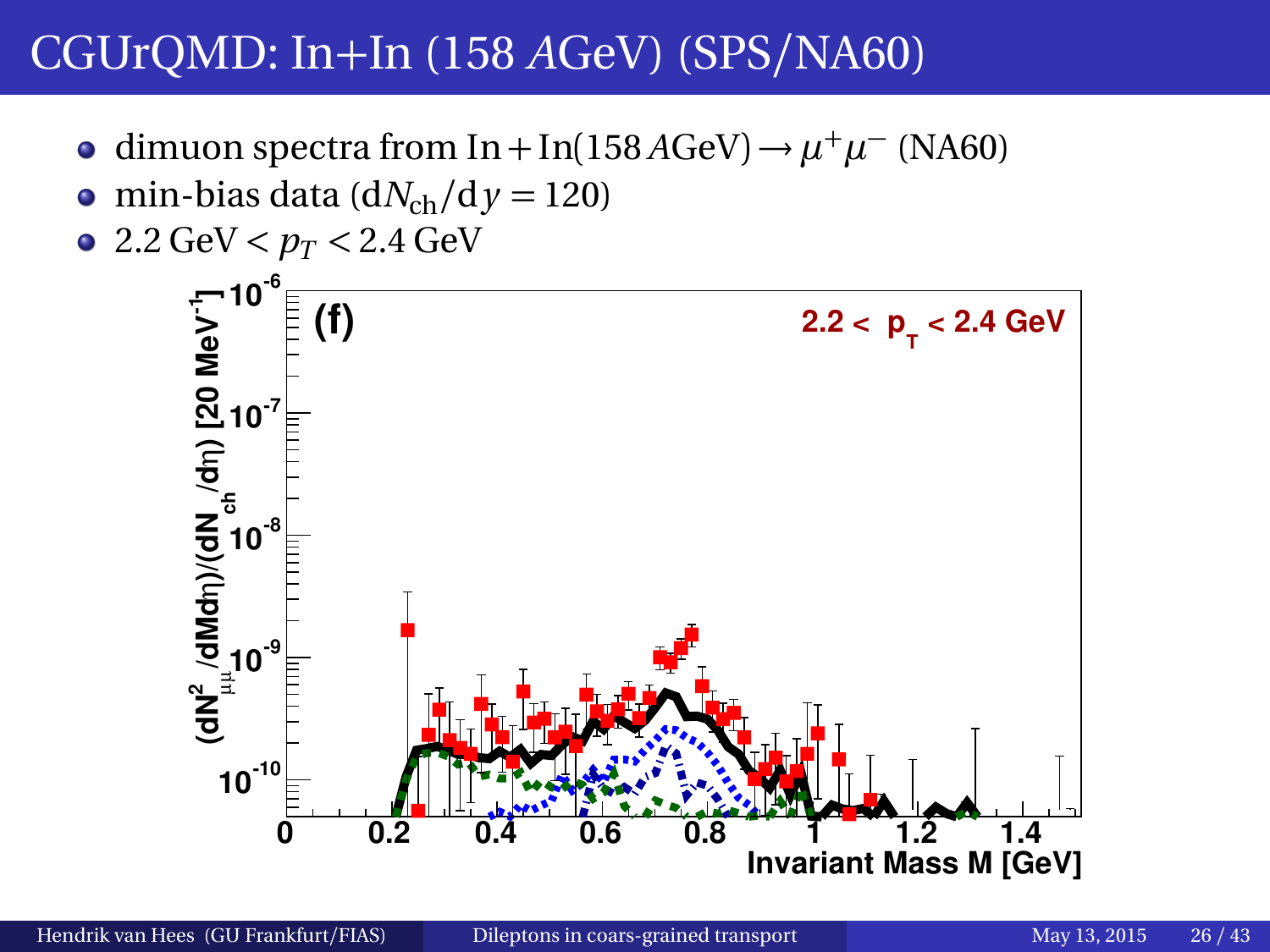- dimuon spectra from In + In(158 *A*GeV) →  $\mu^+ \mu^-$  (NA60)
- $\bullet$  min-bias data (d*N*<sub>ch</sub>/d *y* = 120)

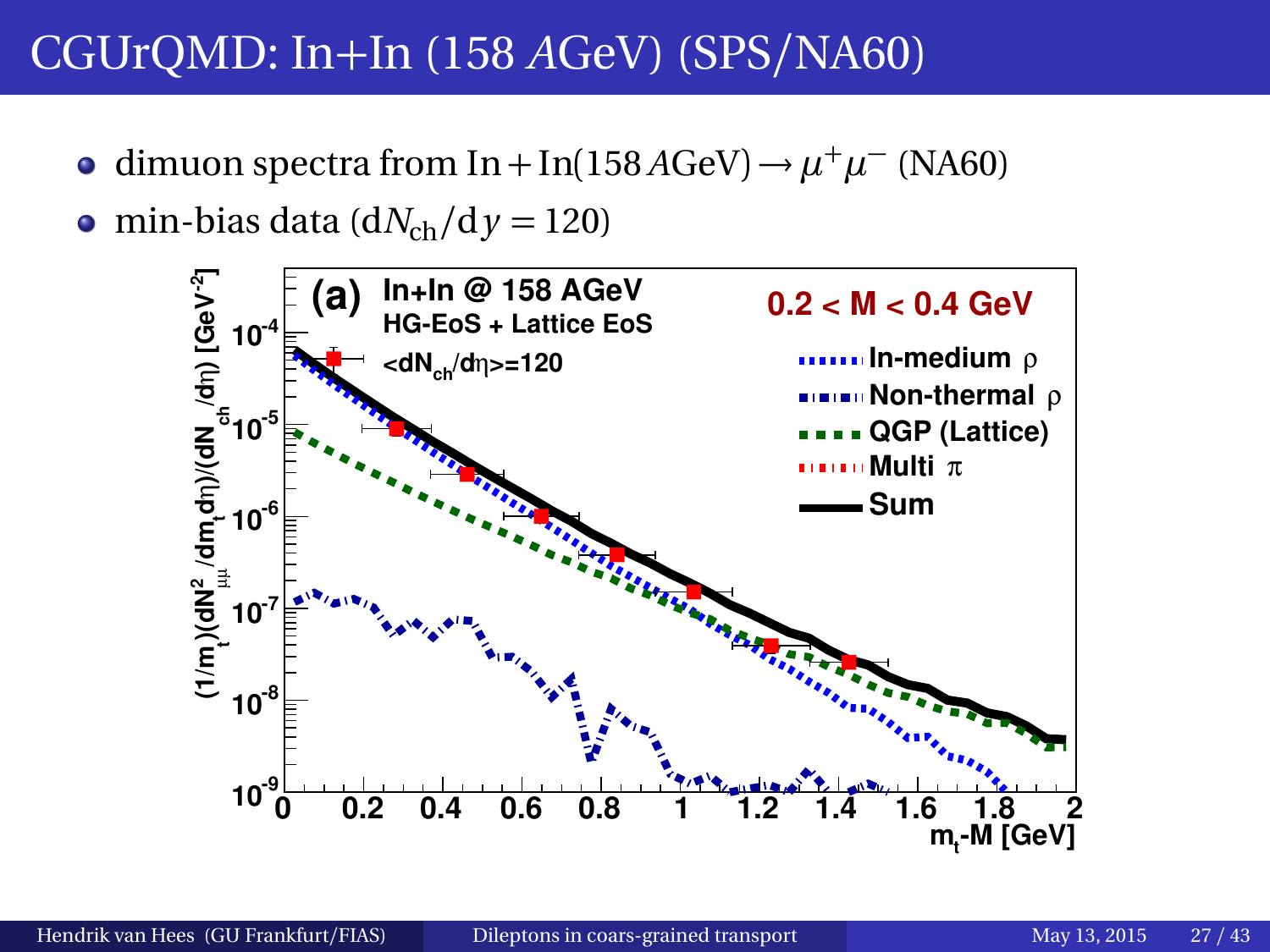- dimuon spectra from In + In(158 *A*GeV) →  $\mu^+ \mu^-$  (NA60)
- min-bias data ( $dN_{ch}/dy = 120$ )

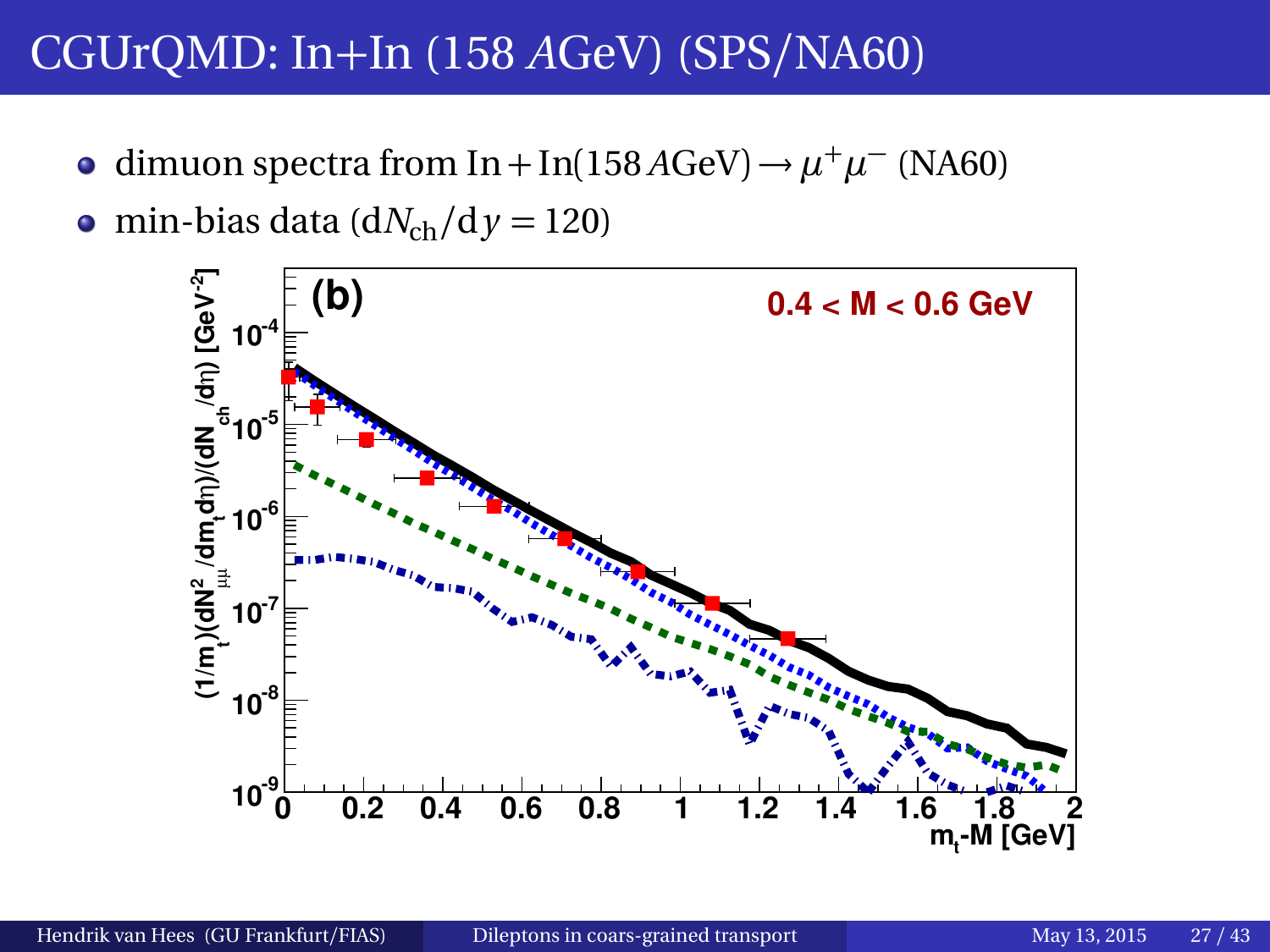- dimuon spectra from In + In(158 *A*GeV) →  $\mu^+ \mu^-$  (NA60)
- min-bias data ( $dN_{ch}/dy = 120$ )

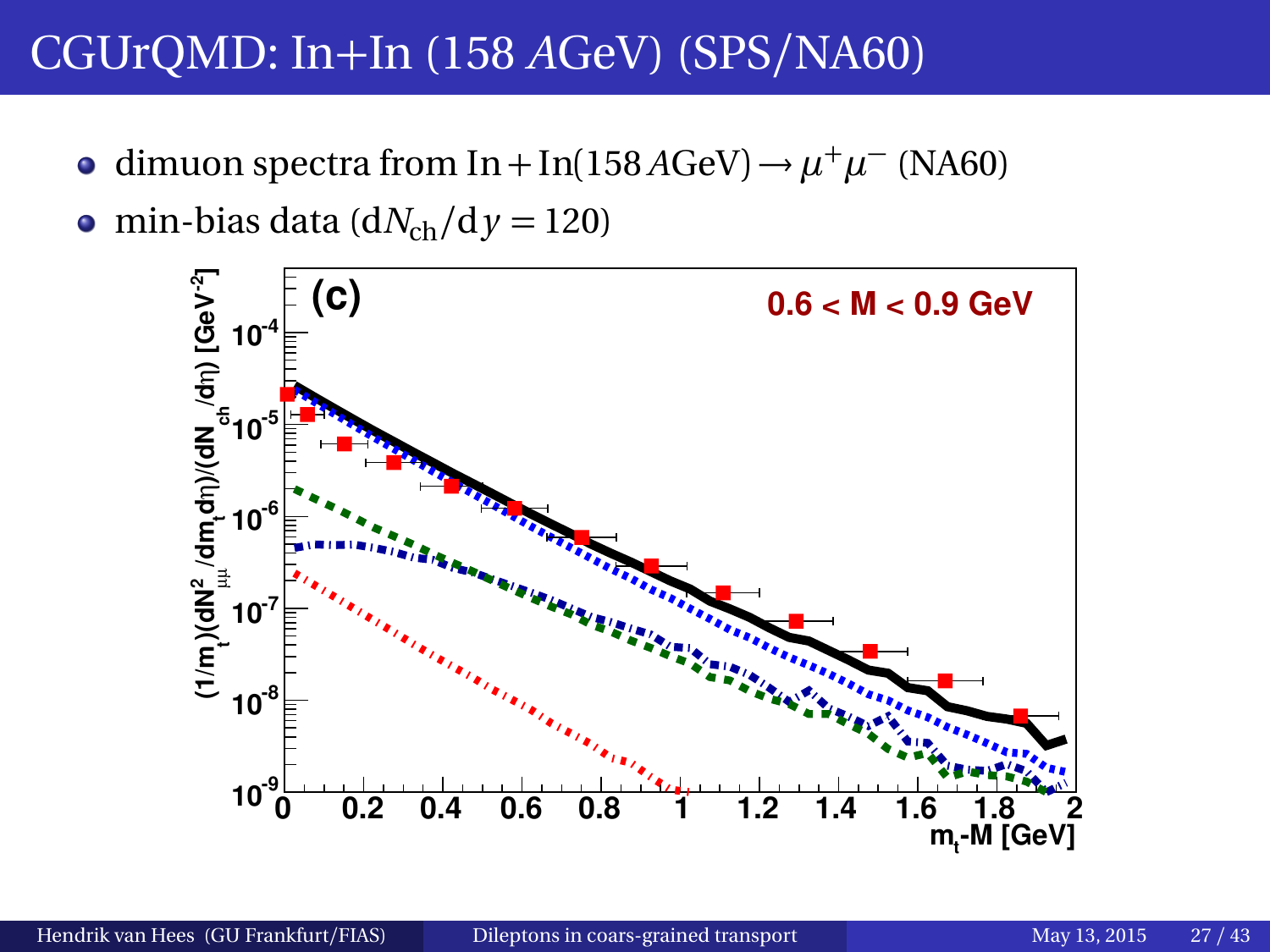dimuon spectra from In + In(158 *A*GeV) →  $\mu^+ \mu^-$  (NA60)

• min-bias data ( $dN_{ch}/dy = 120$ )

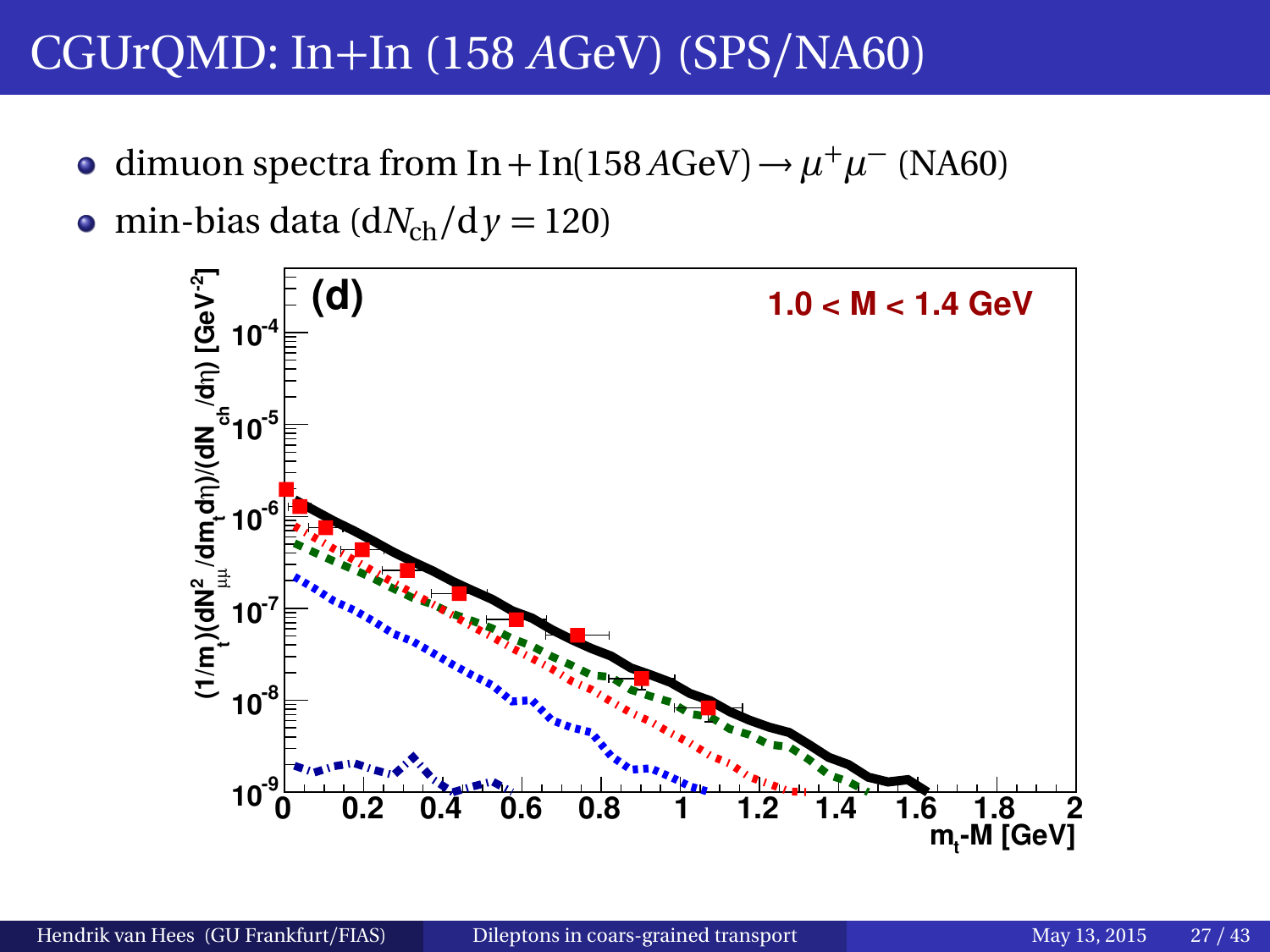# <span id="page-43-0"></span>Dielectrons (SIS/HADES)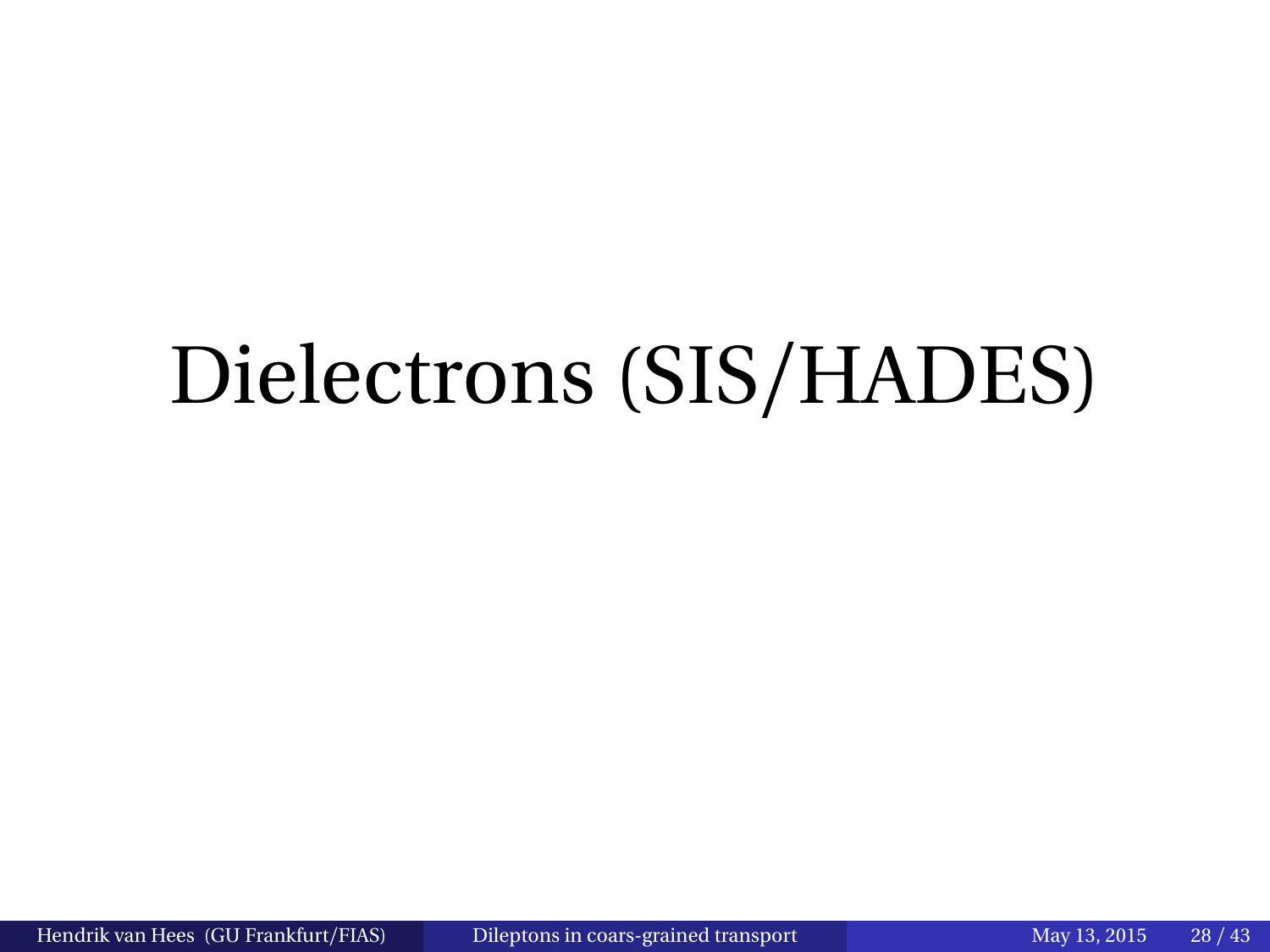- coarse-graining method works at low energies!
- UrQMD-medium evolution + RW-QFT rates

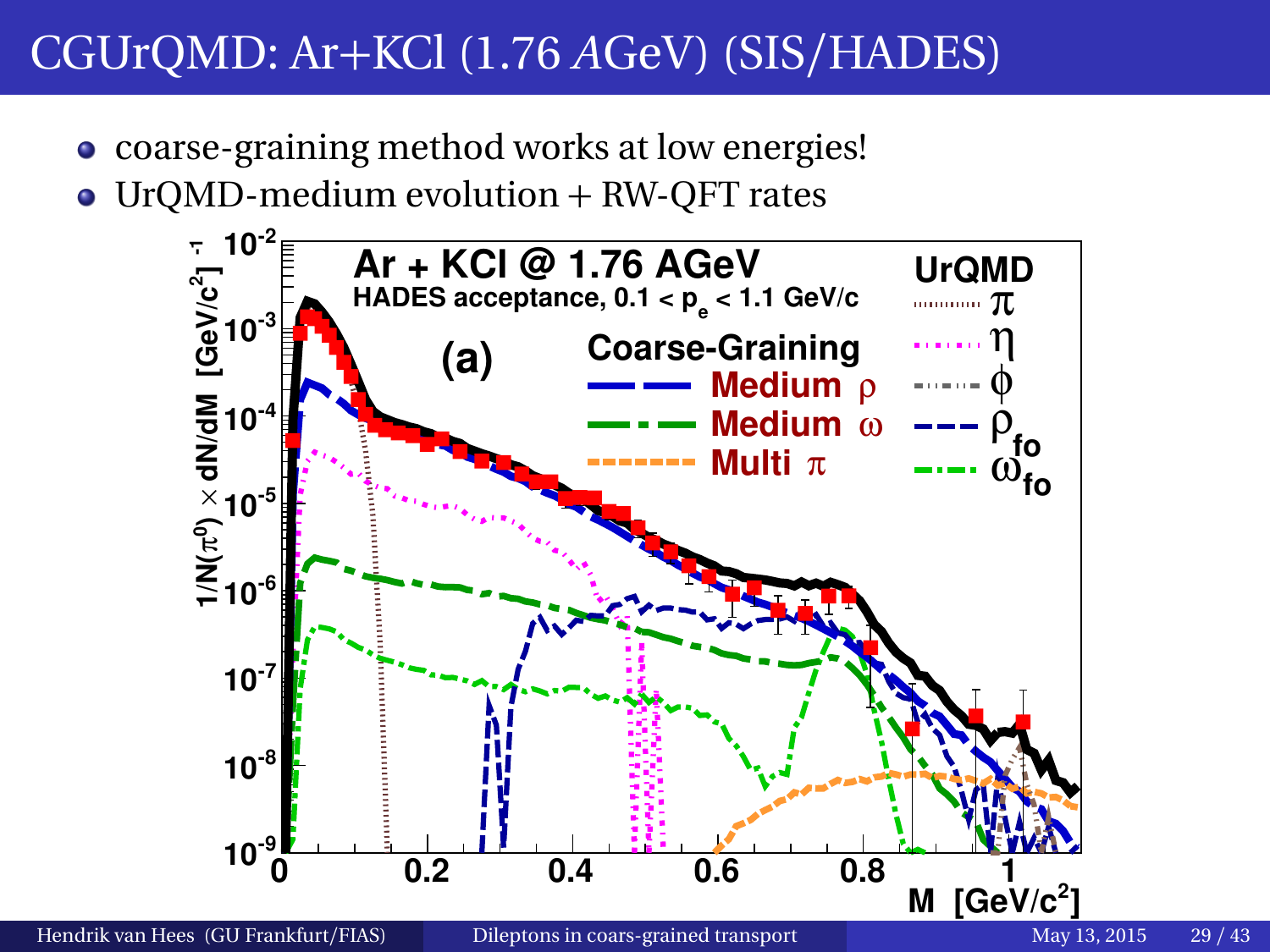- dielectron spectra from Ar + KCl(1.76 *A*GeV) → e<sup>+</sup>e<sup>-</sup> (SIS/HADES)
- $m<sub>t</sub>$  spectra  $\bullet$
- $M_{ee}$  < 0.13 GeV

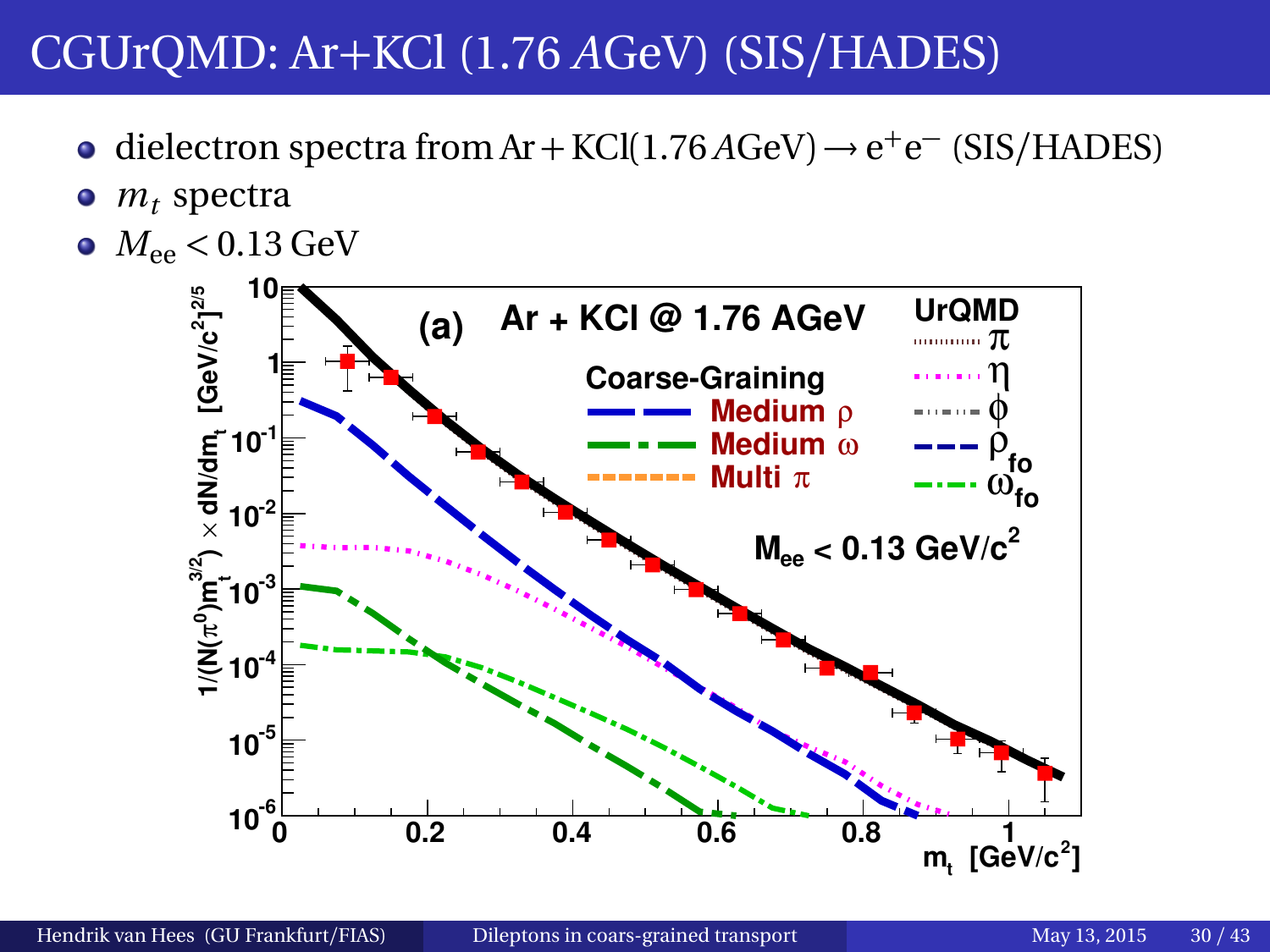- dielectron spectra from Ar + KCl(1.76 *A*GeV) → e<sup>+</sup>e<sup>-</sup> (SIS/HADES)
- $m<sub>t</sub>$  spectra  $\bullet$
- $\bullet$  0.13 GeV $M_{\rm ee}$  < 0.3 GeV

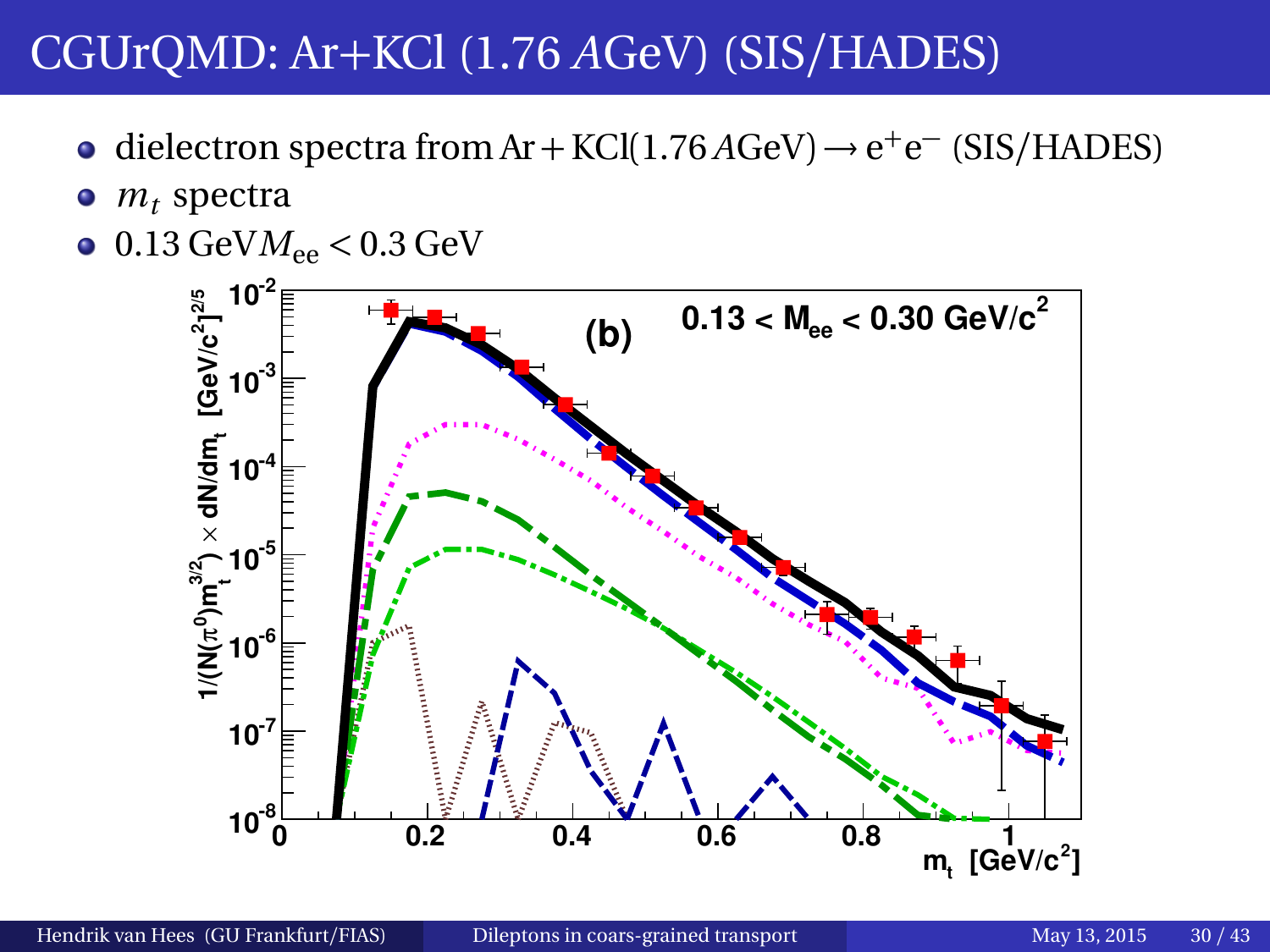- dielectron spectra from Ar + KCl(1.76 *A*GeV) → e<sup>+</sup>e<sup>-</sup> (SIS/HADES)
- $m<sub>t</sub>$  spectra  $\bullet$
- $\bullet$  0.3 GeV $M_{ee}$  < 0.45 GeV

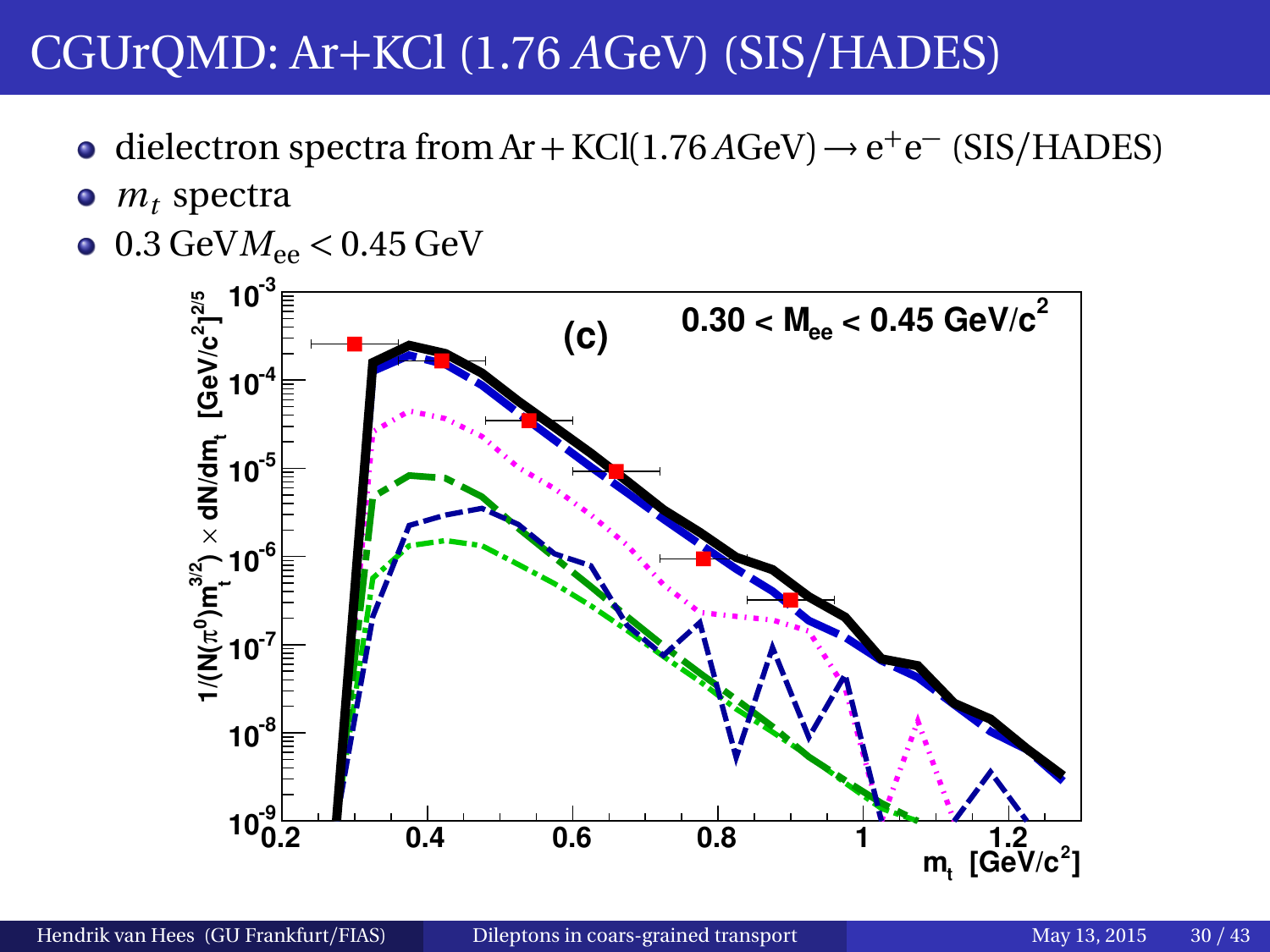- dielectron spectra from Ar + KCl(1.76 *A*GeV) → e<sup>+</sup>e<sup>-</sup> (SIS/HADES)
- $m<sub>t</sub>$  spectra  $\bullet$
- $\bullet$  0.45 GeV $M_{ee}$  < 0.65 GeV

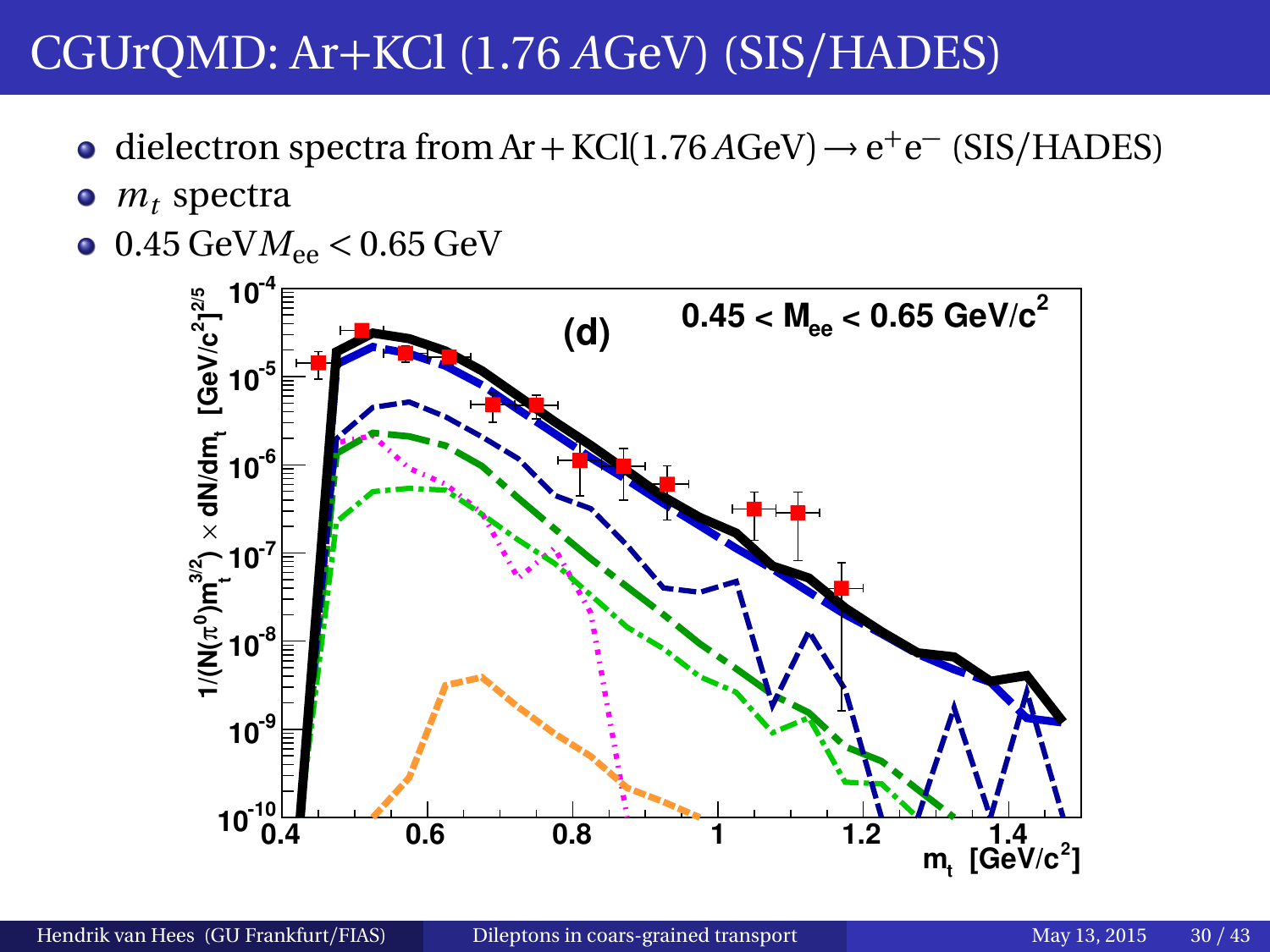- dielectron spectra from Ar + KCl(1.76 *A*GeV) → e<sup>+</sup>e<sup>-</sup> (SIS/HADES)
- $m<sub>t</sub>$  spectra  $\bullet$
- $M_{ee}$  > 0.65 GeV

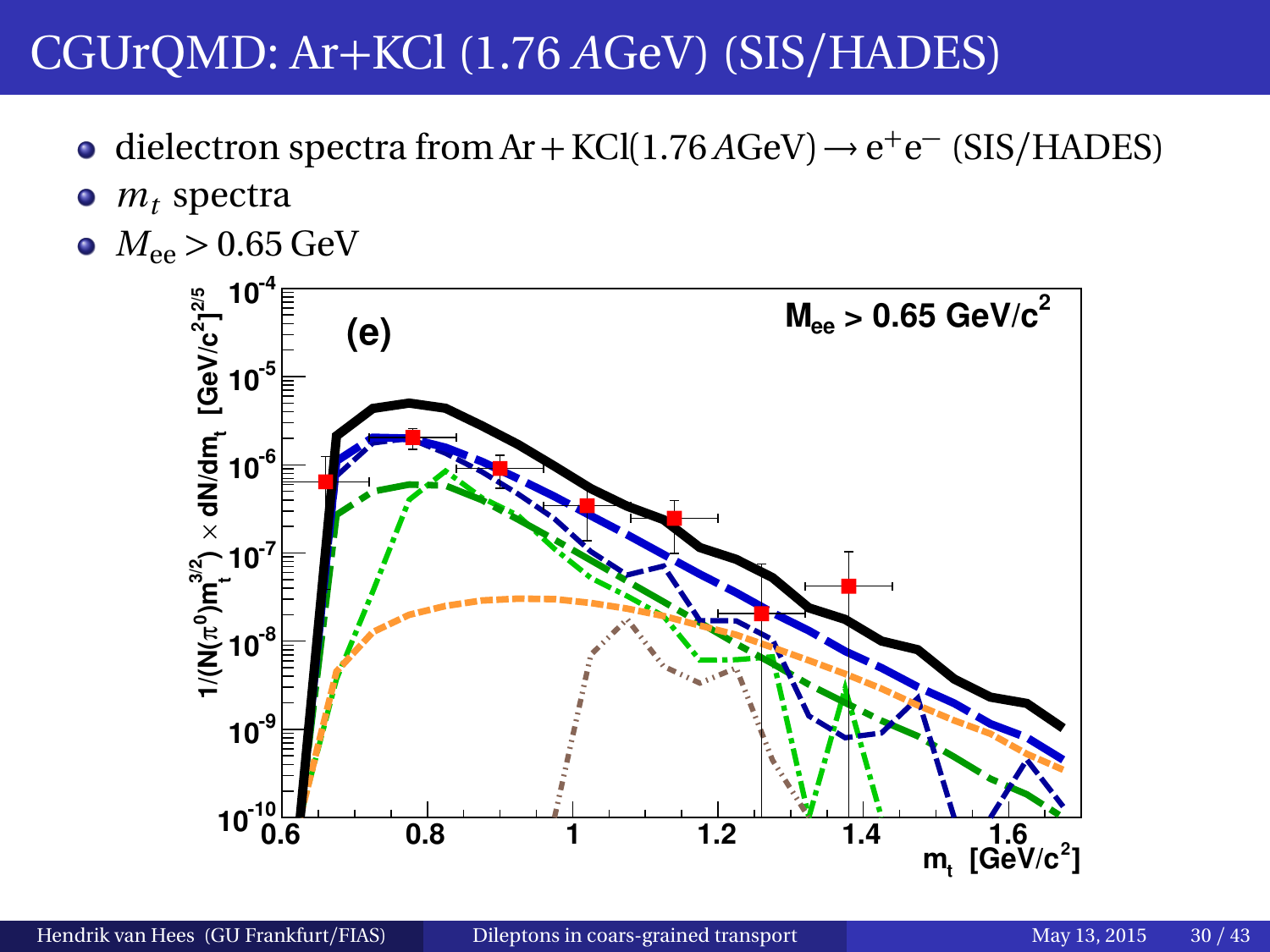- dielectron spectra from Ar + KCl(1.76 *A*GeV) → e<sup>+</sup>e<sup>-</sup> (SIS/HADES)
- $\bullet$  $m<sub>t</sub>$  spectra
- rapidity spectrum  $(M_{\text{ee}} < 0.13 \,\text{GeV})$

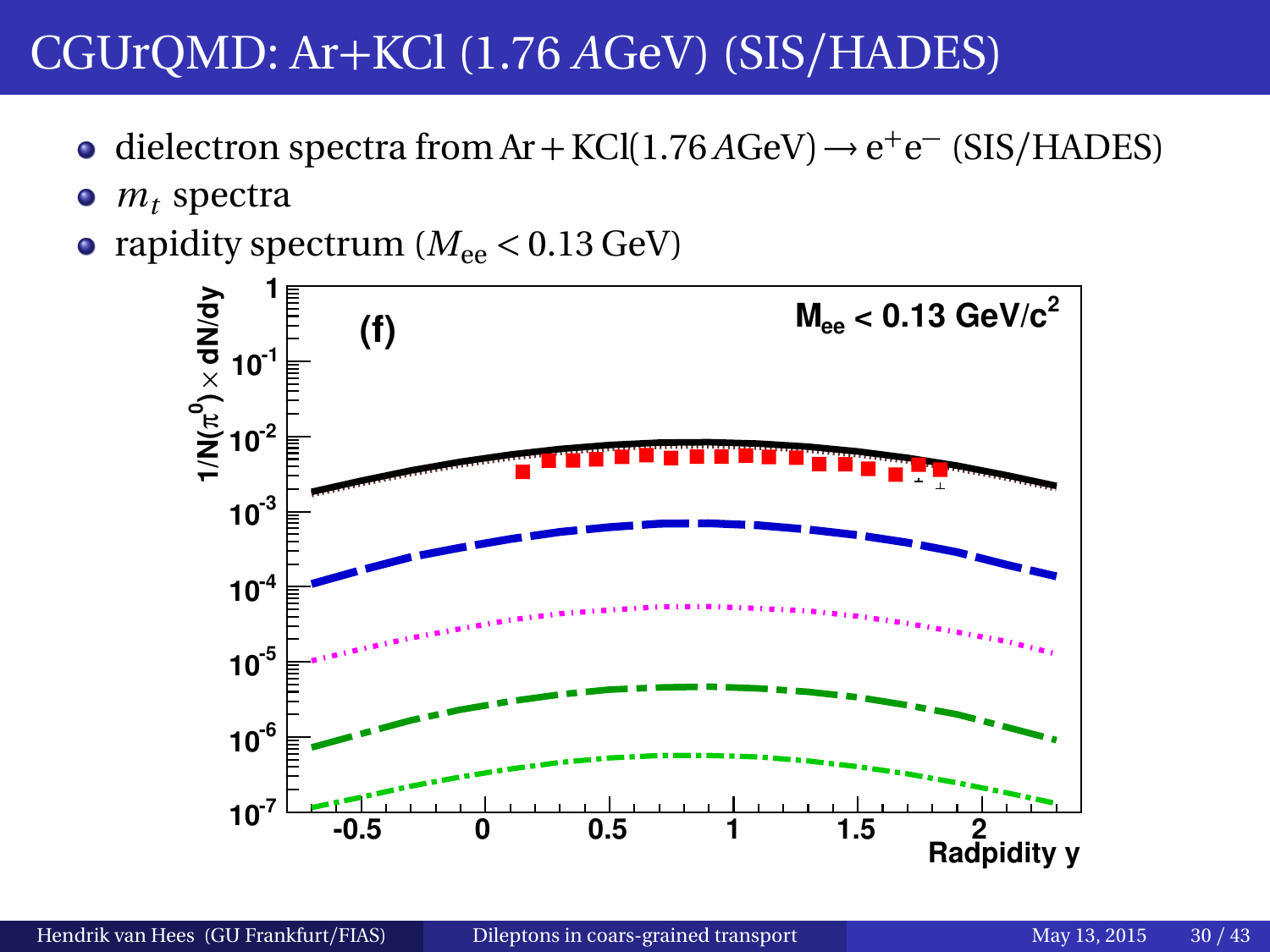# CGUrQMD: Au+Au (1.23 *A*GeV) (SIS/HADES)



- caveat:  $pp/np$  acceptance filter with single-e cut,  $p_t < 100 \text{ MeV}$
- correct filter urgently needed!
- excellent agreement with preliminary HADES data

(data points not shown here on request of the HADES collaboration)

Hendrik van Hees (GU Frankfurt/FIAS) [Dileptons in coars-grained transport](#page-0-0) May 13, 2015 31 / 43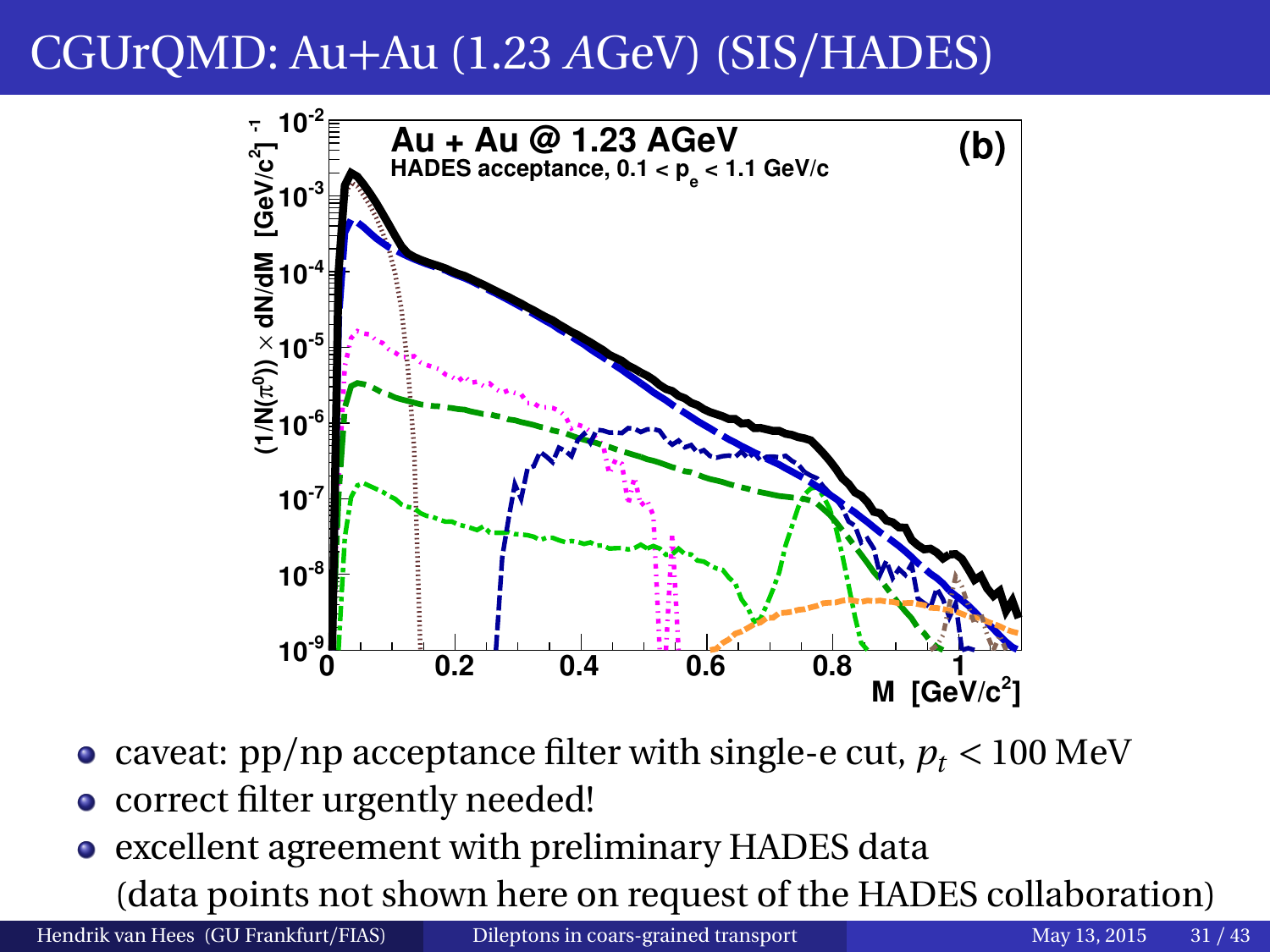# What to learn about the "bulk dynamics"?

- hadronic observables like  $p_T$  spectra: "snapshot" of the stage after kinetic freezeout
- particle abundancies: chemical freezeout
- em. probes: emitted during the whole medium evolution life time of the medium  $\Rightarrow$  "four-volume of the fireball"
- use CGUrQMD to study system-size dependence
- study *AA* collisions for different *A*
- hard to quantify "life time" of the "thermal" medium in transport
- here: use time, for which the central cell has *T* ≥ 50 MeV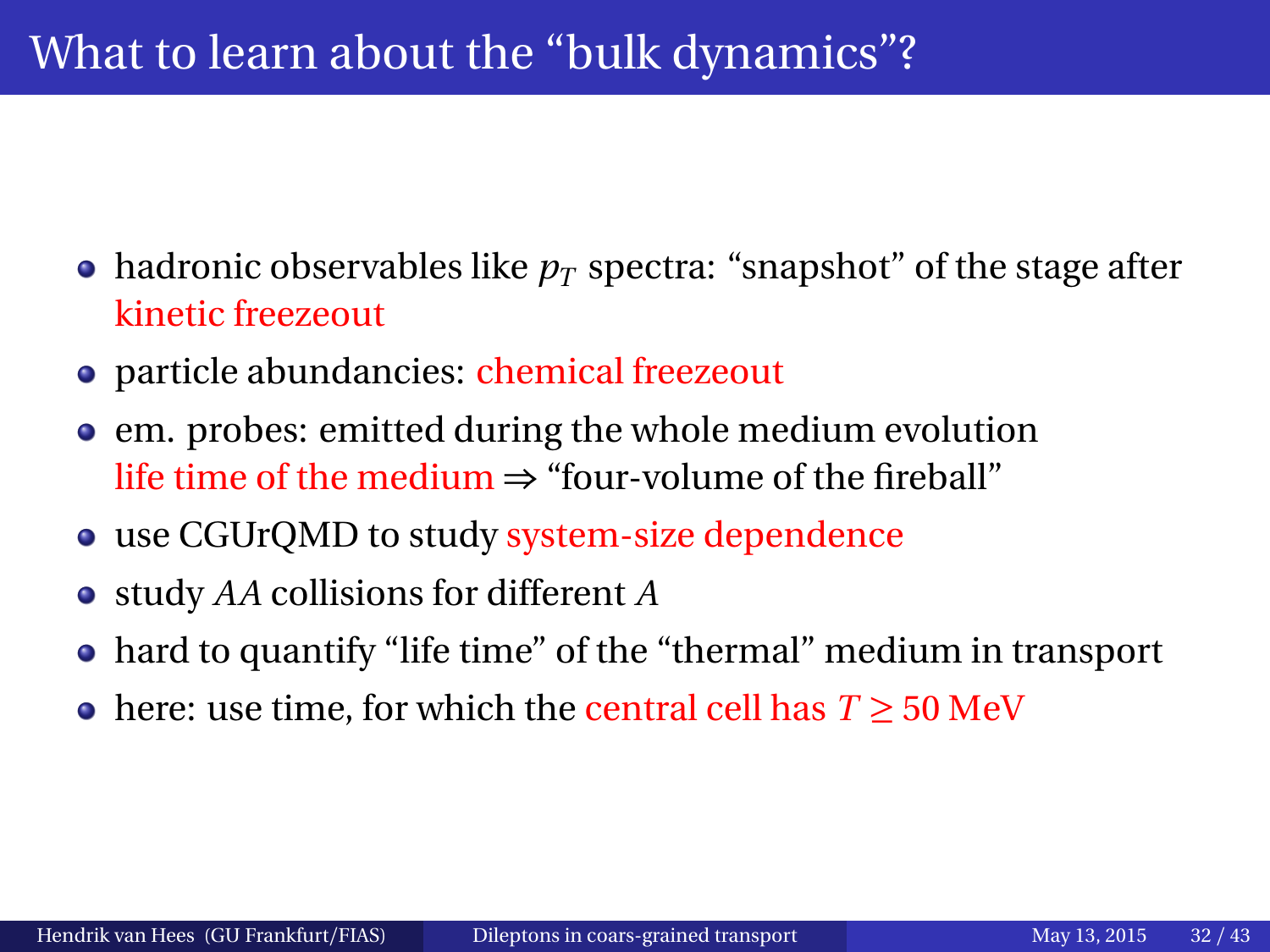#### Four Volume





• how to explain "scaling behavior"?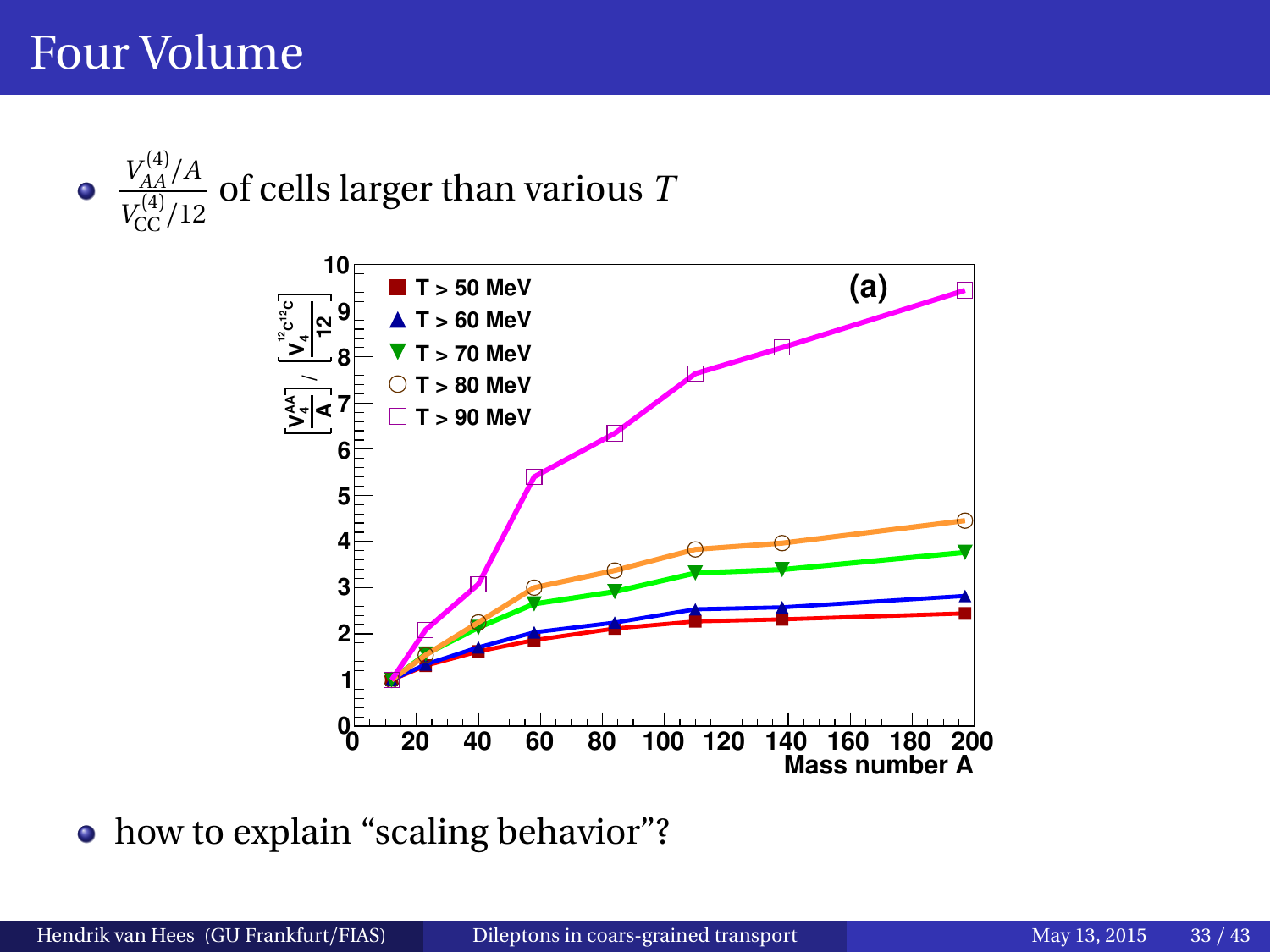# Lifetime of the central cell

• consider central collisions from C+C to Au+Au at  $E_{kin} = 1.76$  *A*GeV



- $\Delta t$  ∝  $A^{1/3}$
- *A* ∝ *V*<sup>(3)</sup> of nuclei ⇒ *A*<sup>1/3</sup> ∝ *d*<sub>nucl</sub>
- fireball lifetime  $\propto$  time of nuclei to traverse each other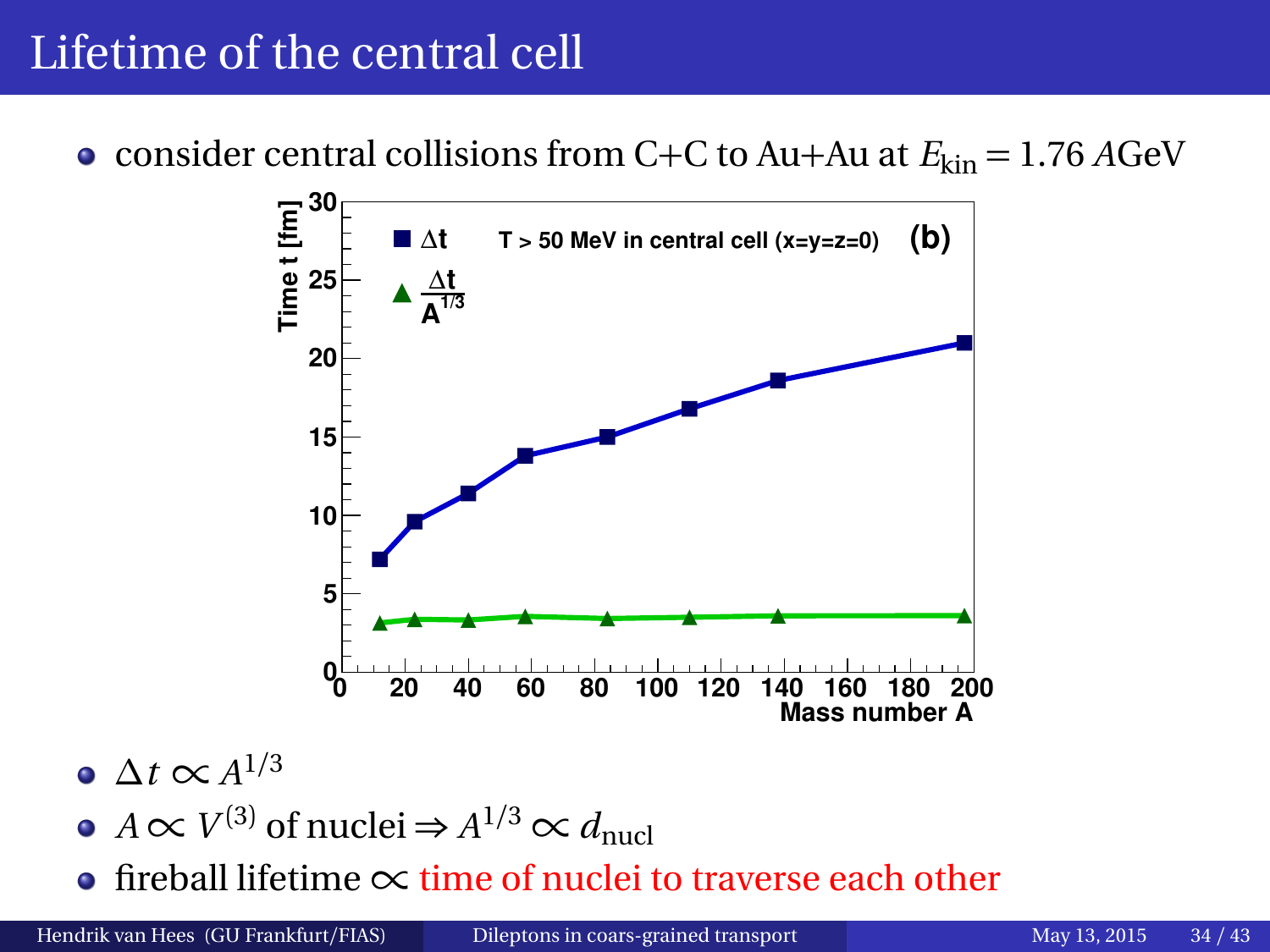# Lifetime of the central cell

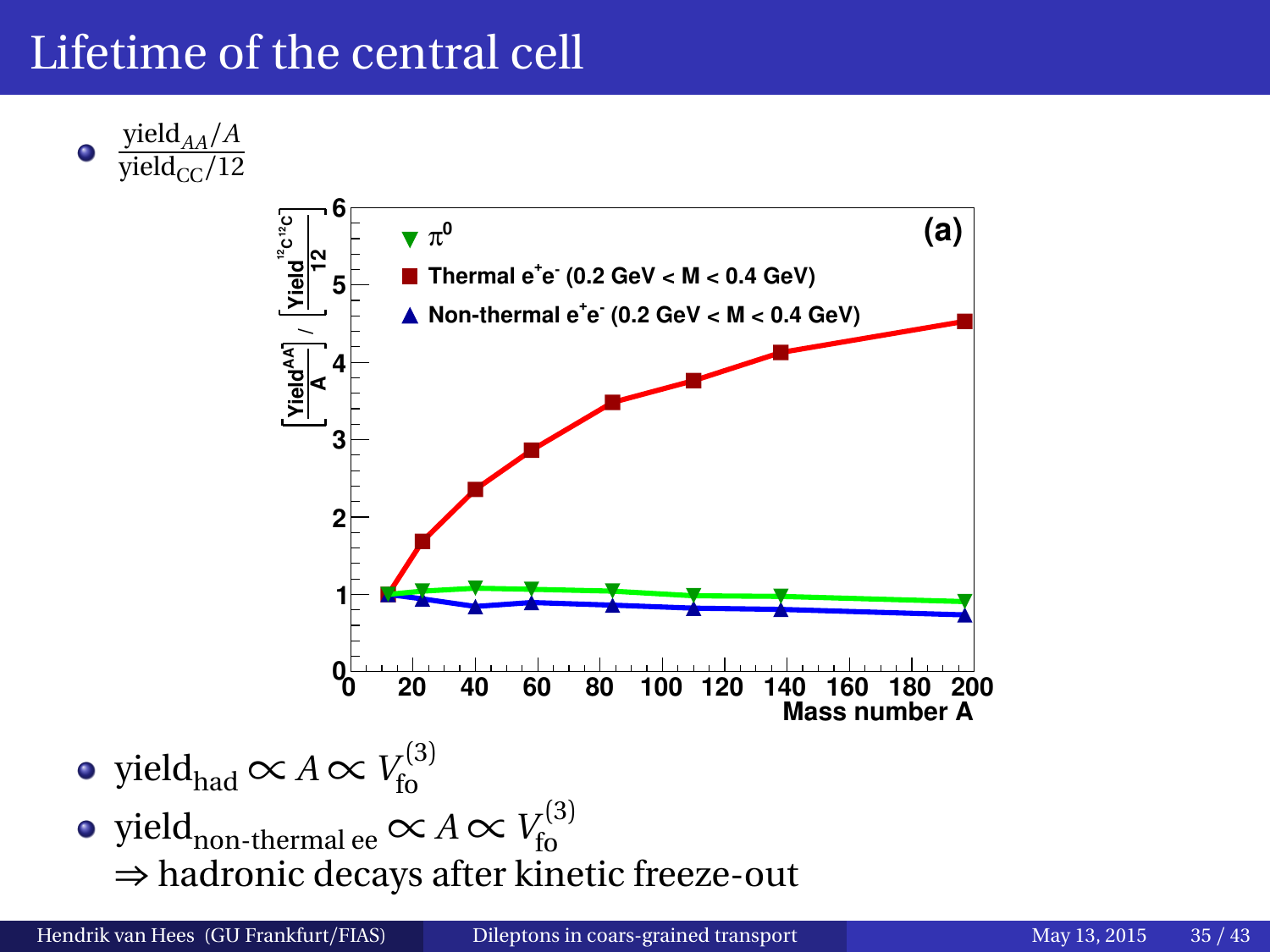# Scaling behavior of thermal-dilepton yield



thermal-dilepton yield roughly  $\propto$   $V_{\rm therm}^{(4)}$   $\propto$   $A^{4/3}$   $\propto$   $At_{\rm therm}$   $\propto$   $N_{\pi^0}^{4/3}$ *π*0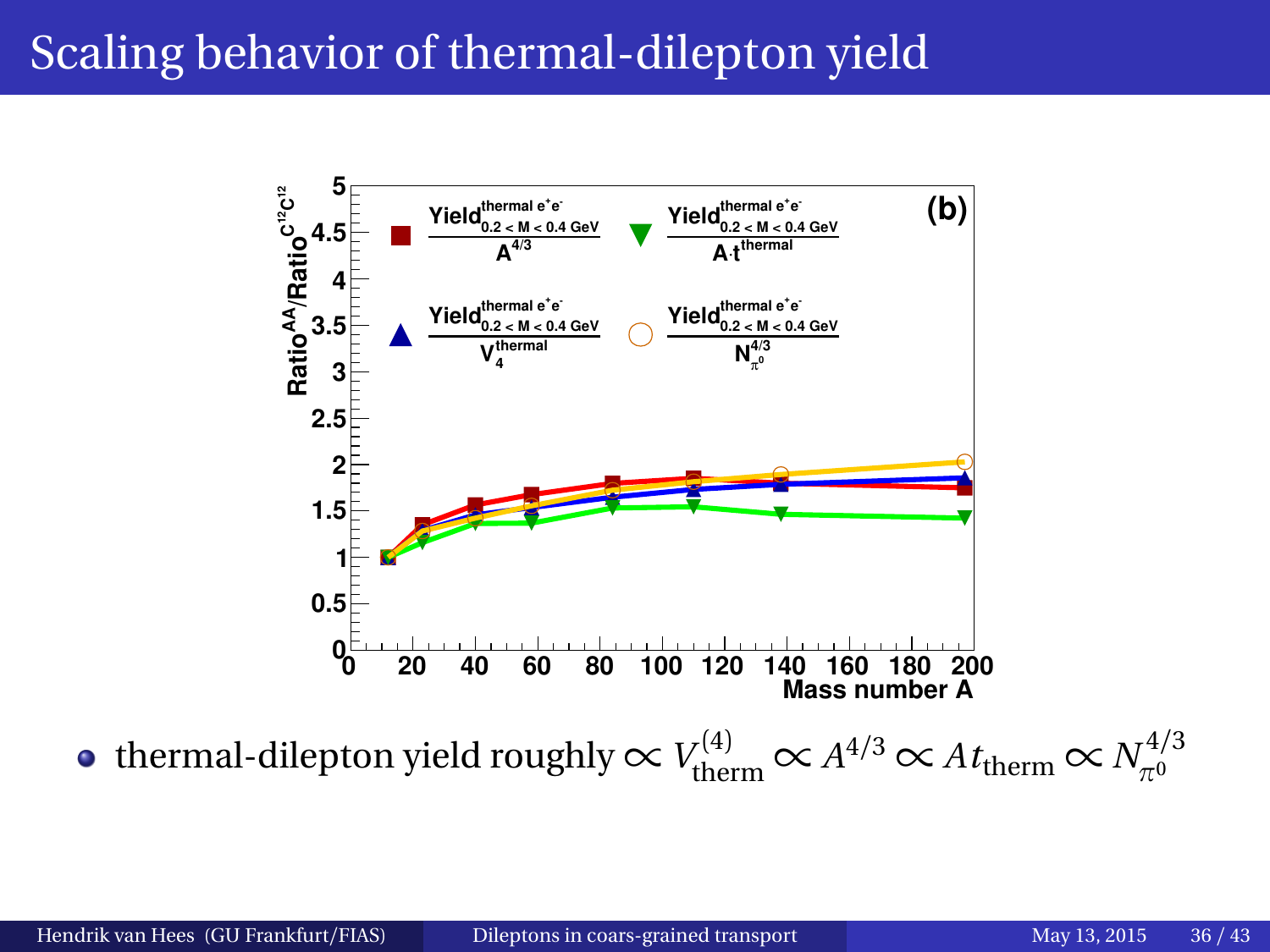## Possible signatures of QCD-phase structure?

- measurement of thermal-dilepton spectra/yields a la NA60
- scaling behavior at low energies studied with one HRG EoS
- beam-energy scan like at RHIC  $\Rightarrow$  deviations from naive scaling behavior?
- possible variations in fireball lifetime due to different phase transitions
- $\bullet$  cross over at higher RHIC and LHC energies  $[RH]$
- deviations in regions of larger  $\mu_B$ ?
- possible signature of  $1<sup>st</sup>$ -order line?
- possible signature of critical point through "anomalies in fireball lifetime" due to critical slowing-down???
- NB:  $\ell^+ \ell^-$  also "thermometer" from invariant-mass slopes in IMR (needs a good handle on correlated  $D\overline{D}$  decays a la NA60!)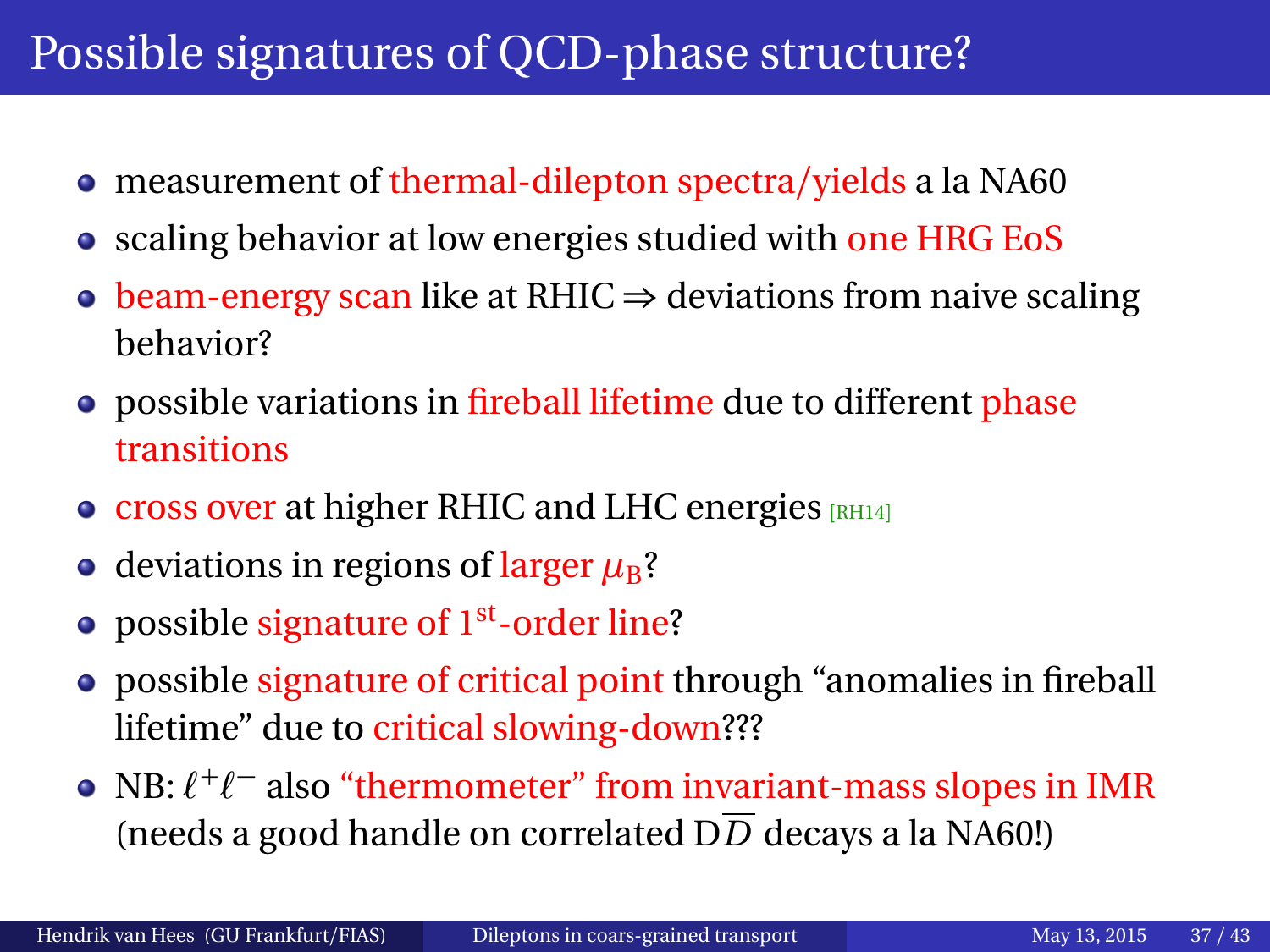# <span id="page-58-0"></span>Conclusions and Outlook

- General ideas
	- em. probes ⇔ in-medium em. current-correlation function
	- dual rates around *T<sup>c</sup>* (compatible with *χ* symmetry restoration)
	- medium modifications of *ρ*, *ω*, *φ*
	- importance of baryon-resonance interactions
- Application to dileptons in HICs
	- coarse-grained transport (here: CGUrQMD)
	- allows use of thermal-QFT spectral VM functions
	- applicable also at low collision energies
	- allows use of thermal-QFT models for dilepton rates
	- successful description at SIS, SPS energies
	- consistent description of *M* and  $m<sub>T</sub>$  spectra!
	- effective slope of *M* spectra in higher IMR (1.5 GeV  $\lt M \lt M_{I/\psi}$ ) provides  $\langle T \rangle$
- Outlook
	- check at available RHIC data
	- beam-energy scan at RHIC and FAIR ⇒ signature of phase transition?
	- signature of cross-over vs. 1st order (or even critical endpoint)???
- **o** for details see *[[BESH15,](#page-59-0) [EHWB13,](#page-59-1) [EHB13,](#page-59-2) [EHWB15a,](#page-60-0) [EHWB14,](#page-60-1) [EHWB15b,](#page-60-2) [HWEB15,](#page-62-3) [WEH](#page-63-3)<sup>+</sup>14a, WEH<sup>+</sup>14b]*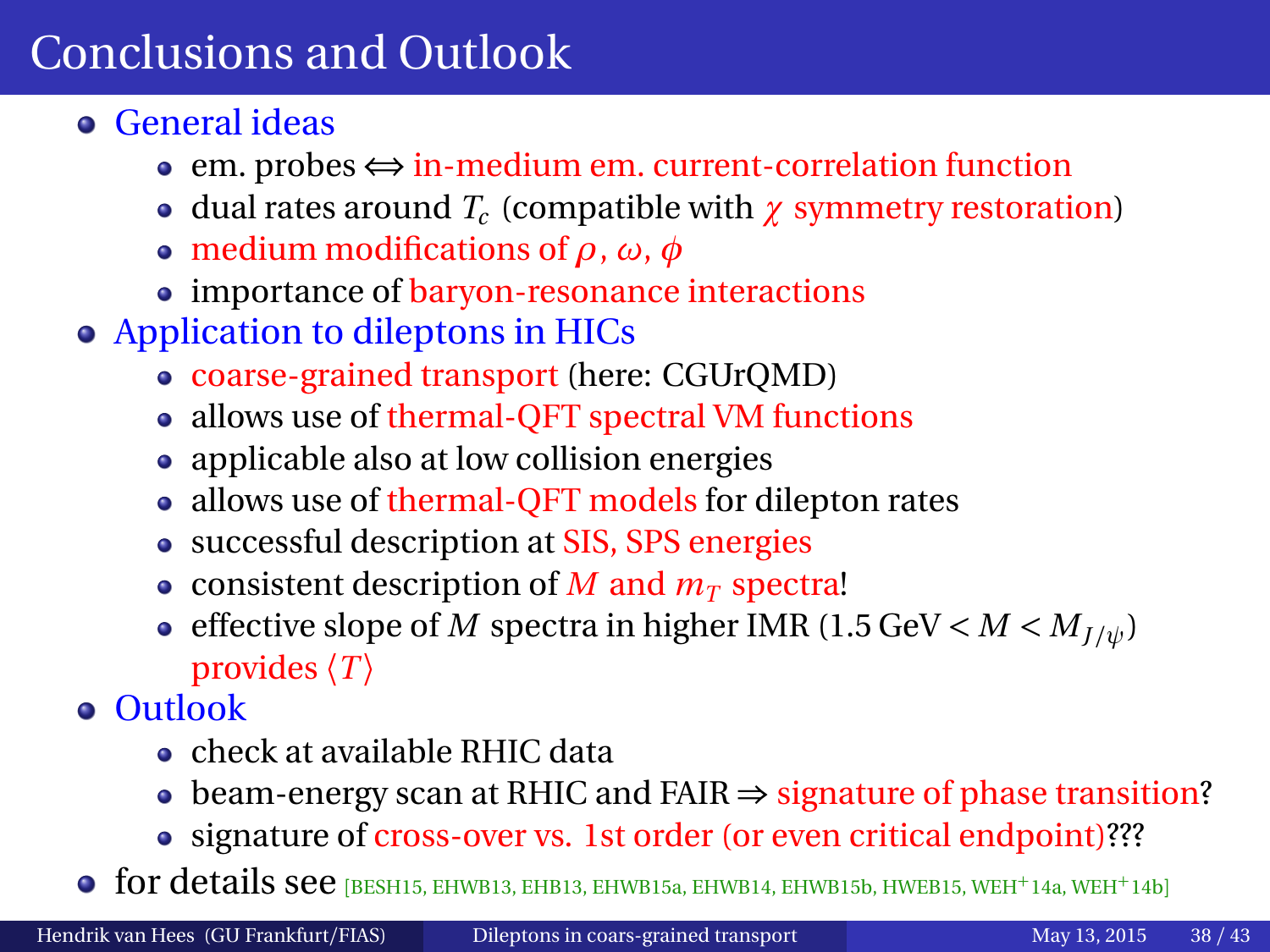- <span id="page-59-0"></span>[BESH15] M. Bleicher, S. Endres, J. Steinheimer, H. van Hees, Recent results from the UrQMD hybrid model for heavy ion collisions (2015). <http://arxiv.org/abs/1503.07371>
- <span id="page-59-2"></span>[EHB13] S. Endres, H. van Hees, M. Bleicher, Studies of Dilepton Production in Coarse-Grained Transport Dynamics, PoS **CPOD2013** (2013) 052.
- <span id="page-59-1"></span>[EHWB13] S. Endres, H. van Hees, J. Weil, M. Bleicher, Dilepton Production in Transport Calculations and Coarse-Grained Dynamics, J. Phys. Conf. Ser. **503** (2013) 012039. [http:](http://dx.doi.org/10.1088/1742-6596/503/1/012039)

[//dx.doi.org/10.1088/1742-6596/503/1/012039](http://dx.doi.org/10.1088/1742-6596/503/1/012039)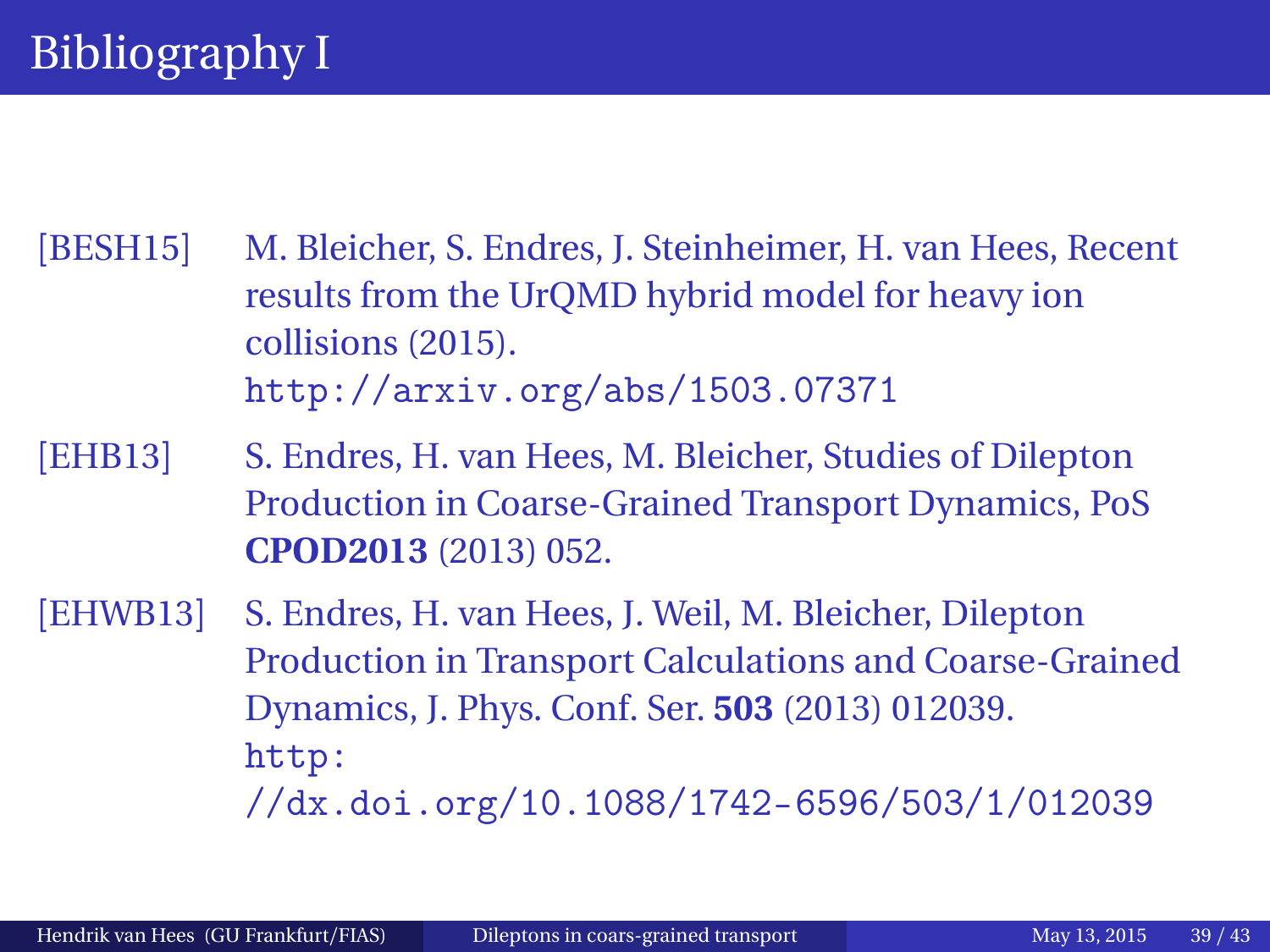<span id="page-60-1"></span>[EHWB14] S. Endres, H. van Hees, J. Weil, M. Bleicher, A coarse-graining approach for dilepton production at SPS energies (2014). <http://arxiv.org/abs/arXiv:1412.1965>

<span id="page-60-0"></span>[EHWB15a] S. Endres, H. van Hees, J. Weil, M. Bleicher, In-medium Spectral Functions in a Coarse-Graining Approach, J. Phys. Conf. Ser. **599** (2015) 012020. [http:](http://dx.doi.org/10.1088/1742-6596/599/1/012020) [//dx.doi.org/10.1088/1742-6596/599/1/012020](http://dx.doi.org/10.1088/1742-6596/599/1/012020)

<span id="page-60-2"></span>[EHWB15b] S. Endres, H. van Hees, J. Weil, M. Bleicher, Vector Meson Spectral Functions in a Coarse-Graining Approach (2015). <http://arxiv.org/abs/arXiv:1502.01948>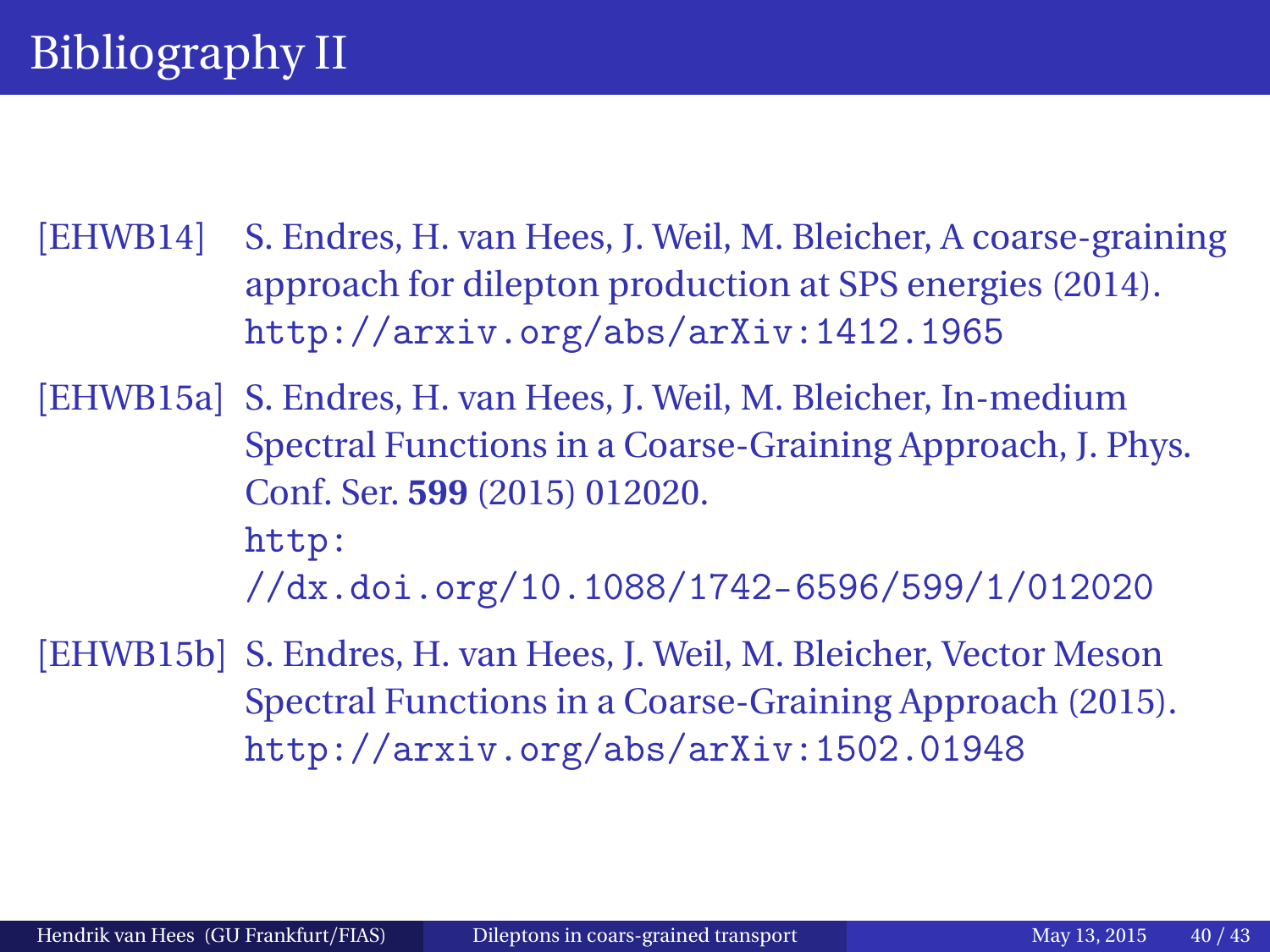# Bibliography III

<span id="page-61-2"></span>[FMRS13] W. Florkowski, M. Martinez, R. Ryblewski, M. Strickland, Anisotropic hydrodynamics, Nucl. Phys. A **904-905** (2013) 803c. [http:](http://dx.doi.org/10.1016/j.nuclphysa.2013.02.138) [//dx.doi.org/10.1016/j.nuclphysa.2013.02.138](http://dx.doi.org/10.1016/j.nuclphysa.2013.02.138) [GK91] C. Gale, J. I. Kapusta, Vector Dominance Model at Finite

<span id="page-61-0"></span>Temperature, Nucl. Phys. B **357** (1991) 65. [http://dx.doi.org/10.1016/0550-3213\(91\)90459-B](http://dx.doi.org/10.1016/0550-3213(91)90459-B)

<span id="page-61-1"></span>[GR99] C. Gale, R. Rapp, Rho Properties in a hot Gas: Dynamics of Meson-Resonances, Phys. Rev. C **60** (1999) 024903. [http:](http://publish.aps.org/abstract/PRC/v60/e024903) [//publish.aps.org/abstract/PRC/v60/e024903](http://publish.aps.org/abstract/PRC/v60/e024903)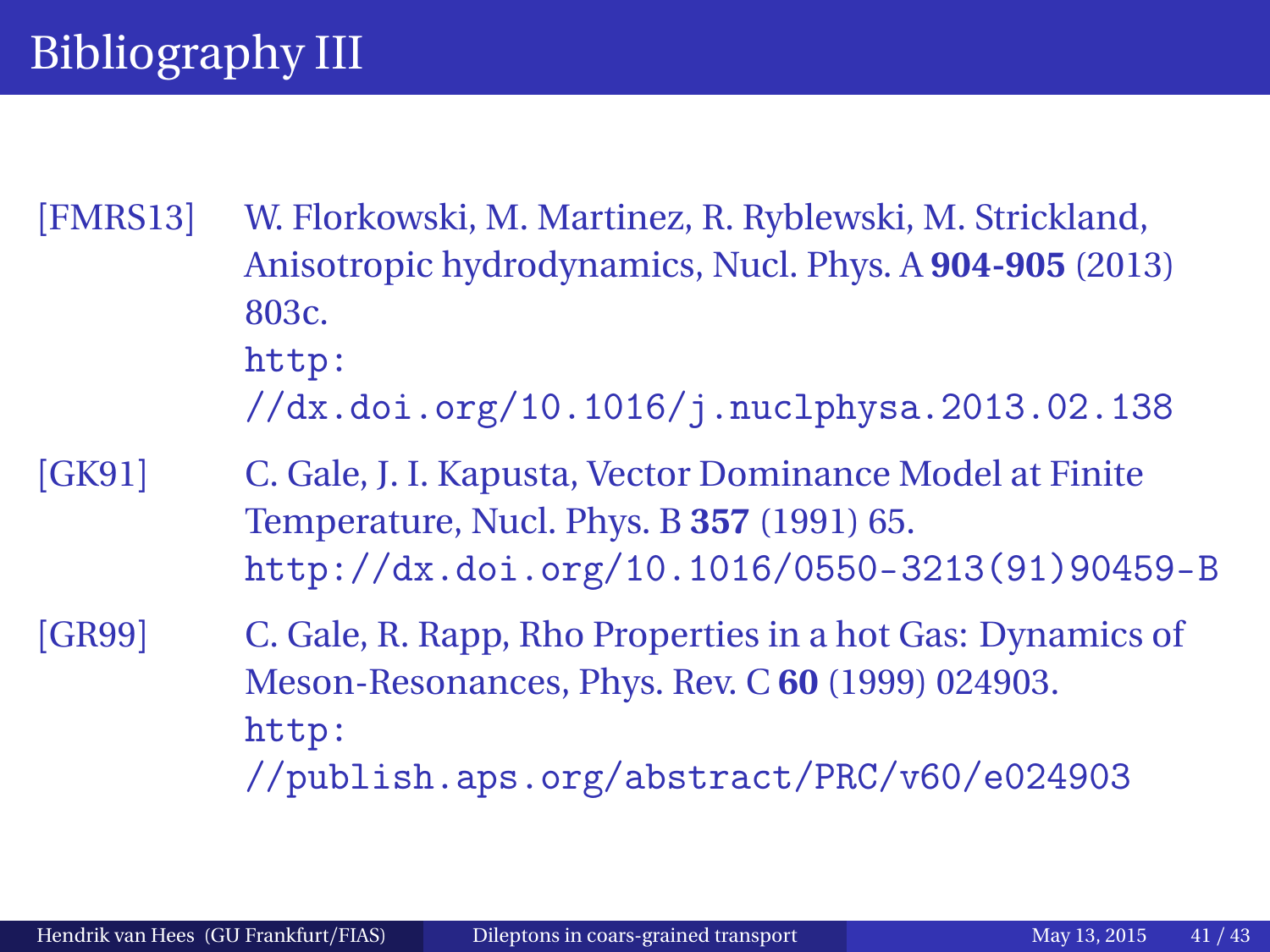# Bibliography IV

- <span id="page-62-3"></span>[HWEB15] H. van Hees, J. Weil, S. Endres, M. Bleicher, Electromagnetic probes in heavy-ion collisions: Messengers from the hot and dense phase (2015). <http://arxiv.org/abs/arXiv:1502.03767>
- <span id="page-62-0"></span>[MT85] L. D. McLerran, T. Toimela, Photon and dilepton emission from the quark-gluon plasma: some general considerations, Phys. Rev. D **31** (1985) 545. <http://link.aps.org/abstract/PRD/V31/P545>
- <span id="page-62-1"></span>[Rap13] R. Rapp, Dilepton Spectroscopy of QCD Matter at Collider Energies, Adv. High Energy Phys. **2013** (2013) 148253. <http://dx.doi.org/10.1155/2013/148253>
- <span id="page-62-2"></span>[RH14] R. Rapp, H. van Hees, Thermal Dileptons as Fireball Thermometer and Chronometer (2014). <http://arxiv.org/abs/1411.4612>